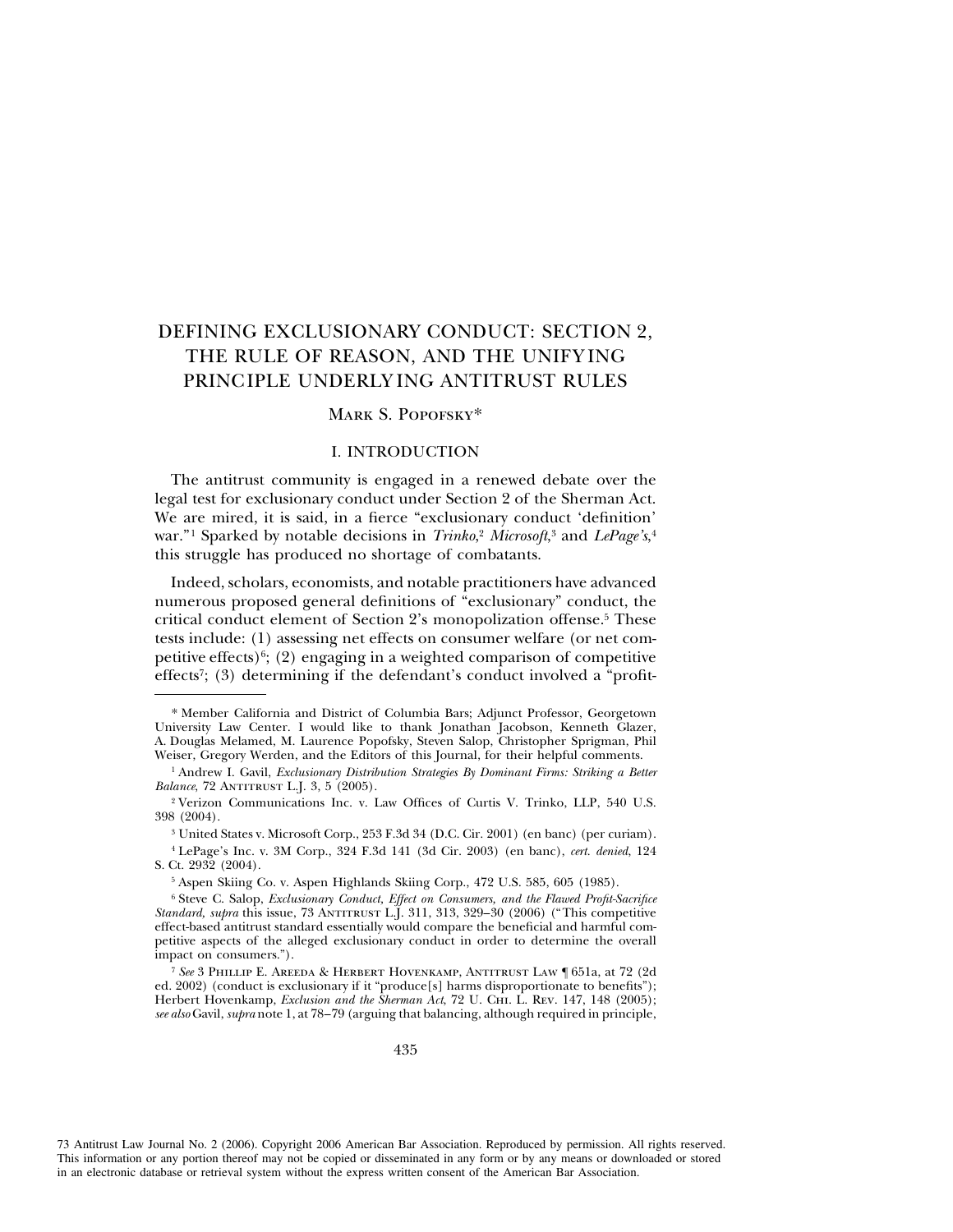sacrifice" or made "no economic sense" absent maintaining or enhancing market power<sup>8</sup>; (4) assessing whether the defendant's conduct excluded "equally efficient" rivals<sup>9</sup>; and (5) applying rules of per se legality and illegality depending on whether the conduct harmed rivals "only" through efficiency.10 Many of these tests, their proponents urge, supply a "one size fits all" framework within which the legality of all rivalimpeding conduct can be assessed.<sup>11</sup>

My purpose is to step back from the contest among these positions and examine the legal basis by which courts adopt Section 2 liability tests. If unifying principles that guide the selection of appropriate Section 2 tests can be identified, such principles may pragmatically assist courts in choosing among often very different proposed tests, a task that the federal courts undoubtedly will confront in the coming years.

The stakes in the outcome are high. Except for a few well-defined classes of conduct, the meaning of "willful" acquisition or maintenance of monopoly power is largely up for grabs. Many firms with putative monopoly power operate in industries where preserving incentives to innovate is crucial in order to produce significant contributions to consumer welfare. Section 2 liability tests that wrongly curb a monopolist's incentive to compete or that improperly enable a monopolist to impede or vanquish would-be rivals threaten significant and lasting harm to both competition and consumers.

<sup>9</sup> *See* Richard A. Posner, Antitrust Law 194–95 (2d ed. 2001).

<sup>10</sup> See Einer Elhauge, *Defining Better Monopolization Standards*, 56 STAN. L. REV. 253, 323, 330 (2003).

is rarely necessary because the fact finder is unlikely to credit both the plaintiff's and defendant's evidence).

<sup>8</sup> *See, e.g.*, A. Douglas Melamed, *Exclusionary Conduct Under the Antitrust Laws: Balancing, Sacrifice, and Refusals to Deal*, 20 Berkeley Tech. L.J. 1247, 1255–62 (2005); Gregory J. Werden, *The "No Economic Sense" Test for Exclusionary Conduct*, 31 J. Corp. L. 7 (forthcoming) [hereinafter *The "No Economic Sense" Test*]; Gregory J. Werden, *Identifying Exclusionary Conduct Under Section 2: The "No Economic Sense" Test*, *supra* this issue, 73 Antitrust L.J. 413, 414 (2006) [hereinafter *Identifying Exclusionary Conduct*]. *See generally* Salop, *supra* note 6, at 318–20 & nn.34, 36 (citing notable formulations of the profit-sacrifice test). Except where otherwise specifically indicated, I will use the "profit-sacrifice" and "no economic sense" tests interchangeably because I understand the "profit-sacrifice" test not to require a separate recoupment period.

<sup>11</sup> *See, e.g.*, Melamed,*supra* note 8, at 1267 ("The sacrifice test can provide a sound unifying antitrust principle for analyzing all exclusionary conduct that has efficiency benefits."); *id.* at 1260 (arguing that even naked exclusionary conduct involves a profit sacrifice although conceding that "'naked exclusion'" can "be condemned as anticompetitive conduct without need for the sacrifice test"); Salop, *supra* note 6, at 313–14; Elhauge, *supra* note 10, at 330 (advocating "mainly" employing the proposed rules of per se legality and illegality). The U.S. Department of Justice, although formally maintaining the position that the "no economic sense" test might not govern all conduct under Section 2, *see infra* note 203 (discussing Solicitor General's merits brief in *Trinko*), has "consistently advocated the no economic sense test in all its Section 2 cases." Werden, *Identifying Exclusionary Conduct*, *supra* note 8, at 413.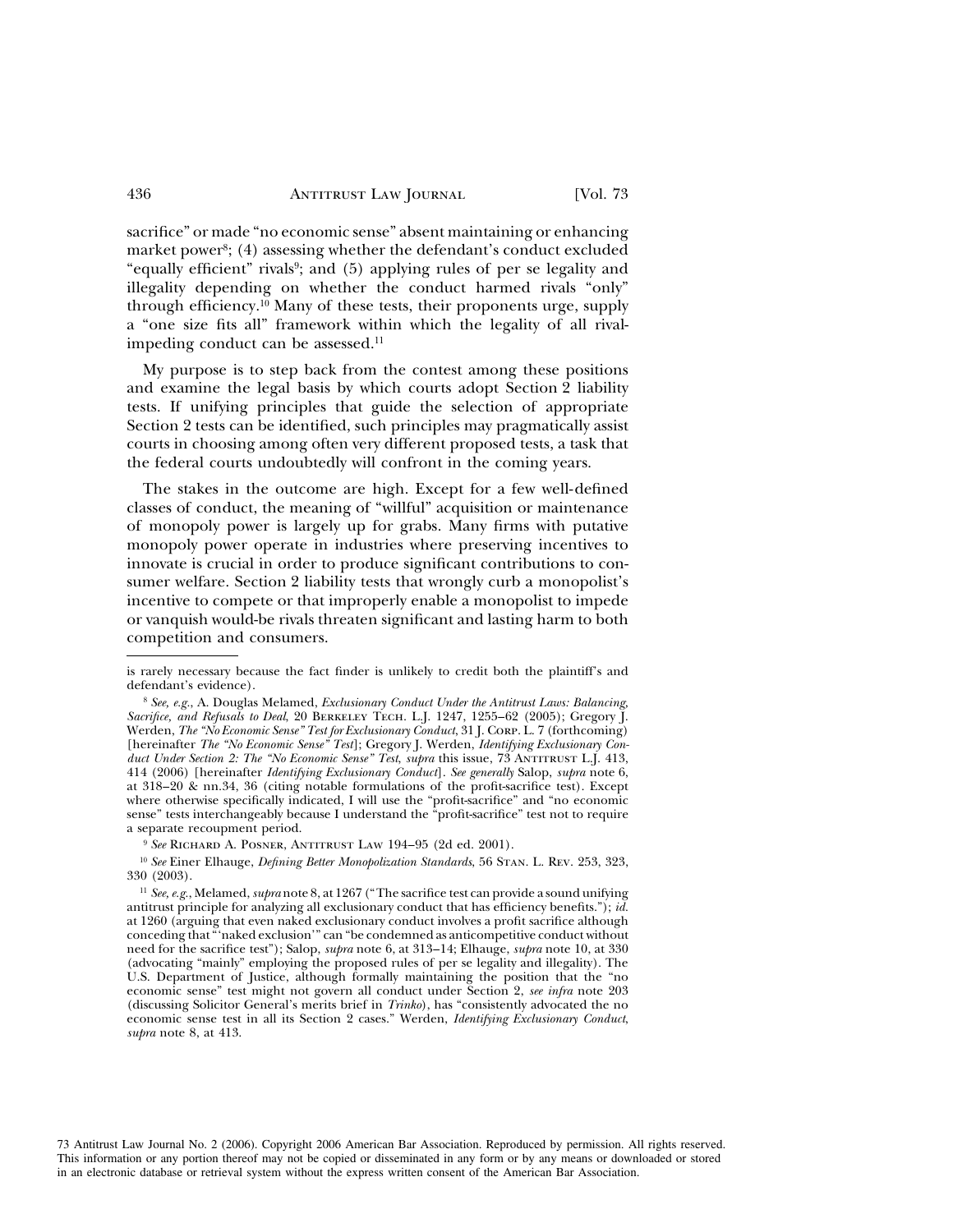In what follows, I explain that Section 2 is not "one size fits all." Rather, the few clear guideposts in Section 2 case law demonstrate that courts properly apply different Section 2 legal tests to different conduct. The unifying principle is that each Section 2 legal test reflects a specific expression of the same underlying "rule of reason." Although courts usually describe the rule of reason as a particular step-wise test for assessing the legality of concerted action, the rule of reason more generally provides a *principle* for generating antitrust liability tests in a commonlaw fashion. This is, after all, the lesson of particularized legal tests courts have crafted under Section 1 (such as per se rules), all of which implement the rule of reason.

Section 2's rule of reason, so understood, asks: For the type of conduct at issue, which *legal test* likely maximizes consumer welfare over the long run? Applicable considerations in selecting the appropriate test include not only the likely consumer harms and benefits from the conduct, but also the risks of false positives, false negatives, and legal process costs. As settled Section 2 rules (such as the cost-based predatory pricing rule) illustrate, the appropriate test need not assess net competitive effects *in a specific case*. Rather, the assessment of net competitive effects is first performed at a "systemic" level: the point at which the appropriate legal test is selected. Put differently, although Section 2 directs courts to apply a single underlying principle—maximize long-term consumer welfare that principle need not, and indeed cannot, find expression in a single operational legal command.

This understanding of Section 2's rule of reason provides a foundation for courts to select among competing legal tests when confronted, as Section 2 courts often are, with conduct not governed by a settled liability rule. This is not to suggest that courts should create refined categories of conduct in wasteful litigation over characterization. Section 2 courts can develop practical and administrable tests, just as antitrust courts have for over a century in numerous other contexts. Moreover, focusing on the impact of applying different legal tests will sharpen, rather than obscure, the underlying analysis. What is required, as the Supreme Court has explained in a different context, is an "enquiry meet for the case."<sup>12</sup> The stakes are too high to embark instead on a quest for a "universal test for section 2 liability," a "'holy grail' that may never be precisely located."<sup>13</sup>

<sup>12</sup> Cal. Dental Ass'n v. FTC, 526 U.S. 756, 781 (1999).

<sup>&</sup>lt;sup>13</sup> R. Hewitt Pate, The Common Law Approach and Improving Standards for Analyzing Single Firm Conduct, Address Before Fordham Corp. L. Inst. 8 (Oct. 23, 2003, revised Mar. 9, 2004), *available at* http://www.usdoj.gov/atr/public/speeches/202724.pdf.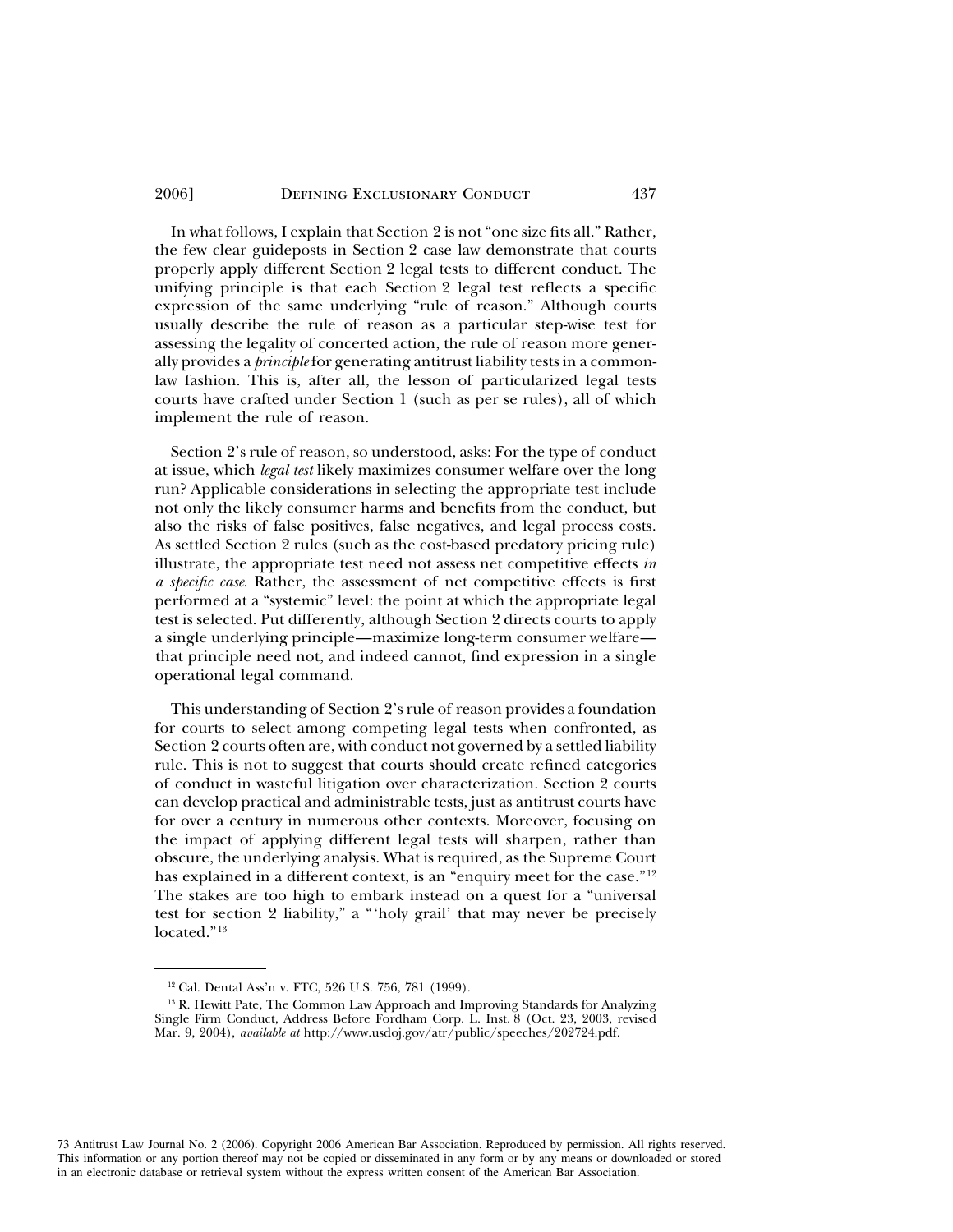### II. SECTION 2 AND THE RULE OF REASON

### A. Is Section 2 Doctrine Incoherent?

Over a century since the Sherman Act's passage, and some forty years since the Supreme Court held that Section 2 condemns the "willful" acquisition or maintenance of monopoly power,<sup>14</sup> great uncertainty persists as to the test for liability under Section 2 of the Sherman Act.<sup>15</sup> It is settled that Section 2, as applied to rival-impeding conduct, condemns only "exclusionary" conduct and does not invalidate monopoly power acquired or maintained through superior skill, foresight, or industry.16 Yet the federal reporters are replete with cases that repeat this distinction, reach outcomes, but fail to articulate a clear principle or operational legal test that separates lawful from unlawful conduct.<sup>17</sup>

The Supreme Court in *Aspen*<sup>18</sup> came closest to specifying a general test for exclusionary conduct. Quoting Professor Areeda, the Court stated: "'Thus, "exclusionary" comprehends at the most behavior that not only (1) tends to impair the opportunity of rivals, but also (2) either does

<sup>14</sup> United States v. Grinnell Corp., 384 U.S. 563, 570–71 (1966).

<sup>15</sup> *See, e.g.*, Gavil, *supra* note 1, at 3–5.

<sup>16</sup> *See* Aspen Skiing Co. v. Aspen Highlands Skiing Corp., 472 U.S. 585, 605 (1985). Section 2 also condemns actual or attempted monopolization through horizontal conduct, such as mergers to monopoly, *see, e.g*., *Grinnell*, 384 U.S. at 571, or offers to allocate markets, *see, e.g.*, United States v. Am. Airlines, Inc., 743 F.2d 1114, 1122 (5th Cir. 1984). Section 2 also condemns conspiracies to monopolize, which can involve exclusionary or collusive conduct. *See, e.g.*, Perington Wholesale, Inc. v. Burger King Corp., 631 F.2d 1369, 1377 (10th Cir. 1980). This article examines the legal test(s) for exclusionary conduct under Section 2. However, that Section 2 also condemns certain non-exclusionary conduct supports the general point that Section 2 tests must be appropriate for the conduct in question.

 $^{\rm 17}$  Notable attempts to articulate a general framework for exclusionary conduct before *Aspen*, discussed below, include: United States v. Aluminum Co. of Am., 148 F.2d 416, 429–31 (2d Cir. 1945) (L. Hand, J.) (opining that a firm does not unlawfully monopolize if "monopoly [is] thrust upon it" and that liability for monopolization can result from employment of "honestly industrial" maneuvers that were not economically inevitable); United States v. United Shoe Mach. Corp., 110 F. Supp. 295, 342 (D. Mass. 1953) (Wyzanski, J.) (explaining that three competing interpretations of unlawful monopolization include (1) acquiring or maintaining monopoly power "as a result of using an unreasonable 'restraint of trade' in violation of Sec. 1 of the Sherman Act"; (2) wielding monopoly power through use of "any exclusionary practice"; and (3) obtaining or maintaining monopoly through some method other than "superior skill," a legal license, economies of scale, and the like), *aff'd*, 347 U.S. 521 (1954) (per curiam); and Berkey Photo, Inc. v. Eastman Kodak Co., 603 F.2d 263, 275–76 (2d Cir. 1979) (holding that a firm monopolizes by *using* monopoly power to exclude rivals and suggesting that this concept is limited to "actions [that] are possible or effective only if taken by a firm that dominates its smaller rivals" and does not include "gains that accrue to any integrated firm, regardless of its market share").

<sup>&</sup>lt;sup>18</sup> Aspen Skiing Co. v. Aspen Highlands Skiing Corp., 472 U.S. 585 (1985).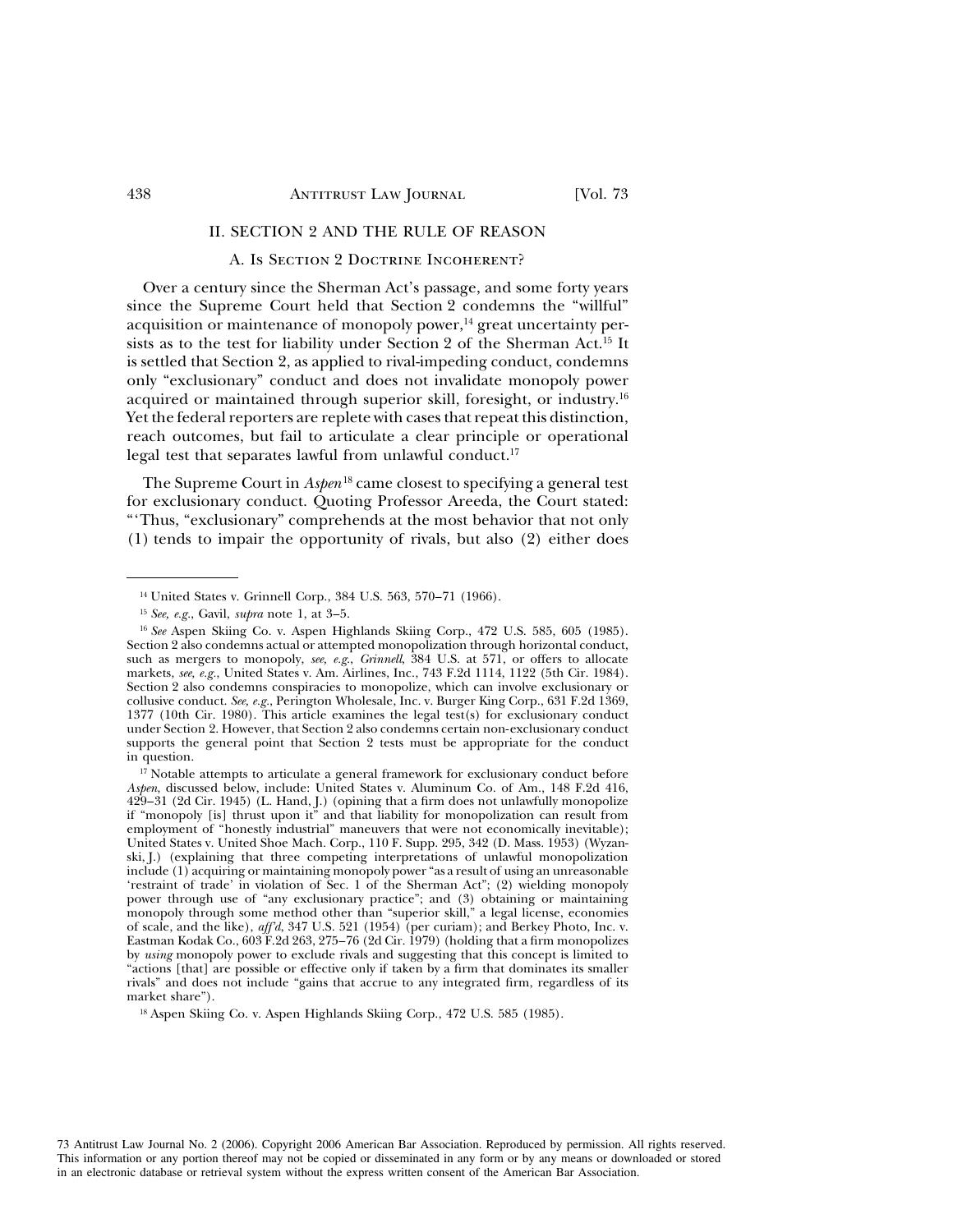not further competition on the merits or does so in an unnecessarily restrictive way.'"19 But this statement, as commentators observe, raises more questions than it answers.20 Indeed, advocates of rival Section 2 tests treat *Aspen* as a mirror, reflecting support for their favored doctrine.

For example, some read the phrase "or does so in an unnecessarily restrictive way" to imply a test comparing (or assessing net) pro- and anticompetitive effects akin to the "full" rule of reason under Section 1.21 The Court's reasoning, however, does not compel this reading. The Court framed the issue as whether the jury was entitled to find "that there were no valid business reasons" for terminating a profitable joint venture.22 The Court held that "the evidence supports an inference that Ski Co. was not motivated by efficiency concerns and that it was willing to sacrifice short-run benefits and consumer goodwill in exchange for a perceived long-run impact on its smaller rival.<sup>"23</sup> Because the defendant failed to *establish* a justification, the Court did not reach whether a proven justification triggered an assessment of net competitive effects.

Indeed, the *Aspen* Court's treatment of the "valid business reason" defense is taken by others to support a very different test: that a profit sacrifice is a necessary condition to impose liability under Section 2.<sup>24</sup> Proponents of the profit-sacrifice test emphasize the Court's rejection of the defendant's proffered justification on the ground that it engaged in a profit sacrifice and the Court's invocation of Robert Bork for the proposition that "[i]f a firm has been 'attempting to exclude rivals on some basis other than efficiency,' it is fair to characterize its behavior as predatory."25 But because the Court rejected the justification offered, *Aspen* did not reach the question of whether unprofitable conduct is *necessary* for finding a Section 2 violation. Put simply, "*Aspen* does not

<sup>&</sup>lt;sup>19</sup> *Id.* at 605 n.32 (quoting 3 PHILLIP E. AREEDA & DONALD F. TURNER, ANTITRUST LAW ¶ 626b, at 78 (1978)).

<sup>20</sup> *See* Gavil, *supra* note 1, at 20–22; Elhauge, *supra* note 10, at 263–65.

<sup>21</sup> *See* Steven C. Salop & R. Craig Romaine, *Preserving Monopoly: Economic Analysis, Legal Standards, and* Microsoft, 7 Geo. Mason L. Rev. 617, 650–51 (1999); Salop, *supra* note 6, at 335.

<sup>22</sup> *Aspen*, 472 U.S. at 605.

<sup>23</sup> *Id.* at 610–11.

<sup>24</sup> *See* Werden, *Identifying Exclusionary Conduct*, *supra* note 8, at 423; *see also* A. Douglas Melamed, *Exclusive Dealing Agreements and Other Exclusionary Conduct—Are There Unifying Principles?, supra* this issue, 73 ANTITRUST L.J. 375, 390 (2006) (arguing that *Aspen* apparently "explicitly embraced" the profit-sacrifice test). This is how the DOJ construed *Aspen* in the *Microsoft* case. *See* Brief of Appellees United States at 47–48, United States v. Microsoft Corp., 253 F.3d 34 (D.C. Cir. 2001) (Nos. 00-5212, 00-5213), *available at* http:// www.usdoj.gov/atr/cases/f7200/7230.pdf.

<sup>&</sup>lt;sup>25</sup> *Aspen*, 472 U.S. at 605 (quoting ROBERT H. BORK, ANTITRUST PARADOX 138 (1978)).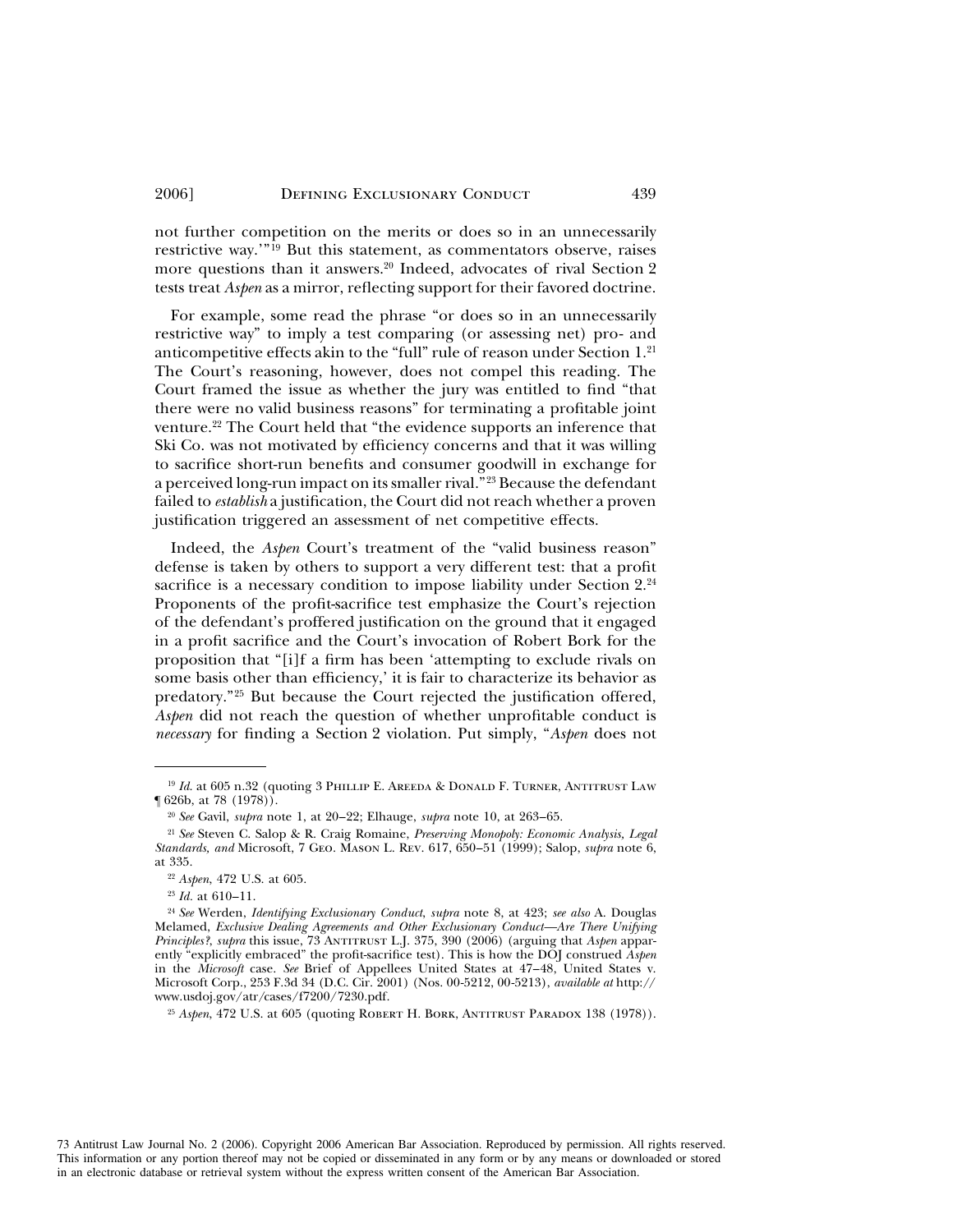directly answer the question" of "what is the proper approach to assessing dominant firm conduct under Section 2 when it produces *both* anticompetitive effects on rivals and consumers (i.e., inefficiencies) *and* procompetitive effects for the alleged excluding firm (i.e.*,* efficiencies)."26

The Supreme Court's failure in *Aspen* and in its subsequent decisions in *Kodak* and *Trinko<sup>27</sup>* to specify an operational legal test has led some to deride current Section 2 doctrine as "incoherent"28 or "truly vacuous." <sup>29</sup> To the extent this criticism means that the Supreme Court has failed to provide a crisp test for distinguishing lawful from unlawful conduct, the criticism is surely valid. *Aspen* typifies the difficulties of deriving from many Section 2 cases operational legal tests that decide other cases.

But the criticism is unfounded in a crucial respect. The absence of an articulated general test for exclusionary conduct does not mean that a unifying principle cannot be found in the cases. Section 2 is not an entirely uncharted mysterious sea where reference points are completely lacking. After all, *some* Section 2 cases *do* articulate legal tests. Moreover, for at least some categories of conduct, the boundaries of liability are implicit in cases' outcomes. By examining these beacons of relative clarity in otherwise murky waters, a coherent underlying legal principle that

<sup>26</sup> Gavil, *supra* note 1, at 21. Some read *Copperweld Corp. v. Independence Tube Corp.,* 467 U.S. 752, 767 (1984), to preclude applying a consumer welfare effects (or balancing) test in Section 2 cases. *See, e.g.*, Werden, *Identifying Exclusionary Conduct, supra* note 8, at 428–29. *Copperweld* merely reiterates that "Congress authorized Sherman Act scrutiny of single firms" only when the conduct threatens monopoly power. 467 U.S. at 768 ("Judging unilateral conduct in this manner reduces the risk that the antitrust laws will dampen the competitive zeal of a single aggressive entrepreneur."). The Court did not opine on how, if at all, the conduct element of a Section 2 offense is otherwise different from that of Section 1. At the most, *Copperweld* stands for the proposition that a consumer welfare effects test is not appropriate in all Section 2 cases, *see id.* at 775 ("Subjecting a single firm's *every action* to judicial scrutiny for reasonableness would threaten to discourage the competitive enthusiasm that the [Sherman Act] seek[s] to promote." (emphasis added)), a proposition I embrace.

<sup>27</sup> In *Kodak*, the Court repeated the formula of *United States v. Griffith*, 334 U.S. 100, 107 (1948), that it is unlawful to use monopoly power to "'foreclose competition, to gain a competitive advantage, or to destroy a competitor.'" Eastman Kodak Co. v. Image Technical Servs., Inc., 504 U.S. 451, 482–83 (1992) (citation omitted). *Kodak*, like *Aspen*, was a "onesided" case: the Court held that a jury could find that the defendant's conduct caused actual anticompetitive effects and that its justification was pretextual. *See id.* at 483–85. In *Trinko*, as will be explained, the Court found a refusal to deal by a regulated monopolist not to fall within recognized exceptions to the *Colgate* doctrine and held that "traditional antitrust principles" did not warrant creating a new exception. *See infra* text accompanying notes 89–93. "But the Court neither enumerated the circumstances where there is a 'duty to aid competitors' nor articulated a standard for identifying such cases." Werden, *The "No Economic Sense Test*," *supra* note 8.

<sup>28</sup> Elhauge, *supra* note 10, at 267.

<sup>29</sup> *Id.* at 261.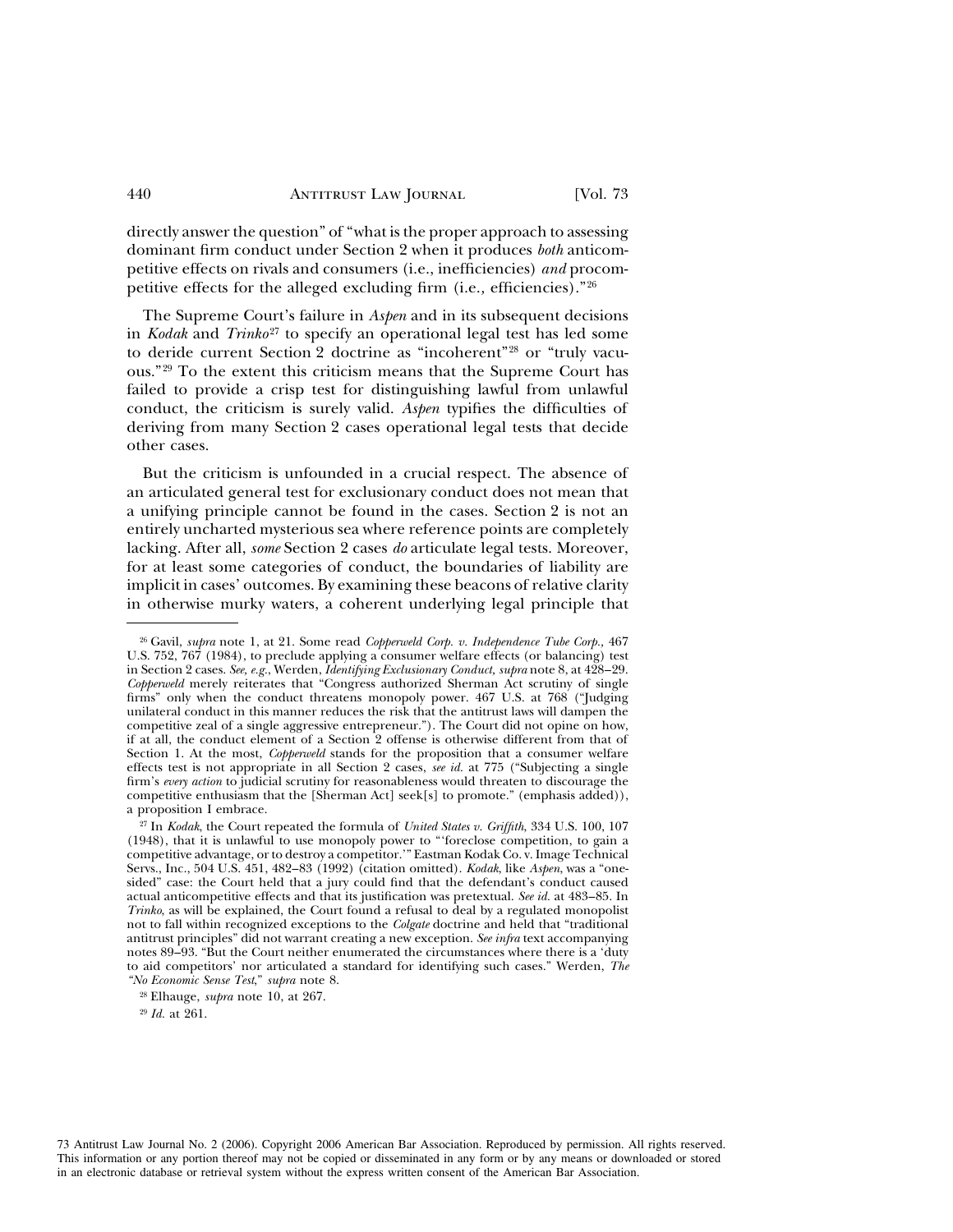explains the choice among different Section 2 legal tests emerges. That principle, in turn, provides the normative basis for selecting appropriate Section 2 legal tests to govern the relatively larger body of conduct where the boundaries of Section 2 liability lack clear definition.

# B. Detecting an Underlying Principle: The Spectrum of SECTION 2 LEGAL TESTS

The first step in detecting an underlying principle for crafting Section 2 legal tests is to examine the comparatively few circumstances in which the legality of conduct under Section 2 is relatively clear.<sup>30</sup> What is striking is that courts do not implement Section 2 through a single legal test. Rather, Section 2 courts often apply different liability tests to different conduct. Moreover, these liability tests (either express or implied) are "interventionist" to varying degrees. Certain conduct is unlawful only in very specific circumstances or not at all; the applicable doctrine is relatively less interventionist. For other conduct, the applicable test allows for illegality in a broader set of circumstances, and the test is more interventionist. At the extreme, certain conduct is virtually per se illegal under Section 2.

To demonstrate this, it is useful to place the most important "guidepost" Section 2 decisions (that is, those few Section 2 cases that articulate or imply operational liability tests) on a spectrum based on the level of intervention associated with applying the indicated Section 2 legal test to the conduct in question, as illustrated below:

| Per se lawful                                                                      |                                                          | Higher<br>Lower                            |                                                       | Almost per se<br>unlawful                                     |
|------------------------------------------------------------------------------------|----------------------------------------------------------|--------------------------------------------|-------------------------------------------------------|---------------------------------------------------------------|
| Monopoly pricing<br>(Trinko/Alcoa)<br>Unadorned product<br>improvement<br>(Berkey) | Below-cost<br>pricing<br>(Brooke Group/<br>Barry Wright) | Refusal to deal<br>with rivals<br>(Trinko) | Exclusionary<br>vertical<br>agreements<br>(Microsoft) | Sham<br>litigation/Fraud<br>on regulators<br>(Walker Process) |

#### **The Spectrum of Section 2 Legal Tests**

<sup>30</sup> For an earlier treatment, see Mark S. Popofsky, *Charting Antitrust's Frontier*, 9 Geo. Mason L. Rev. 565, 574–81 (2001).

73 Antitrust Law Journal No. 2 (2006). Copyright 2006 American Bar Association. Reproduced by permission. All rights reserved. This information or any portion thereof may not be copied or disseminated in any form or by any means or downloaded or stored in an electronic database or retrieval system without the express written consent of the American Bar Association.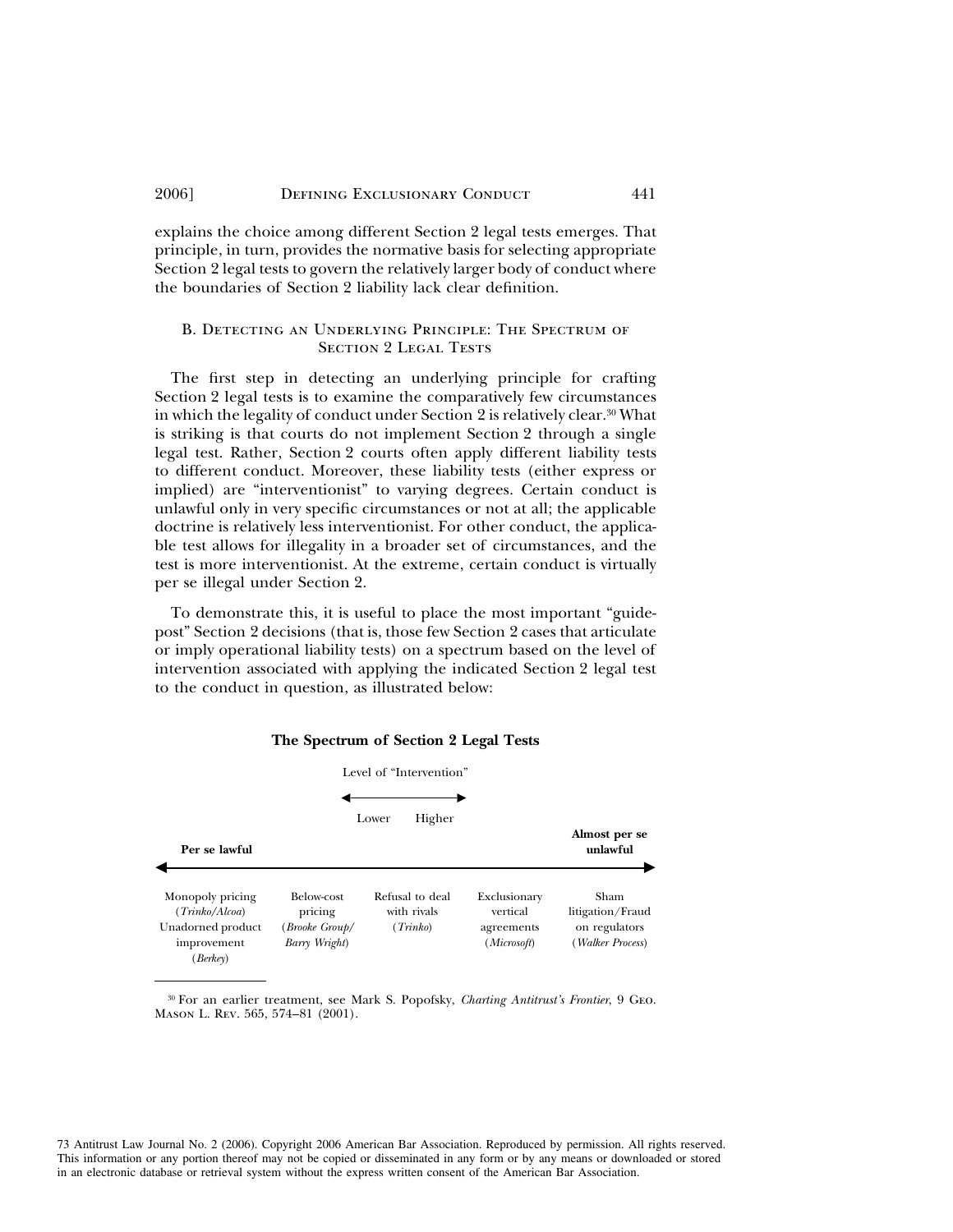At one end of the spectrum is conduct that the federal courts deem essentially per se lawful (or "privileged") under Section 2. An example is merely charging either a monopoly price<sup>31</sup> or an above-cost limit price (a price set below the level entrants could profitably charge and lower than the defendant would charge absent an entry-deterring strategy).<sup>32</sup> Also privileged is "superior skill, foresight, and industry" or "competition on the merits."33 Although what falls within that category is subject to debate,<sup>34</sup> the irreducible core appears to include conduct that impedes rivals *only* because it improves the perceived quality of the defendant's product, or investments in new product development directed at such improvements.<sup>35</sup>

Moving along the spectrum, a more interventionist test applies to pricing. Pricing low is lawful unless it is both below some measure of cost and there is a reasonable prospect of recoupment through enhanced or maintained monopoly power.<sup>36</sup> Critically, the predatory pricing rule generally excludes opportunity costs (that is, forgone profits) in calculating whether a price is below cost. $37$  Instead, the rule only condemns

<sup>32</sup> *See* Barry Wright Corp. v. ITT Grinnell Corp., 724 F.2d 227, 234 (1st Cir. 1983). Decisions suggesting that above-cost limit pricing can violate Section 2, *see, e.g.*, Transamerica Computer Co. v. IBM, 698 F.2d 1377, 1387 (9th Cir. 1983), have effectively been overruled by *Brooke Group v. Brown & Williamson Tobacco Corp.,* 509 U.S. 209 (1993).

<sup>33</sup> *See, e.g.*, *Berkey*, 603 F.2d at 274–76, 281. *See generally* Werden, *Identifying Exclusionary Conduct*, *supra* note 8, at 418 & n.21 (citing cases).

<sup>34</sup> *See* Werden, *Identifying Exclusionary Conduct*, *supra* note 8, at 419 n.23 ("Though never defined, the [Supreme] Court has often referred to the concept of 'competition on the merits . . . .'"); Hovenkamp, *supra* note 7, at 149 (listing conduct defined as competition on the merits).

<sup>31</sup> *See, e.g.*, Verizon Communications Inc. v. Law Offices of Curtis V. Trinko, LLP, 540 U.S. 398, 407 (2004) ("The mere possession of monopoly power, and the concomitant charging of monopoly prices, is not only not unlawful; it is an important element of the free-market system."); Berkey Photo, Inc. v. Eastman Kodak Co., 603 F.2d 263, 294 (2d Cir. 1979) ("Setting a high price may be a use of monopoly power, but it is not in itself anticompetitive."). Although it has been long settled that the Sherman Act does not condemn "monopoly in the concrete," Standard Oil Co. v. United States, 221 U.S. 1, 62 (1911), it was not inevitable that the *exercise* of such power would be held lawful. *Cf. Griffith*, 334 U.S. at 107 ("Hence the existence of power 'to exclude competition when it is desired to do so' is itself a violation of § 2, provided it is coupled with the purpose or intent to exercise that power.").

<sup>35</sup> *See, e.g.*, *Berkey*, 603 F.2d at 281 (explaining that because "a monopolist is permitted, and indeed encouraged, by § 2 to compete aggressively on the merits, any success that it may achieve through the process of invention and innovation is clearly tolerated" (citation and internal quotations omitted)). *See also infra* text accompanying notes 60–63 (discussing *Microsoft*'s privileging of Microsoft-specific Java and free provision of the Internet Explorer Access Kit). *See also* Werden, *Identifying Exclusionary Conduct*, *supra* note 8, at 419 ("[C]ourts have refused to entertain the notion that merely introducing a new product" could "violate Section 2.").

<sup>36</sup> *See Brooke Group*, 509 U.S. at 222–24; *Barry Wright*, 724 F.2d at 233–36.

<sup>37</sup> *See* United States v. AMR Corp., 335 F.3d 1109, 1118–19 (10th Cir. 2003).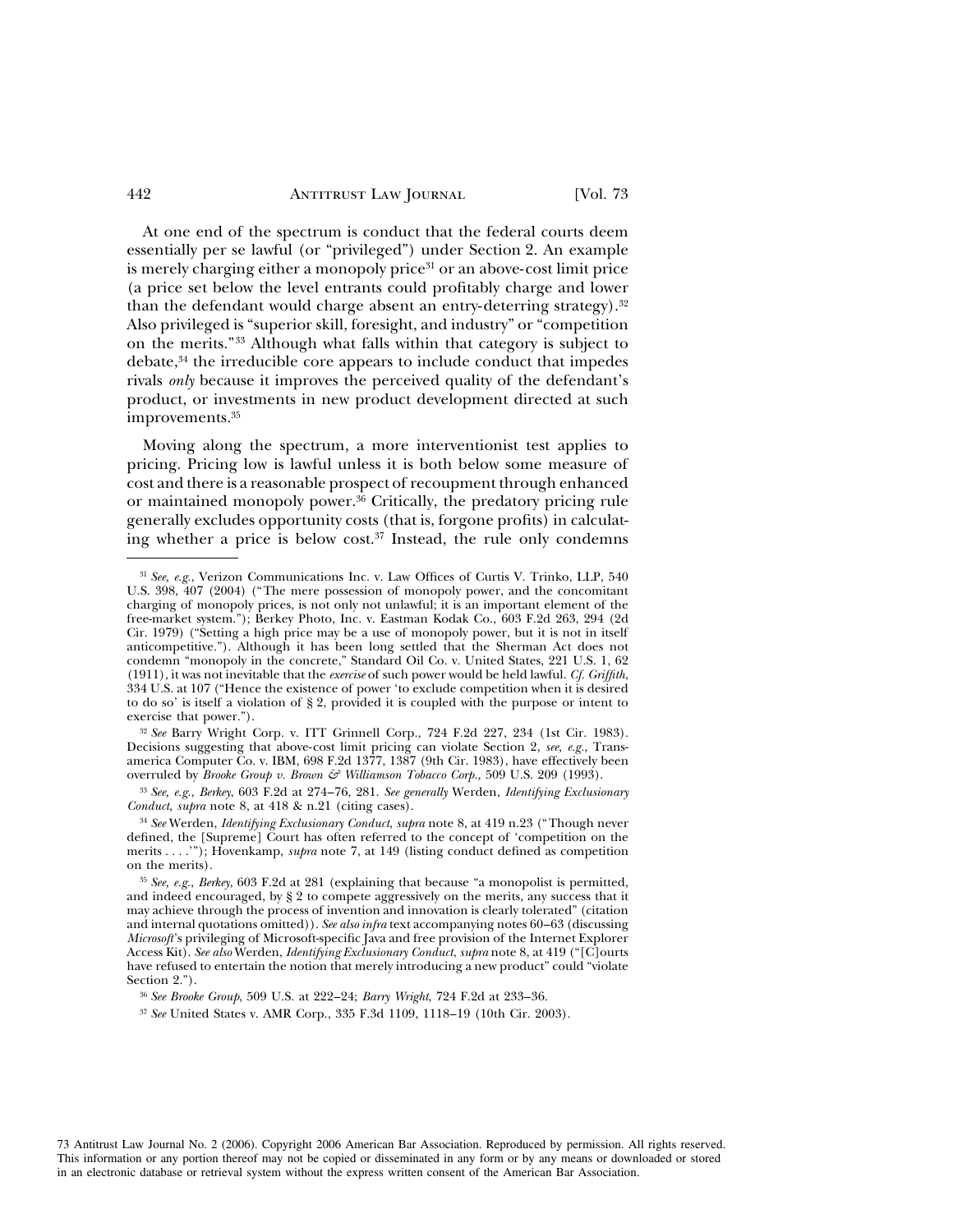pricing below some measure of actual costs.<sup>38</sup> Therefore, under the predatory pricing rule, a price cut may be lawful even if undertaken by a monopolist solely to drive out rivals and enable the monopolist to secure monopoly power.<sup>39</sup>

Next along the spectrum is conduct subject to the so-called profitsacrifice test, which sometimes is articulated as the no economic sense test. Under this test, conduct is unlawful if it makes sense only because of the prospect of excluding rivals and augmenting market power.40 The test, its proponents urge, ensures that leading firms retain an incentive to compete vigorously by condemning conduct only when an anticompetitive objective is unambiguous, because the conduct would not have been undertaken absent the prospect of obtaining or maintaining market power.41 The test is more interventionist than the predatory pricing test because (1) the no economic sense test examines the profitability of incremental conduct; by contrast, the predatory pricing test gauges the overall profitability of selling a particular good or service $42$ ; and (2) some conduct, as explained, might fail the no economic sense test but pass the predatory pricing test because the no economic sense test can include opportunity costs that the predatory pricing rule excludes.43

Several courts have employed the profit-sacrifice test, as influentially formulated by Robert Bork, to define "predatory conduct."<sup>44</sup> Moreover,

<sup>39</sup> *See Barry Wright*, 724 F.2d at 233–36.

<sup>38</sup> *See id.* (rejecting as inconsistent with *Brooke Group* a test that the court perceived as including opportunity costs and, thus, in effect was "a short-run profit-maximization test"). *But cf.* Gregory J. Werden, *The* American Airlines *Decision: Not with a Bang but a Whimper*, ANTITRUST, Fall 2000, at 34 n.35 (arguing that the court mischaracterized this test).

<sup>40</sup> *See generally* Melamed, *supra* note 8, at 1255 ("[T]he sacrifice test asks whether the allegedly anticompetitive conduct would be profitable for the defendant and would make good business sense even if it did not exclude rivals and thereby create or preserve market power for the defendant."); Werden, *Identifying Exclusionary Conduct*, *supra* note 8, at 415 ("[T]he test is whether the conduct likely would have been profitable if the existing [or nascent] competitors were not excluded and monopoly was not created [or maintained]."). <sup>41</sup> *See* Melamed, *supra* note 24, at 392–93.

<sup>42</sup> *Compare* Werden, *Identifying Exclusionary Conduct*, *supra* note 8, at 420 ("Often the

proper 'but for' scenario [for applying the no economic sense test] is precisely what actually occurred with the exception of the challenged incremental conduct."), *with* Spirit Airlines, Inc. v. Northwest Airlines, Inc., 429 F.3d 190, 219–20 (6th Cir. 2005) (explaining that "the proper measure of costs for a predatory pricing claim is for the particular good or service in that market").

<sup>43</sup> *See supra* notes 37–39 and accompanying text.

<sup>44</sup> *See* Robert H. Bork, The Antitrust Paradox 144 (1978) ("Predation may be defined, provisionally, as a firm's deliberate aggression against one or more rivals through the employment of business practices that would not be considered profit maximizing except for the expectation either that (1) rivals will be driven from the market . . . or (2) rivals will be chastened sufficiently to abandon competitive behavior the predator finds inconvenient or threatening."). Cases articulating variations on this test, some of which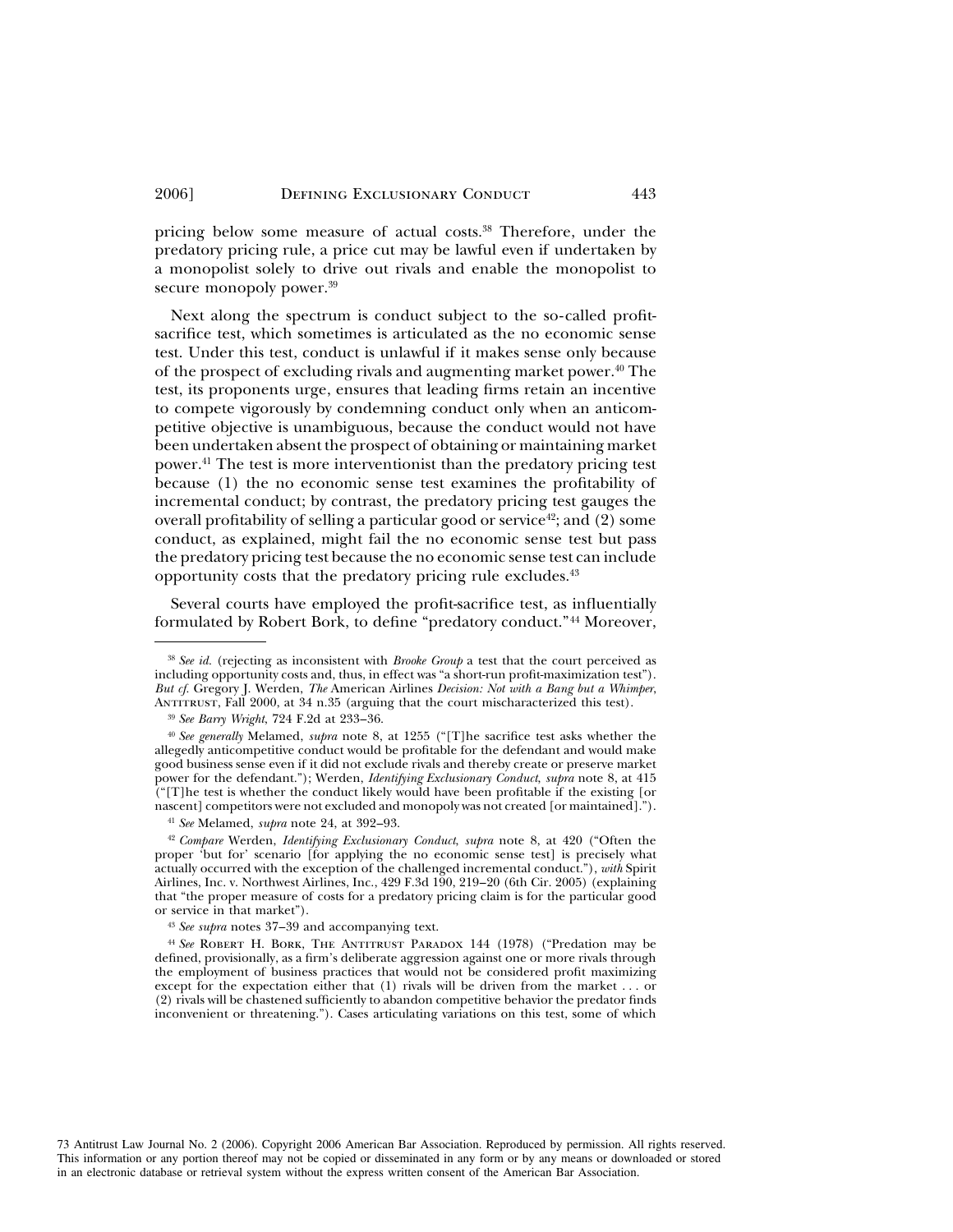the Department of Justice has advocated applying this test in many circumstances, including when evaluating a refusal to deal with a rival.45 Although the Supreme Court in *Trinko* declined to declare that a profit sacrifice is required to condemn a monopolist's unilateral refusal to deal with a rival, the Court distinguished *Aspen* as (unlike *Trinko*) involving a profit sacrifice and termination of a prior course of dealing.<sup>46</sup> On this basis, some courts have read *Trinko* to require a plaintiff challenging a similar refusal to deal to prove a profit sacrifice.<sup>47</sup>

Moving along the spectrum from unilateral refusals to deal with rivals, we come to other unilateral conduct (such as product design) and rivalimpeding agreements. The Section 2 legal test that applies to such conduct is largely unsettled. However, the D.C. Circuit's en banc decision in *United States v. Microsoft Corp.*<sup>48</sup> suggests that courts judge agreements more sternly than unilateral conduct under Section 2.

In *Microsoft*, the D.C. Circuit articulated a step-wise "general rule" for assessing the legality of conduct under the Sherman Act:

- First, the plaintiff "must demonstrate that the monopolist's conduct indeed has the requisite anticompetitive effect"; that is, an effect that "harm[s] the competitive *process* and thereby harm[s] consumers."
- Second, the defendant may rebut this prima facie case by offering a procompetitive justification—"a nonpretextual claim that its conduct is indeed a form of competition on the merits because it involves, for example, greater efficiency or enhanced consumer appeal" which "shifts [the burden] back to the plaintiff to rebut" the efficiency claim.

suggest it supplies a general standard for defining "exclusionary" conduct and not just "predation," include, among others: Stearns Airport Equip. Co. v. FMC Corp., 170 F.3d 518, 524 (5th Cir. 1999); Neumann v. Reinforced Earth Co., 786 F.2d 424, 427 (D.C. Cir. 1986) (Bork, J.); and Trace X Chem., Inc. v. Canadian Indus., Ltd., 738 F.2d 261, 268 (8th Cir. 1984).

<sup>45</sup> *See supra* note 11.

<sup>46</sup> *See* Verizon Communications Inc. v. Law Offices of Curtis V. Trinko, LLP, 540 U.S. 398, 408–10 (2004).

<sup>47</sup> *See, e.g.*, Covad Communications Co. v. Bell Atl. Corp., 398 F.3d 666, 673, 675–76 (D.C. Cir. 2005) (dismissing refusal-to-deal claim in the absence of allegations that defendant would have dealt with rival absent "statutory compulsion" but refusing to dismiss claim based on alleged "predatory" (that is, short-run money-losing) refusal to deal with customers); Metronet Servs. Corp. v. Qwest Corp., 383 F.3d 1124, 1134 (9th Cir. 2004) (terminating refusal-to-deal claim among other reasons because of the absence of "a sacrifice of short-term profits for long-term gain from the exclusion of competition").

<sup>48</sup> 253 F.3d 34, 50 (D.C. Cir. 2001) (en banc) (per curiam).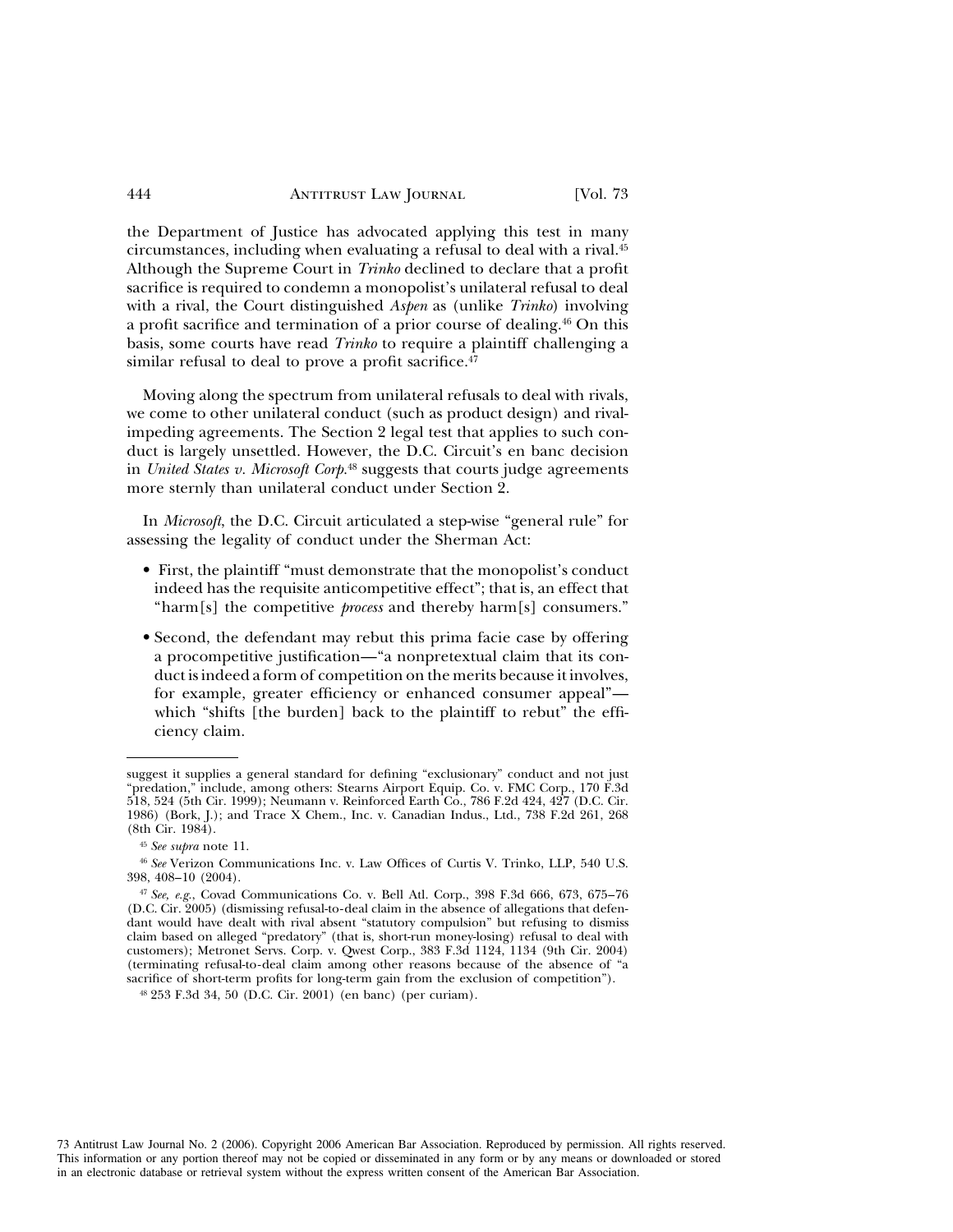• Third, "if the monopolist's procompetitive justification stands unrebutted, then the plaintiff must demonstrate that the anticompetitive harm of the conduct outweighs the procompetitive benefit."<sup>49</sup>

This framework is virtually indistinguishable from the test courts employ under Section 1's rule of reason.50 Indeed, *Microsoft* invoked the seminal rule of reason case, *Standard Oil Co. v. United States*, <sup>51</sup> for the proposition that the rule of reason supplies "the proper inquiry under *both* sections of the Act." <sup>52</sup> For this reason, some read *Microsoft* to mandate applying in Section 2 cases a Section 1-like rule of reason test that assesses net effects on consumer welfare of the conduct in question.53

*Microsoft*, however, does not *compel* courts to assess net competitive effects. The court actually compared effects *only* when analyzing Microsoft's restrictions on computer manufacturers' modifications of the Windows start-up screens. This conduct, which impeded rivals but the court found justified by substantial efficiencies, involved agreements also subject to Sherman Act Section 1's rule of reason.<sup>54</sup> By contrast, when analyzing Microsoft's unilateral "product design" conduct—for instance, Microsoft's alteration of Windows "to override the user's choice of a default browser in certain circumstances"55 and Microsoft's commingling of operating system and browser code—the court, while using the language of comparing effects, in fact *avoided* that inquiry. Rather than compare effects, the court found in some instances no anticompetitive effect, in some no justification, and in others no rebuttal to the

<sup>55</sup> *Microsoft*, 253 F.3d at 67.

73 Antitrust Law Journal No. 2 (2006). Copyright 2006 American Bar Association. Reproduced by permission. All rights reserved. This information or any portion thereof may not be copied or disseminated in any form or by any means or downloaded or stored in an electronic database or retrieval system without the express written consent of the American Bar Association.

<sup>49</sup> *Id.* at 58–59.

<sup>50</sup> The *Microsoft* court's test does not expressly discuss less-restrictive alternatives. However, that step of the analysis likely is implicit in the rebuttal of an efficiency claim.

<sup>51</sup> 221 U.S. 1 (1911).

<sup>52</sup> United States v. Microsoft Corp., 253 F.3d 34, 59 (D.C. Cir. 2001) (en banc) (per curiam) (emphasis added). *See id.* ("'[W]hen the second section [of the Sherman Act] is thus harmonized with . . . the first, it becomes obvious that the criteria to be resorted to in any given case for the purpose of ascertaining whether violations of the section have been committed, is the rule of reason guided by the established law.'" (quoting *Standard Oil*, 221 U.S. at 61–62 (alterations in original))).

<sup>53</sup> Salop, *supra* note 6, at 333–34.

<sup>54</sup> *Microsoft*, 253 F.3d at 63 (holding that "a shell that automatically prevents the Windows desktop from ever being seen by the user is a drastic alteration of Microsoft's copyrighted work, and outweighs the marginal anticompetitive effect of prohibiting the OEMs from substituting a different interface automatically upon the completion of the initial boot process"). Some assert that the balance of demonstrated effects was so lopsided that *Microsoft* did not really "proceed to apply that balancing step" and, thus, "offers little specific guidance on how that balance should be struck." Gavil, *supra* note 1, at 22–23 & n.95. The critical point, however, is that the *Microsoft* court only balanced when analyzing conduct already subject to a balancing test under Section 1.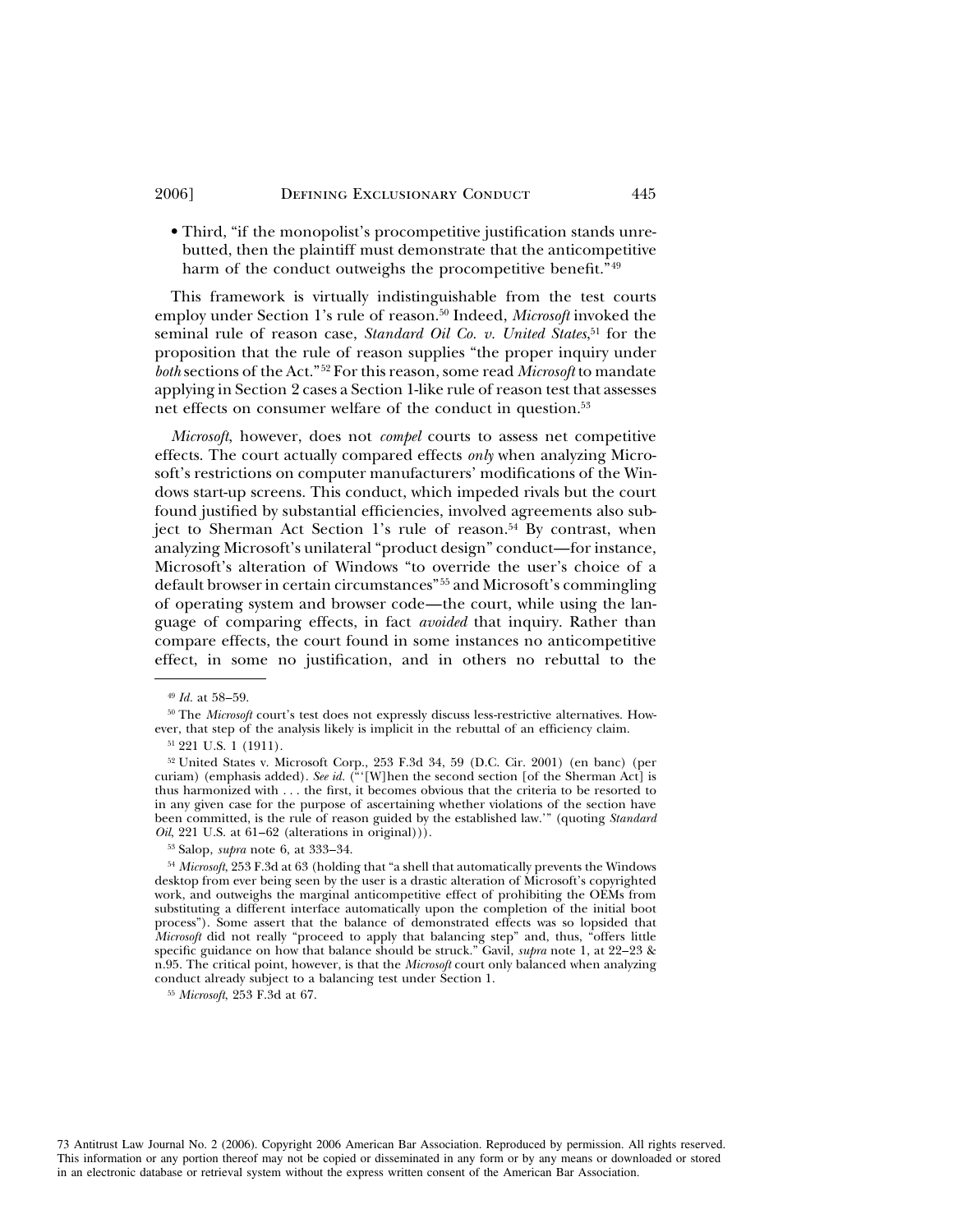justification.<sup>56</sup> This is consistent with how earlier courts treated product design decisions. Although some decisions framed the inquiry in terms of "reasonableness," in practice courts subjected product design conduct to a no economic sense test,<sup>57</sup> found the conduct privileged superior skill foresight and industry because it harmed rivals only through increasing product quality,<sup>58</sup> or concluded that the conduct lacked any efficiency justification.<sup>59</sup>

Revealingly, the *Microsoft* court also appeared to protect certain conduct as essentially per se lawful. First, the court rejected the plaintiffs' argument that Microsoft's development of its IE Access kit (IEAK) made no sense except to preserve monopoly power because "a monopolist does not violate the Sherman Act simply by developing an attractive product."<sup>60</sup> Second, the court held lawful Microsoft's configuring of its Java Virtual Machine ( JVM) to be incompatible with Sun's JVM while condemning other Microsoft conduct that advanced Microsoft-specific Java.61 Although again using the language of balancing (or comparing effects), the court did not balance. Instead, the court held that creating a superior version of Java, one that "allows Java applications to run faster on Windows than does Sun's [VM," had no *anticompetitive* effect.<sup>62</sup> In

<sup>56</sup> *See id.* at 66–68 (explaining that Microsoft "proffer[ed] no justification for two of the three challenged actions that it took in integrating IE into Windows—excluding IE from the Add/Remove Programs utility and commingling browser and operating system code" but that the plaintiffs failed to rebut Microsoft's justification for designing Windows to override a user's preference for another browser in certain circumstances).

<sup>57</sup> *See, e.g.*, *In re* IBM Peripheral EDP Devices Antitrust Litig., 481 F. Supp. 965, 1003, 1007 (N.D. Cal. 1979) (holding IBM's elimination of a selector channel lawful because "IBM had no further need for the selector" although stating the general test as whether "the design choice [was] unreasonably restrictive of competition"), *aff'd*, 698 F.2d 1377 (9th Cir. 1983).

<sup>58</sup> *See* Cal. Computer Prods. v. IBM Corp., 613 F.2d 727, 744 (9th Cir. 1979) (holding that "IBM, assuming it was a monopolist, had the right to redesign its products to make them more attractive to buyers whether by reason of lower manufacturing cost and price or improved performance" and that "the reasonableness of IBM's conduct in this regard did not present a jury issue"); *In re IBM Peripheral EDP Devices*, 481 F. Supp. at 1004 (holding that an interface design change was lawful because "[i]t was adopted by IBM because it was a product improvement, and even if its effect was to injure competitors, the antitrust laws do not contemplate relief in such situations.").

<sup>59</sup> *See* C.R. Bard, Inc. v. M3 Systems, Inc., 157 F.3d 1340, 1382–83 (Fed. Cir. 1998) ( jury entitled to find proffered reasons for modifying device to make it incompatible with rival's replacement needles pretextual; evidence suggested that the modification had "no effect on gun or needle performance"); *In re IBM Peripheral EDP Devices*, 481 F. Supp. at 1008 (IBM's degradation of system performance to preclude competition unlawful).

<sup>60</sup> *Microsoft*, 253 F.3d at 68 (citing United States v. Grinnell Corp., 384 U.S. 563, 571 (1966) ("[G]rowth or development as a consequence of superior product [or] business acumen is no violation" (alteration in original))).

<sup>61</sup> *Id.* at 74–75.

<sup>62</sup> *Id.* at 75.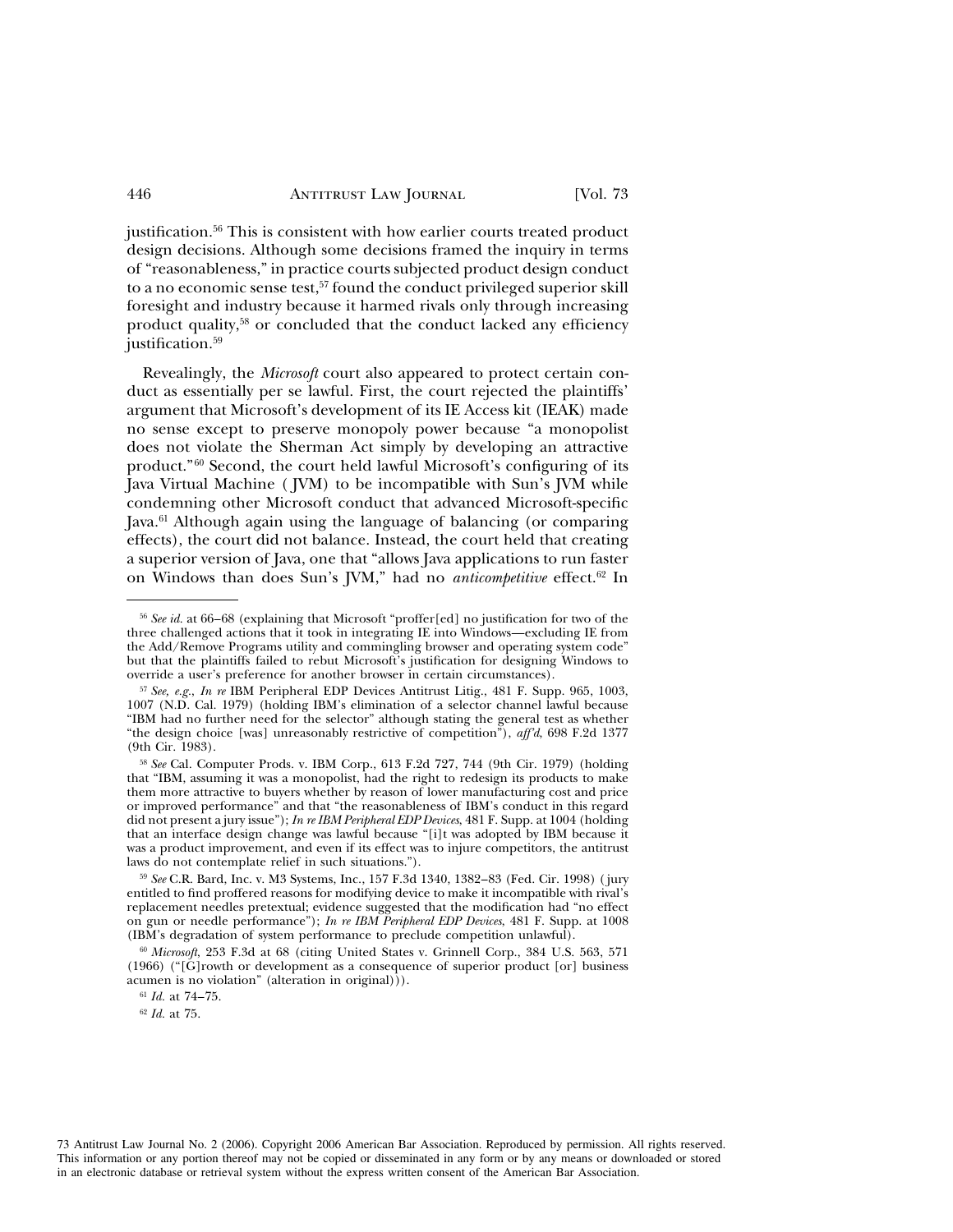other words, the court determined that impeding rivals through conduct deemed to reflect only efficiency was, in effect, protected "superior skill, foresight, and industry."63

*Microsoft*, like *Aspen*, thus raises more questions than its answers, but three points appear clear: (1) the court compared competitive effects in the case of vertical agreements; (2) the court avoided comparing effects in the case of Microsoft's unilateral conduct; and (3) the court recognized that, when conduct reflects "competition on the merits," balancing effects on consumers or rivals is inappropriate.<sup>64</sup>

Rounding out the spectrum—at the interventionist end—are cases that have condemned conduct as (1) nakedly anticompetitive (in the sense that the conduct was reasonably likely to cause anticompetitive effects and lacked any justification); or (2) nearly per se illegal under Section 2. A notable example of the first category is *Conwood Company, L.P. v. United States Tobacco Co*. <sup>65</sup> There, the defendant monopolist removed its rival's point-of-sale advertising.<sup>66</sup> The defendant could not justify conduct that had no purpose except to advantage its own product by impeding rivals. Because the conduct was anticompetitive, lacked an efficiency justification, and entrenched the monopolist's position, the court held it unlawful.67 The second category differs from *Conwood* in that no defense is permitted; the conduct, if shown likely to contribute to monopoly power, violates Section 2.68 Such conduct includes bad-

<sup>63</sup> *Cf.* Hovenkamp, *supra* note 7, at 153 (explaining that "[w]hile this definition" of exclusionary conduct given by the *Microsoft* court "is elaborate, it is also fairly unfocused, in that it does not specify criteria for harm to competition or the competitive process").

<sup>64</sup> *See also* Popofsky, *supra* note 30, at 578–79 & n.73. *Trinko* supports *Microsoft*'s implicit distinction between the treatment of unilateral (balancing likely not permitted) and concerted (balancing likely permitted) action. *See* Verizon Communications Inc. v. Law Offices of Curtis V. Trinko, LLP, 540 U.S. 398, 416 (2004) (explaining that the Sherman Act "does not give judges *carte blanche* to insist that a monopolist alter its way of doing business whenever some other approach might yield greater competition.").

<sup>65</sup> 290 F.3d 768 (6th Cir. 2002).

<sup>66</sup> *Id.* at 788.

<sup>67</sup> *Id.* at 788–91. Certain refusal-to-deal cases can also be viewed as "easy" cases of unjustified exclusion. *See, e.g.*, Lorain Journal Co. v. United States, 342 U.S. 143 (1951); United States v. Dentsply Int'l, Inc., 399 F.3d 181 (3d Cir. 2005).

<sup>&</sup>lt;sup>68</sup> The rule is not quite per se because the plaintiff must still show that the conduct had a connection to the acquisition or maintenance of monopoly power; as the *Microsoft* court put it, that the conduct "'reasonably appear[s] capable of making a significant contribution'" to such power. United States v. Microsoft Corp., 253 F.3d 34, 79 (D.C. Cir. 2001) (en banc) (per curiam) (quoting 3 Phillip E. Areeda & Herbert Hovenkamp, ANTITRUST LAW [651c, at 78 (1996)). Indeed, the Supreme Court has reserved the question whether there can be per se Section 2 violations. *See* Walker Process Equip., Inc. v. Food Mach. & Chem. Corp, 382 U.S. 172, 178 (1965). The legal tests that govern this conduct could be viewed as *less* interventionist than the profit-sacrifice test because, in some circumstances, conduct could fail the profit-sacrifice test yet be deemed lawful.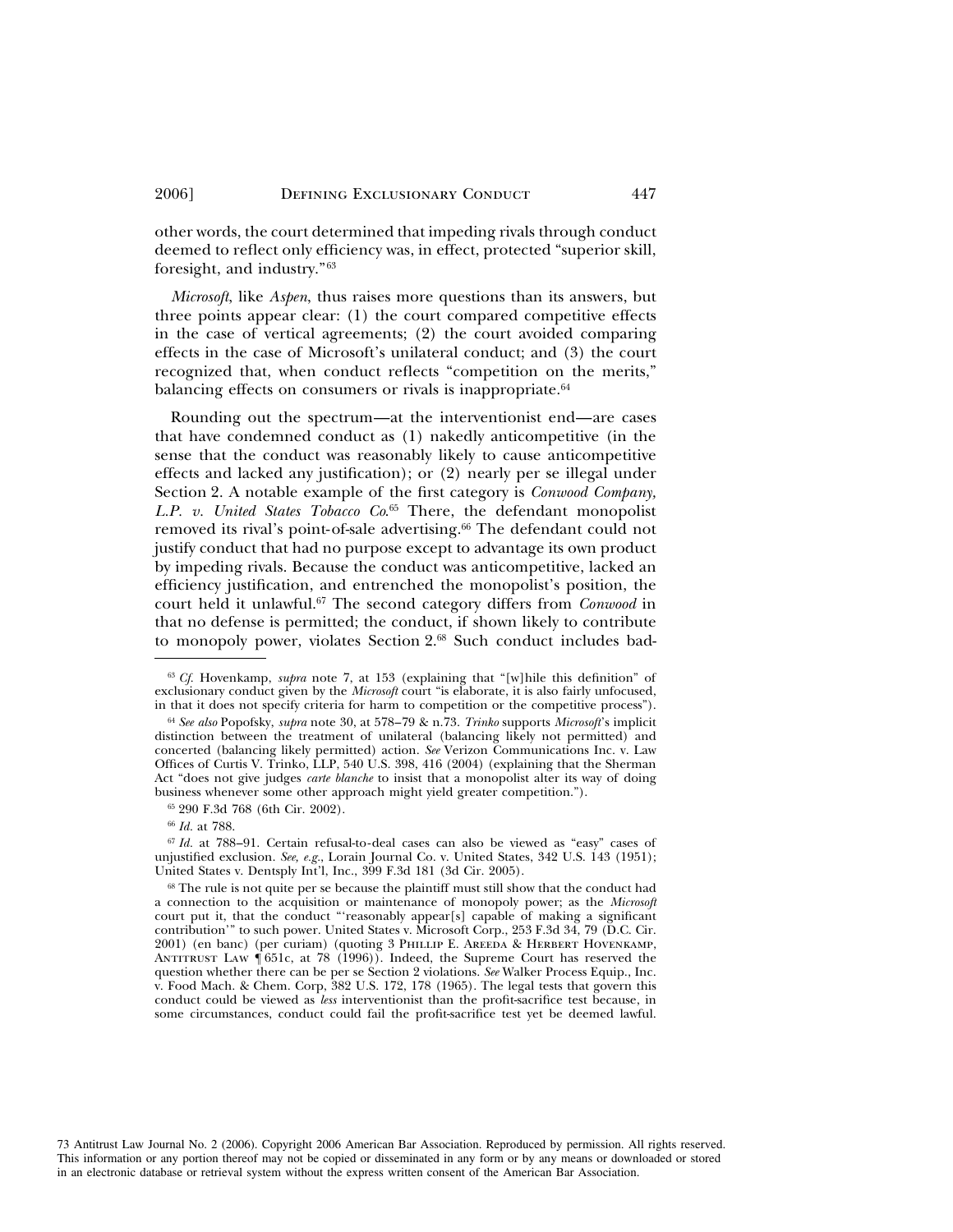faith enforcement of invalid patents, $69$  sham litigation, $70$  and assertion of patents obtained by fraud on the PTO.71

### C. Explaining the Spectrum: Section 2 Legal Tests as Expressions of the Rule of Reason

Sorting these relatively few "guidepost" decisions from least to most interventionist is illuminating. The spectrum demonstrates that Section 2 is not "incoherent" and that an underlying principle is indeed at work. Courts select the legal test that assertedly maximizes long-term consumer welfare or, put in the language of balancing, is on balance best for consumers. The appropriate test—the level of intervention—does not necessarily ask whether the conduct produces net anticompetitive effects *in a particular case*. Rather, courts determine at the step of selecting the appropriate legal test whether the proposed test itself is better for consumers than other liability tests.

# 1. *Distinct Section 2 Legal Tests Reflect Courts Employing Decision Theory to Adopt Appropriate Liability Tests*

Put more precisely, each Section 2 legal test represents an attempt to minimize two sets of long-run costs from applying legal tests: error costs and legal process costs. Legal process costs stem from the process of adjudication. For example, a firm plotting a business strategy must consider whether its program will face a costly court challenge or agency investigation. Error costs, by contrast, arise from imperfect information.72 Such costs include "false positives" (in the case of antitrust, costs from wrongly condemning conduct that benefits consumers) and "false negatives" (costs from wrongly exonerating conduct that harms consumers).73

*See infra* text accompanying notes 149–50. The conduct nevertheless is placed on the "interventionist" end of the spectrum here because (1) the applicable inquiry is qualitatively different from the profit-sacrifice test; (2) not every actionable fraud on the Patent Office (or instance of sham litigation) need involve a profit sacrifice, *see infra* text accompanying notes 151–53 and note 153; and (3) the doctrine is more interventionist in the sense that, once the conduct is demonstrated to meet the legal test, no defense is permitted. There is no justification for fraud.

<sup>69</sup> *See, e.g.*, Handgards, Inc. v. Ethicon, Inc., 601 F.2d 986, 993 (9th Cir. 1979) (Section 2 violation when patentee initiated litigation knowing patent invalid because of onsale bar).

<sup>70</sup> *See* Prof'l Real Estate Investors, Inc. v. Columbia Pictures Indus., Inc., 508 U.S. 49, 60–61 (1993).

<sup>71</sup> *See Walker Process*, 382 U.S. at 178. The classic case of a monopolist torching a rival's factory also belongs in this category.

<sup>72</sup> C. Frederick Beckner III & Steven C. Salop, *Decision Theory and Antitrust Rules*, 67 Antitrust L.J. 41, 43–45 (1999).

<sup>73</sup> *See generally id.* at 43–51. Error costs (and false positives and negatives) thus can stem from (1) legal tests that, even if perfectly applied, reach sub-optimal outcomes (i.e., the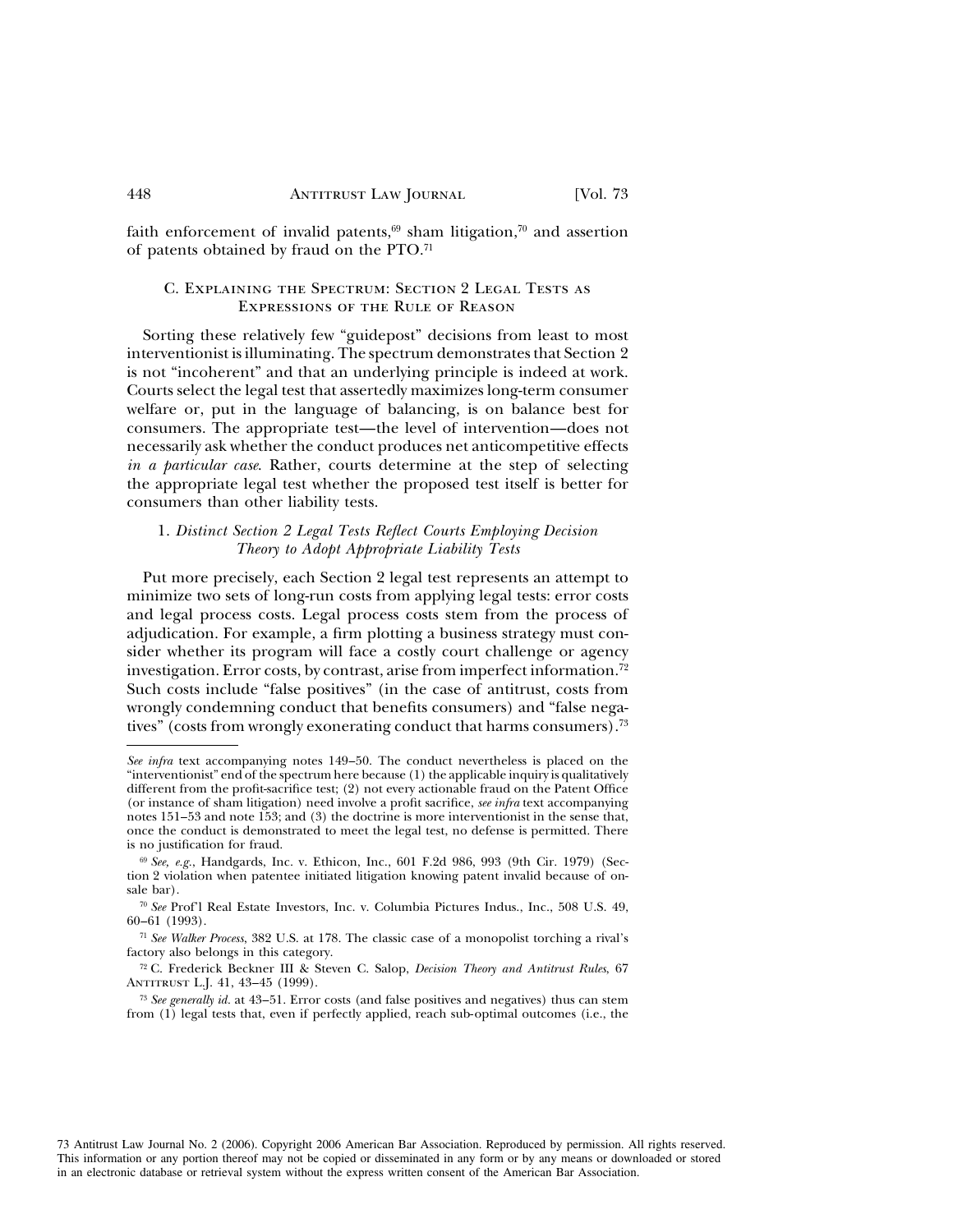Error and enforcement costs may create over- or under-deterrence. Error costs can cause deviations from optimal deterrence because "a decision by a court will not only bind the litigating parties, but will also serve as precedent by which future conduct will be judged."<sup>74</sup> For example, inconsistent applications of a particular legal test may deter firms from engaging in conduct that benefits consumers.75 By contrast, other legal tests may systematically permit some conduct that harms consumers, resulting in under-deterrence.76 Legal process costs can deter conduct that may be desirable, or prevent challenges to undesirable conduct, because invoking the legal system imposes a "tax" on challenging or defending such conduct.77

Economists have long applied this framework, known as decision theory, to evaluate legal tests in the presence of imperfect information.78 The optimal legal test minimizes the sum of expected error and legal process costs because that legal test can be expected to minimize deviations from optimal deterrence.79 The upshot is that error and

test is the "wrong" test, which might be corrected by additional information respecting outcomes under other tests); and (2) the misapplication of a legal test. *See* Salop, *supra* note 6, at 343–45. Error costs can be both "ex ante" (i.e., some other legal standards produce greater expected benefits for consumers) and "ex post" (i.e., the standard's assumptions about the expected results of the conduct proved inaccurate). It is generally recognized that antitrust tests should focus on *expected* outcomes, both to achieve optimal deterrence and because firms should not be penalized for making mistakes. *See id.* at 342–43; Werden, *Identifying Exclusionary Conduct*, *supra* note 8, at 416; *cf.* Summit Health, Ltd. v. Pinhas, 500 U.S. 322, 330 (1991) (explaining that "proper analysis focuses, not upon actual consequences, but rather upon the potential harm that would ensue if the conspiracy were successful").

<sup>74</sup> Beckner & Salop, *supra* note 72, at 51.

<sup>75</sup> *See* Richard Craswell & John E. Calfee, *Deterrence and Uncertain Legal Standards*, 2 J.L. ECON. & ORG. 279, 279-80 (1986) (explaining that uncertainty in the application of a legal principle "can give even risk-neutral parties an incentive to 'overcomply'" and in some circumstances undercomply with the law). How the form of a legal test can affect error and legal process costs is discussed *infra* Part III.

<sup>76</sup> Beckner & Salop, *supra* note 72, at 51 ("In antitrust, for example, over-deterrence might involve deterring welfare enhancing cooperation or innovations by firms that fear a finding of liability even when their conduct does not reduce consumer welfare. Underdeterrence might involve firms being overly aggressive in the expectation that their conduct may escape punishment.").

<sup>77</sup> *See* Melamed, *supra* note 24, at 383 & n.16.

<sup>78</sup> *See, e.g.,* Isaac Ehrlich & Richard A. Posner, *An Economic Analysis of Legal Rulemaking*, 3 J. Legal Stud. 257, 272 (1974); Salop & Romaine, *supra* note 21, at 653–60 (employing decision theory to evaluate candidate Section 2 legal standards); Beckner & Salop, *supra* note 72, at 49–52 (generally explaining decision theory's application to judicial decision making); Craswell & Calfee, *supra* note 75, at 279–80; *see also* Ken Heyer, *A World of Uncertainty: Economics and the Globalization of Antitrust*, 72 ANTITRUST L.J. 375, 386–92 (2005). *See generally* David McGowan, *Between Logic & Experience: Error Costs &* United States v. Microsoft Corp., 20 Berkeley Tech. L.J. 1185, 1195–96 (2005).

<sup>79</sup> *See* Beckner & Salop, *supra* note 72, at 49–50; Ehrlich & Posner, *supra* note 78, at 272; Melamed, *supra* note 24, at 383 & n.15.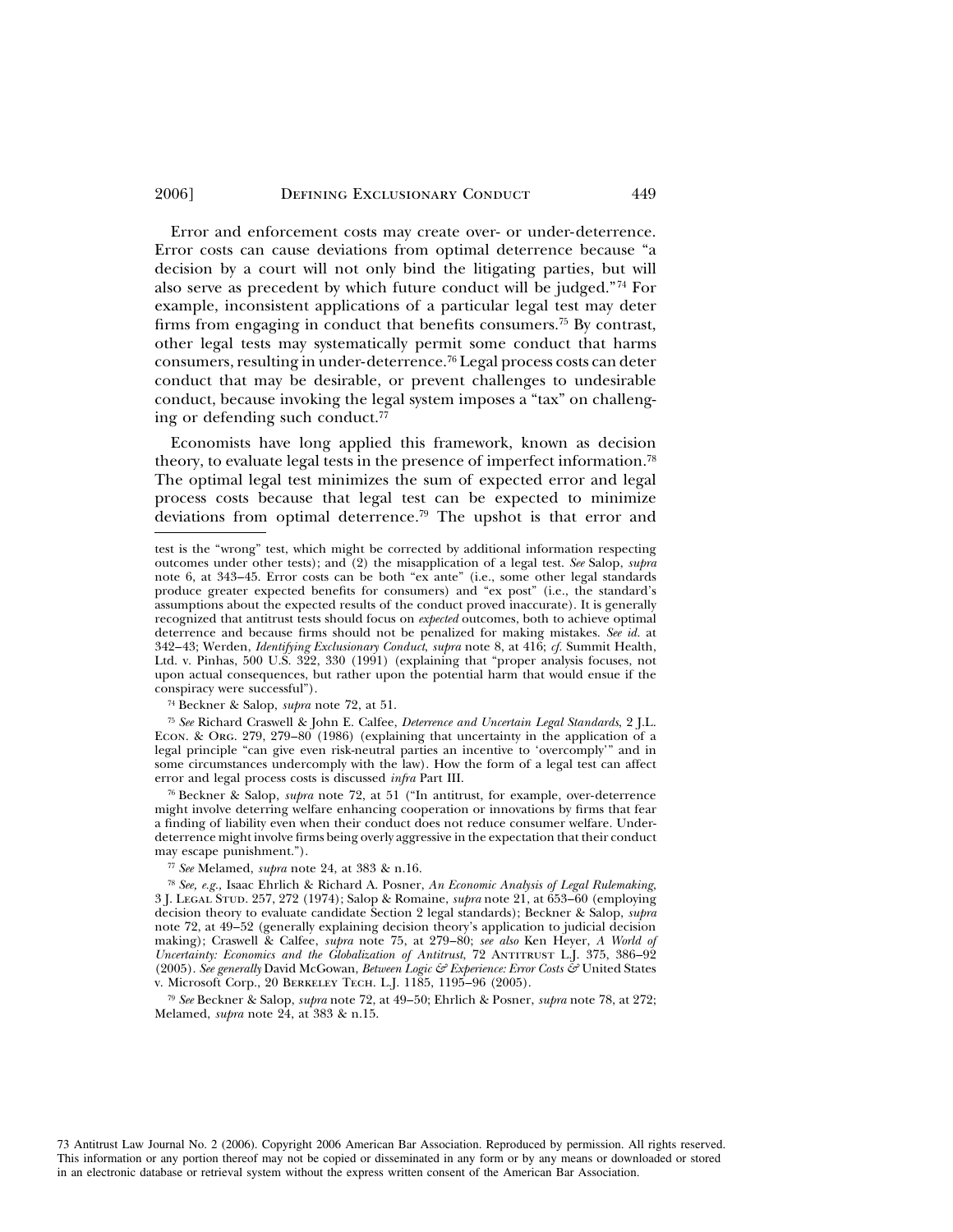enforcement costs supply a reason to apply a Section 2 legal test that does not make a case-specific assessment of anticipated competitive effects. In the absence of such costs, long-run consumer welfare would be maximized by applying a case-specific net welfare (or competitive effects) test. As one commentator has observed: "If economic actors and legal factfinders were omniscient, such balancing tests would make good sense. Courts and agencies could readily identify anticompetitive conduct, and firms in real time would be able to predict whether the possibly long-run competitive harms would outweigh the efficiency benefits and, thus, to avoid the anticompetitive conduct."80

"The problem, however, is that neither economic actors nor law enforcement entities are omniscient." <sup>81</sup> Imperfect information and adjudication create the risk of errors and departure from optimal deterrence. This is a particularly pronounced concern in antitrust, because antitrust law is not applied economics, but rather part of a system of law enforcement. As then-Judge Breyer explained:

Nonetheless, while technical economic discussion helps to inform the antitrust laws, those laws cannot precisely replicate the economists' (sometimes conflicting) views. For, unlike economics, law is an administrative system the effects of which depend upon the content of rules and precedents only as they are applied by judges and juries in courts and by lawyers advising their clients. Rules that seek to embody every economic complexity and qualification may well, through the vagaries of administration, prove counter-productive, undercutting the very economic ends they seek to serve.<sup>82</sup>

Viewed from this perspective, the position of conduct along the spectrum of Section 2 legal tests is determined by predicting the error and legal process costs from applying the indicated legal test to that conduct as compared to applying some other legal test. The sum of expected error and enforcement costs is minimized by that conduct's position on (that is, the specific legal test indicated for that conduct by) the spectrum.83 There is, moreover, a general correlation between where particu-

<sup>83</sup> One can envision the spectrum as the X axis of a conventional X–Y graph, where the X axis is the level of intervention associated with applying a particular legal test and the

73 Antitrust Law Journal No. 2 (2006). Copyright 2006 American Bar Association. Reproduced by permission. All rights reserved. This information or any portion thereof may not be copied or disseminated in any form or by any means or downloaded or stored in an electronic database or retrieval system without the express written consent of the American Bar Association.

<sup>80</sup> Melamed, *supra* note 8, at 1253–54.

<sup>81</sup> *Id.* at 1254.

<sup>82</sup> Barry Wright Corp. v. ITT Grinnell Corp., 724 F.2d 227, 234 (1st Cir. 1983). *See also* Melamed, *supra* note 8, at 1251–52 (arguing that antitrust is "a form of law enforcement, not regulation" and for that reason the "selection of antitrust rules depends critically on their administrability" which includes "both . . . the ability of courts and antitrust enforcement agencies to administer the rules after-the-fact and . . . the ability of businesses to know what conduct is permitted and what is prohibited."); *cf.* Oliver E. Williamson, *Delimiting Antitrust*, 76 Geo. L.J. 271, 280 (1987) (arguing that "administrability considerations be factored into the overall rationality analysis of the issues").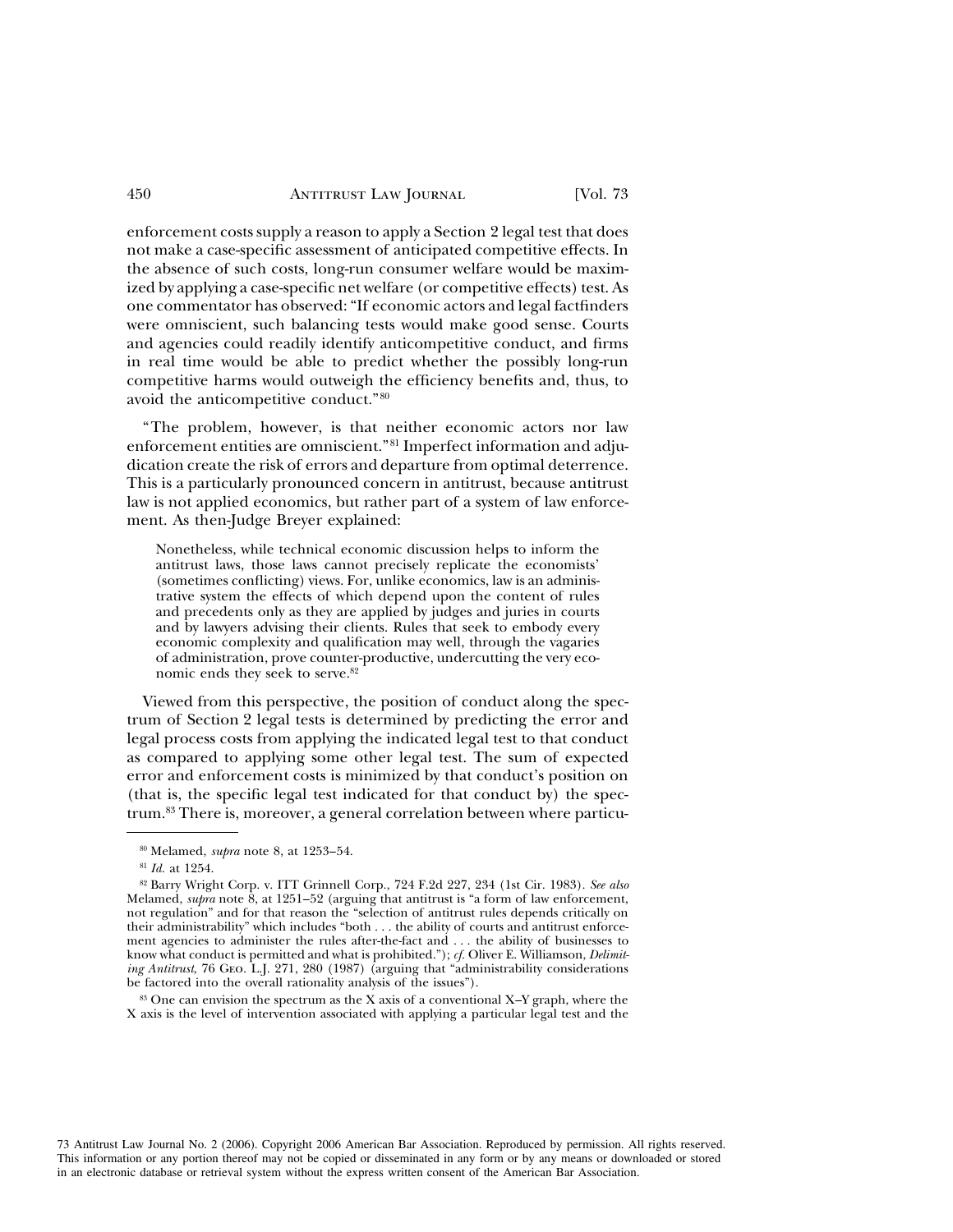lar conduct falls on the spectrum and the expected costs of false positives. In general, the higher the anticipated costs of false positives from condemning the conduct under alternative legal tests—that is, the greater the long-run risk of deterring conduct that might benefit consumers the less interventionist the doctrine.

For example, the costs of false positives associated with condemning monopoly pricing under any test other than per se legality would be massive. Courts are ill-equipped to regulate price, and firms likely would have little guidance as to what price is "reasonable." Consumers obviously are harmed in the short term by the charging of monopoly prices. But the law tolerates potential "false negatives" here (that is, refraining from regulating judicially a monopolist's price when such oversight would not deter procompetitive conduct) because the costs of correcting such "errors" including deterring other firms from innovating, are just too high.84 As Judge Hand long ago summed up: "The successful competitor, having been urged to compete, must not be turned upon when he wins."85

Similarly, in principle, courts *could* condemn above-cost pricing under a test that seeks either to determine the net effects on consumers from the conduct or seeks to detect a profit sacrifice. $86$  A firm may cut price to just below its rival's costs with the hope of driving the rival out (or deterring entry) and then raising prices. But courts have eschewed that inquiry on the ground that it may chill price cutting that benefits consumers and, over the long-run, make consumers worse off. As then-Judge Breyer reasoned in *Barry Wright*, although certain above-cost price cuts amount to "potentially harmful behavior," the antitrust laws ought not condemn them, lest "a rule or precedent that authorizes a search for a particular type of undesirable pricing behavior end up by discouraging legitimate price competition."87 By contrast, at the other end of the

Y axis shows the total costs (error and legal process) associated with applying that legal test. Each type of conduct could have its own curve charted on this graph. The minimum point on this curve (on the Y axis) yields the position (the appropriate legal test) on the X axis.

<sup>&</sup>lt;sup>84</sup> The same is true when courts privilege merely improving product quality or reducing costs. *See supra* note 35 and accompanying text.

<sup>85</sup> United States v. Aluminum Co. of Am., 148 F.2d 416, 430 (2d Cir. 1945). *See also* Elhauge, *supra* note 10, at 320 ("The point is not that unilateral efforts to improve or exploit a monopolist's efficiency by offering a superior or cheaper product never impose offsetting inefficiencies by driving out rivals and ending market competition. The point is that normally the benefits of such efforts greatly outweigh the costs, and antitrust courts and juries cannot reliably determine when that general rule does not hold." (footnote omitted)).

<sup>86</sup> *See, e.g.*, Aaron S. Edlin, *Stopping Above-Cost Predatory Pricing*, 111 Yale L.J. 941, 965– 73 (2002).

<sup>87</sup> *Barry Wright*, 724 F.2d at 233, 234. Explaining Section 2 legal tests as attempts to maximize long-term consumer welfare is consistent with the view that the Sherman Act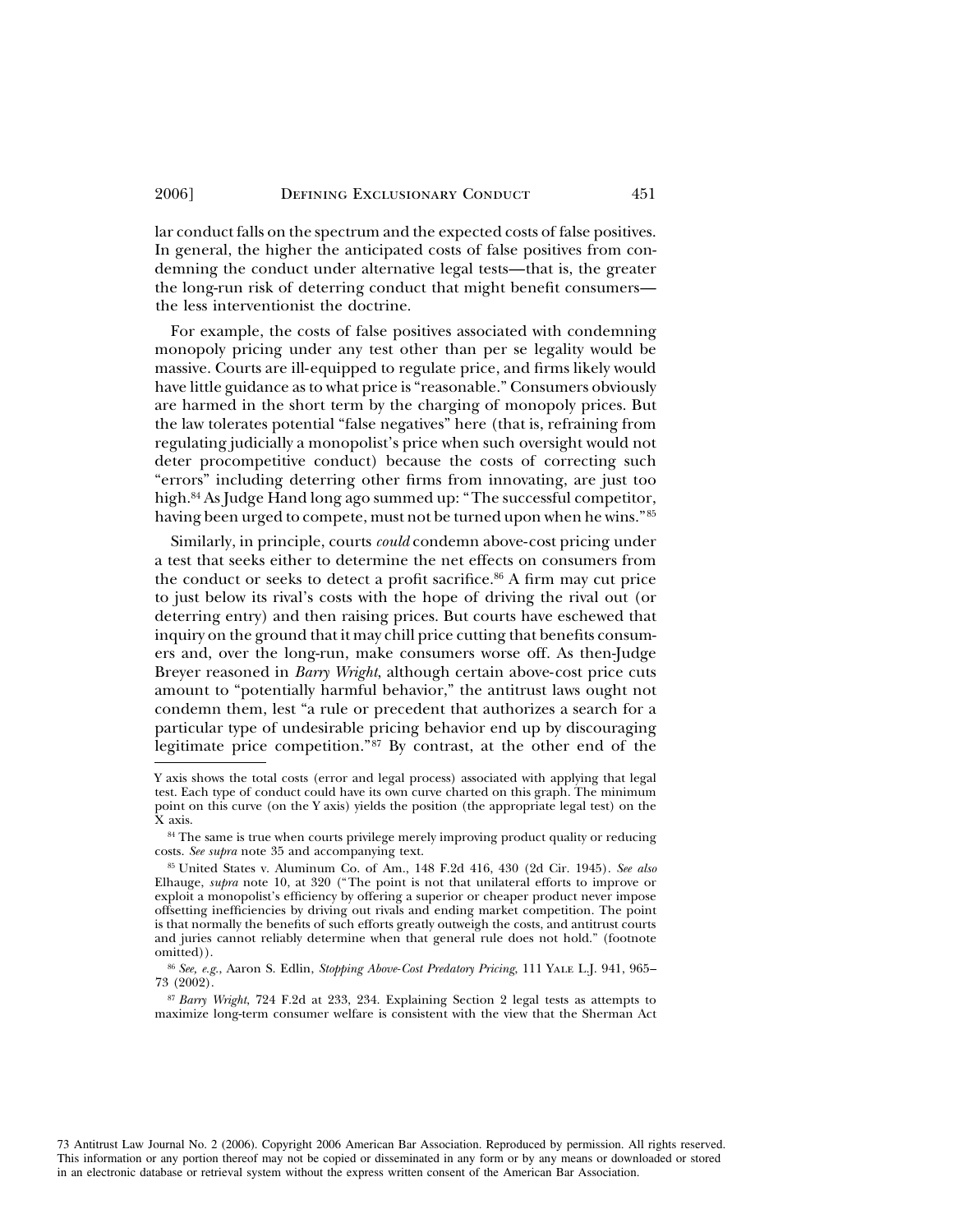spectrum, the predicted costs of wrongfully condemning fraud on the PTO are likely low.

That courts craft Section 2 legal tests to minimize expected legal process and error costs is not just evident from comparing different Section 2 legal tests on the spectrum; it is also *expressly* the task in which antitrust courts are engaged. This is well illustrated by *Trinko*. <sup>88</sup> The *Trinko* Court did not stop upon concluding that plaintiff's refusal-to-deal claim "does not fit within the limited exception[s]" to the principle that a monopolist generally has no duty to deal.<sup>89</sup> The Court further assessed whether "traditional antitrust principles justify adding the present case to the few existing exceptions from the proposition that there is no duty to aid competitors."90

Here, the Court engaged in precisely the assessment of the error and enforcement costs from applying competing legal tests described above. The Court reasoned that "the existence of a regulatory structure designed to deter and remedy anticompetitive harm" suggested a low risk of false negatives; "[w]here such a structure exists, the additional benefit to competition provided by antitrust enforcement will tend to be small, and it will be less plausible that the antitrust laws contemplate such additional scrutiny."<sup>91</sup> The Court then "weigh[ed] a realistic assessment of [antitrust]'s costs" against "the slight benefits of antitrust intervention."92 Explaining that "[t]he cost of false positives counsels against an undue expansion of § 2 liability," the Court concluded that condemning Verizon's refusal to deal risked significant "false positives." <sup>93</sup>

By expressly comparing the relative costs of alternative legal tests (or outcomes), the *Trinko* Court broke no new ground. For example, in *Town of Concord v. Boston Edison Co.*, <sup>94</sup> then-Judge Breyer held that a price squeeze by a monopolist regulated at both levels of its operations does not violate Section 2 absent "exceptional circumstances." <sup>95</sup> Judge Breyer explained that to label conduct exclusionary "one must believe that the

is a "'consumer welfare prescription.'" Reiter v. Sonotone Corp., 442 U.S. 330, 343 (1979) (citation omitted). Of course, some argue that the appropriate goal of antitrust is to maximize total welfare rather than consumer welfare. *See, e.g.*, Bork, *supra* note 44, at 72–74.

<sup>88</sup> Verizon Communications Inc. v. Law Offices of Curtis V. Trinko, LLP, 540 U.S. 398 (2004).

<sup>89</sup> *Id.* at 409–10 (distinguishing *Aspen* and *Otter Tail*).

<sup>90</sup> *Id.* at 411.

<sup>91</sup> *Id.* at 412.

<sup>92</sup> *Id*. at 414.

<sup>93</sup> *Id.*

<sup>94</sup> 915 F.2d 17 (1st Cir. 1990).

<sup>95</sup> *Id.* at 29.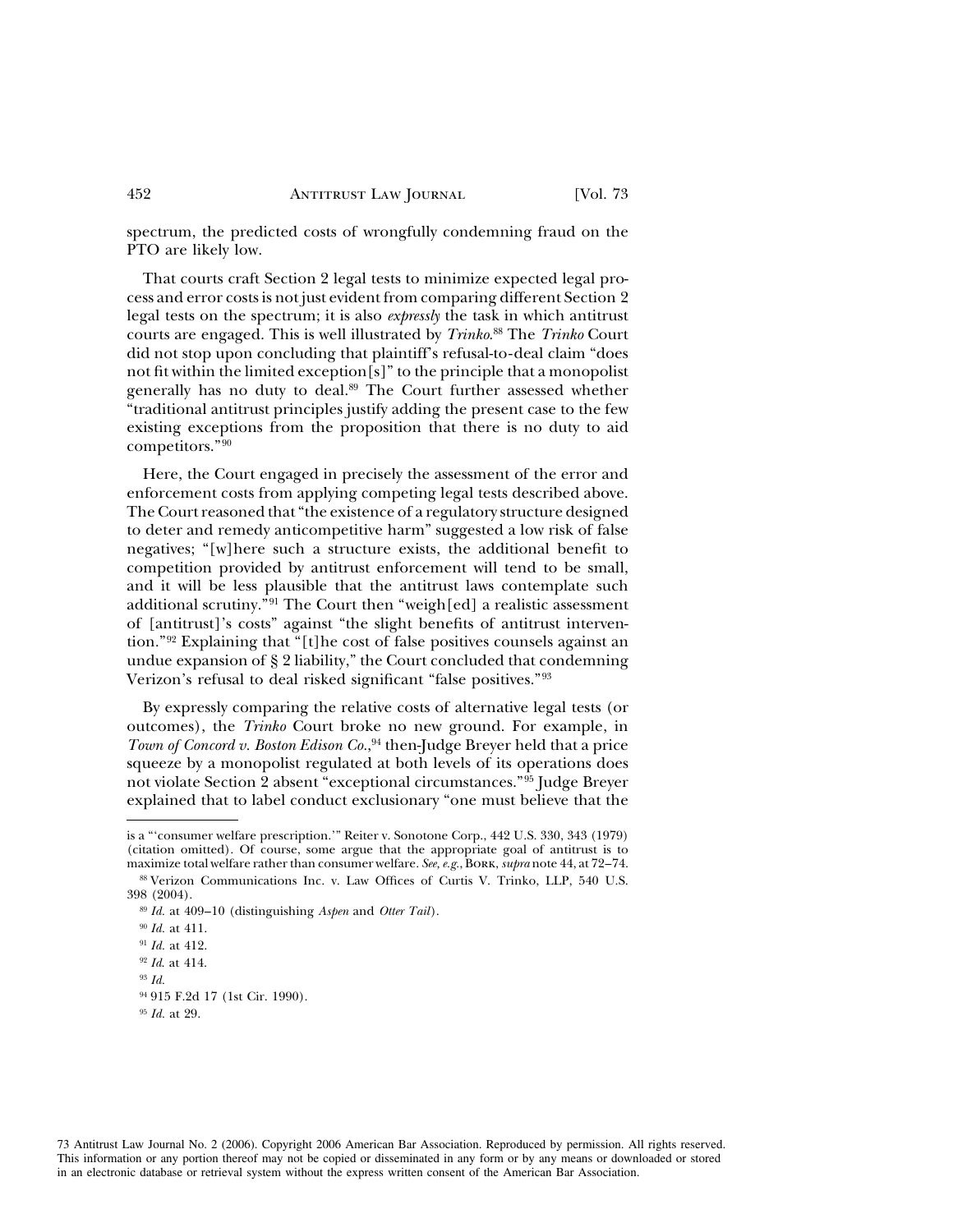anticompetitive risks associated with [the conduct] outweigh the possible benefits and the adverse administrative considerations."96 Applying this principle, he concluded that the potential harms from a price squeeze by a monopolist regulated at both levels were low, and that "for institutional reasons, an antitrust rule making the price squeeze illegal threatens consumers."97 These harms included both the possibility that condemning the practice may create incentives to *raise* prices and produce costly false positives.<sup>98</sup> Other cases have adopted specific Section 2 legal tests on the stated ground that the selected test made consumers on balance better off than competing tests.99

# 2. *Employing Decision Theory to Adopt Appropriate Legal Tests Implements the Rule of Reason*

The principle *Trinko* applied—that courts should minimize error and enforcement costs (or maximize long-term consumer welfare) in selecting legal rules—leaves a significant puzzle: How can distinct existing Section 2 legal tests, many of which do not contemplate a case-specific balancing of pro- and anticompetitive effects, be reconciled with the *Microsoft* court's invocation of the rule of reason, and its step-wise methodology for assessing net pro- and anticompetitive effects as a general test for Section 2—a test that the *Microsoft* court found supported by no less an authority than *United States v. Standard Oil*? After all, although *Trinko* did not offer a precise legal test, the Court made clear that Verizon's refusal to deal ought not be subjected to a case-specific assessment of that conduct's net contribution to consumer welfare.<sup>100</sup>

The tension between *Microsoft* and *Trinko* is eased when the rule of reason is recognized not to require a single liability test. The rule of reason is not simply a specific legal test that requires courts to assess

<sup>100</sup> *See* Verizon Communications Inc. v. Law Offices of Curtis V. Trinko, LLP, 540 U.S. 398, 416 (2004) (explaining that Section 2 "does not give judges *carte blanche* to insist that a monopolist alter its way of doing business whenever some other approach might yield greater competition").

73 Antitrust Law Journal No. 2 (2006). Copyright 2006 American Bar Association. Reproduced by permission. All rights reserved. This information or any portion thereof may not be copied or disseminated in any form or by any means or downloaded or stored in an electronic database or retrieval system without the express written consent of the American Bar Association.

<sup>96</sup> *Id.* at 25.

<sup>97</sup> *Id.* at 26.

<sup>98</sup> *Id.* at 26–28.

<sup>99</sup> *See, e.g.*, Metronet Servs. Corp. v. Qwest Corp., 383 F.3d 1124, 1134–37 (9th Cir. 2004) (applying *Trinko*'s methodology to bar claim challenging elimination of arbitrage); Barry Wright Corp. v. ITT Grinnell Corp., 724 F.2d 227, 234–35 (1st Cir. 1983); *cf. In re* IBM Peripheral EDP Devices Antitrust Litig., 481 F. Supp. 965, 1003 (N.D. Cal. 1979) (recognizing that "[i]t is more difficult to formulate a legal standard for design conduct than it is to imagine clearly illegal situations. Any such standard must properly balance a concern for the preservation of desirable incentives with the need to prevent monopolization by technology" and deciding to apply "[a] more generalized standard" of reasonableness), *aff'd*, 698 F.2d 1377 (9th Cir. 1983). *See supra* notes 57–59 (explaining how the *In re IBM* court effectively applied multiple legal tests).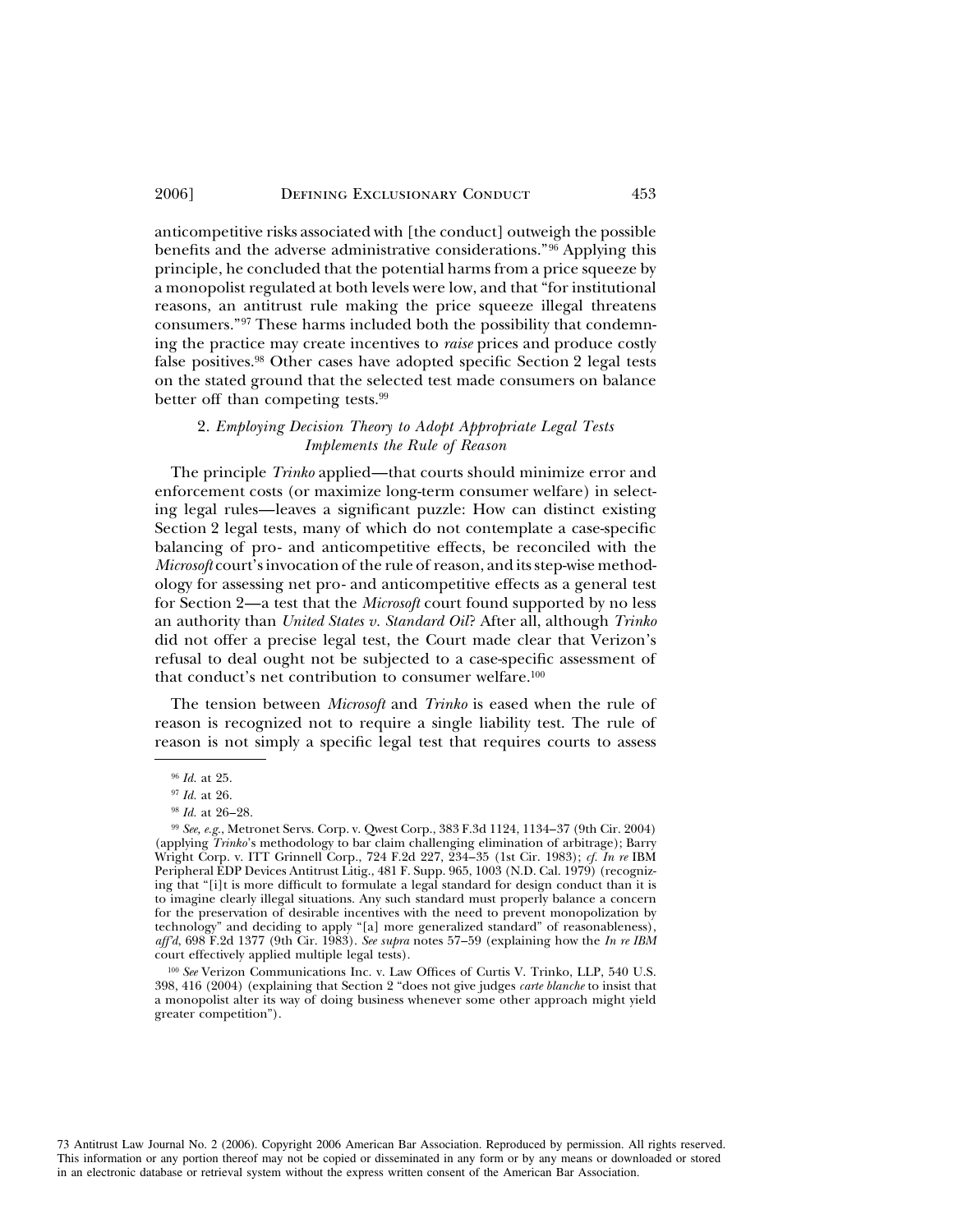# 454 Antitrust Law Journal [Vol. 73

anticompetitive effects, procompetitive justifications, less-restrictive alternatives, and net anticompetitive effects.101 Rather, the rule of reason also more generally expresses an underlying *principle* of maximizing longrun consumer welfare, a principle courts implement by selecting the legal test that best serves the interests of consumers under the circumstances.<sup>102</sup>

This understanding of the rule of reason is demonstrated by settled Section 1 rules that are equally expressions of the rule of reason. The per se rule against price fixing and related conduct is one. Per se rules are not distinct liability tests that spring from a source external to the rule of reason. Properly understood, a per se rule supplies a "conclusive presumption" that the conduct violates the rule of reason.<sup>103</sup> The presumption, moreover, derives expressly from minimizing the sum of error and legal process costs. As the Supreme Court explained in *Maricopa*, the per se rule "avoid[s] the necessity for an incredibly complicated and prolonged economic investigation into the entire history of the industry involved, as well as related industries, in an effort to determine at large whether a particular restraint has been unreasonable—an inquiry so often wholly fruitless when undertaken."104 In other words, determining whether a particular price-fixing arrangement might benefit consumers is not worth the error and legal process costs. On the contrary: "As in every rule of general application, the match between the presumed and the actual is imperfect. For the sake of business certainty and litigation efficiency, we have tolerated the invalidation of some agreements that a full-blown inquiry might have proved to be reasonable." <sup>105</sup>

The per se rule is not absolute. Courts have held it inapplicable when, for example, the joint setting of price by competitors is necessary to create a new product, $106$  or the restraint is ancillary to an otherwise lawful

<sup>&</sup>lt;sup>101</sup> See generally ABA SECTION OF ANTITRUST LAW, 2003 ANNUAL REVIEW OF ANTITRUST LAW DEVELOPMENTS 60 (2004) (citing cases employing this step-wise approach).

<sup>102</sup> *Cf.* Ehrlich & Posner, *supra* note 78, at 260 ("Properly understood, 'principles' are simply the considerations that are relevant in determining the content of a rule.").

<sup>103</sup> FTC v. Superior Court Trial Lawyers Ass'n, 493 U.S. 411, 432 (1990). *See also* Ariz. v. Maricopa County Med. Soc'y, 457 U.S. 332, 343 (1982); Cont'l T.V., Inc. v. GTE Sylvania Inc., 433 U.S. 36, 50 (1977).

<sup>104</sup> *Maricopa*, 457 U.S. at 351 (internal quotations omitted).

<sup>105</sup> *Id.* at 344. *See also, e.g.*, PolyGram Holding, Inc. v. FTC, 416 F.3d 29, 34 (D.C. Cir. 2005) ("Per se analysis, which requires courts to generalize about the utility of a challenged practice, reduces the cost of decision-making but correspondingly raises the total cost of error by making it more likely some practices will be held unlawful in circumstances where they are harmless or even procompetitive.").

<sup>106</sup> Broadcast Music, Inc. v. CBS, Inc., 441 U.S. 1, 8–9 (1979). *Cf.* Texaco Inc. v. Dagher, 126 S. Ct. 1276, 1279–80 (2006) (per se rule inapplicable to legitimate joint venture's core activity of pricing its own products when joint venture's formation eliminated competition between those products).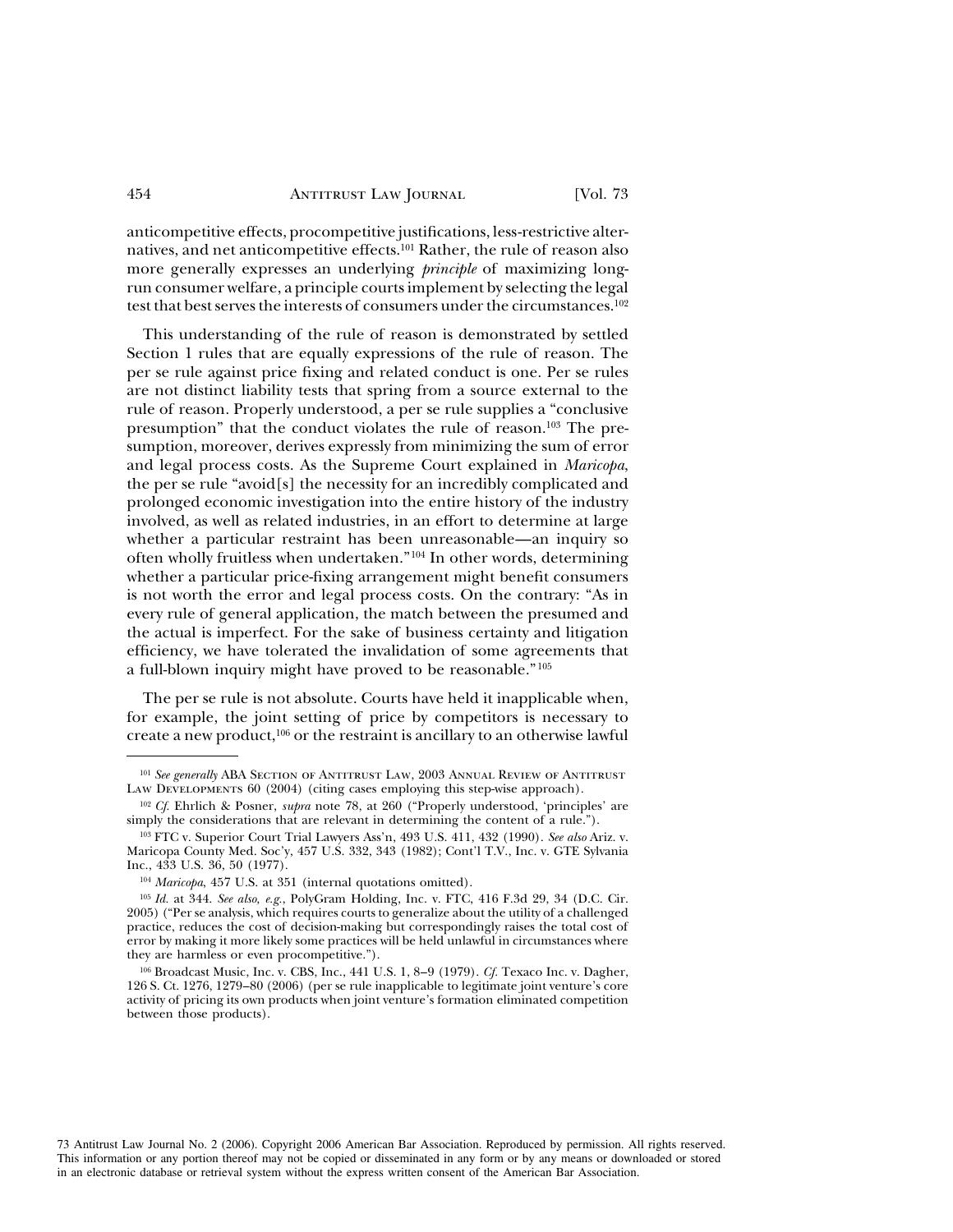agreement.107 Courts adopted these doctrines because applying the per se rule in these circumstances would ill serve consumers. There is also the much-maligned five-part test that governs tying arrangements, a "per se" rule that requires finding, inter alia, market power.<sup>108</sup> These tests, too, are expressions of the rule of reason, which requires, the *California Dental* Court explained in another context, "an enquiry meet for the case."109

The common-law nature of antitrust also supports applying different expressions of the rule of reason in different settings. Courts are instructed that there is a presumption in favor of the rule of reason, $110$ and to decide each case based on its particular facts, with due regard for the differences between the case before it and others.111 But a presumption in favor of the rule of reason is not an absolute command to apply its broadest expression (originating in *Chicago Board of Trade*<sup>112</sup>)

<sup>107</sup> *See, e.g.*, Polk Bros., Inc. v. Forest City Enters., Inc., 776 F.2d 185, 188–89 (7th Cir.1985); Nat'l Bancard Corp. (NaBANCO) v. Visa U.S.A., Inc., 779 F.2d 592, 602–03 (11th Cir. 1986); United States v. Addyston Pipe & Steel Co., 85 F. 271, 280-83 (6th Cir. 1898) (Taft, J.), *aff'd*, 175 U.S. 211 (1899).

<sup>108</sup> Eastman Kodak Co. v. Image Technical Servs., Inc., 504 U.S.451, 467 (1992) (retaining tying's per se rule as articulated in *Jefferson Parish Hospital District No. 2 v. Hyde,* 466 U.S. 2, 16 (1984)). A related example is "group boycotts." After *Northwest Wholesale Stationers, Inc. v. Pacific Stationery & Printing Co.,* 472 U.S. 284, 296–97 (1985), buyer cooperatives may not be subject to the per se rule absent market power.

<sup>109</sup> Cal. Dental Ass'n v. FTC, 526 U.S. 756, 781 (1999) (showing required under the rule of reason can vary depending on circumstances). The so-called quick look rule of reason, discussed in *California Dental*, is a further example of the rule of reason's flexibility. So too is the *Microsoft* court's refusal to apply tying's per se rule to a technological tie because of a perceived "high risk that per se analysis may produce inaccurate results" and "the nature of [the markets at issue] affirmatively suggests that the per se rules might stunt valuable innovation." United States v. Microsoft Corp., 253 F.3d 34, 90–95 (D.C. Cir. 2001) (en banc) (per curiam). The *Illinois Brick* rule denying standing for damages to indirect purchasers also illustrates the general point. Although the multi-factor *Associated General Contractors* test governs antitrust standing, *Illinois Brick* is a circumstance-specific rule crafted on decision-theoretic grounds that precludes certain claims. *See* Ill. Brick Co. v. Illinois, 431 U.S. 720, 745 (1977) (rejecting an exception to *Hanover Shoe* that assertedly threatened to "inject . . . 'massive evidence and complicated theories' into treble-damages proceedings").

<sup>110</sup> *See, e.g.*, Bus. Elecs. Corp. v. Sharp Elecs. Corp., 485 U.S. 717, 726 (1988) (explaining, in the context of rejecting a proposed per se rule, that "there is a presumption in favor of a rule-of-reason standard").

<sup>111</sup> *See, e.g.*, *Kodak*, 504 U.S. at 467 ("This Court has preferred to resolve antitrust claims on a case-by-case basis, focusing on the 'particular facts disclosed by the record.'" (citation omitted)); Maple Flooring Mfrs. Ass'n v. United States, 268 U.S. 563, 579 (1925) ("[E]ach case arising under the Sherman Act must be determined upon the particular facts disclosed by the record, and that the opinions in those cases must be read in the light of their facts and of a clear recognition of the essential differences in the facts of those cases, and in the facts of any new case to which the rules of earlier decisions is to be applied.").

<sup>112</sup> Chicago Board of Trade v. United States, 246 U.S. 231 (1918), *quoted in* Cont'l T.V., Inc. v. GTE Sylvania Inc., 433 U.S. 36, 49 n.15 (1977).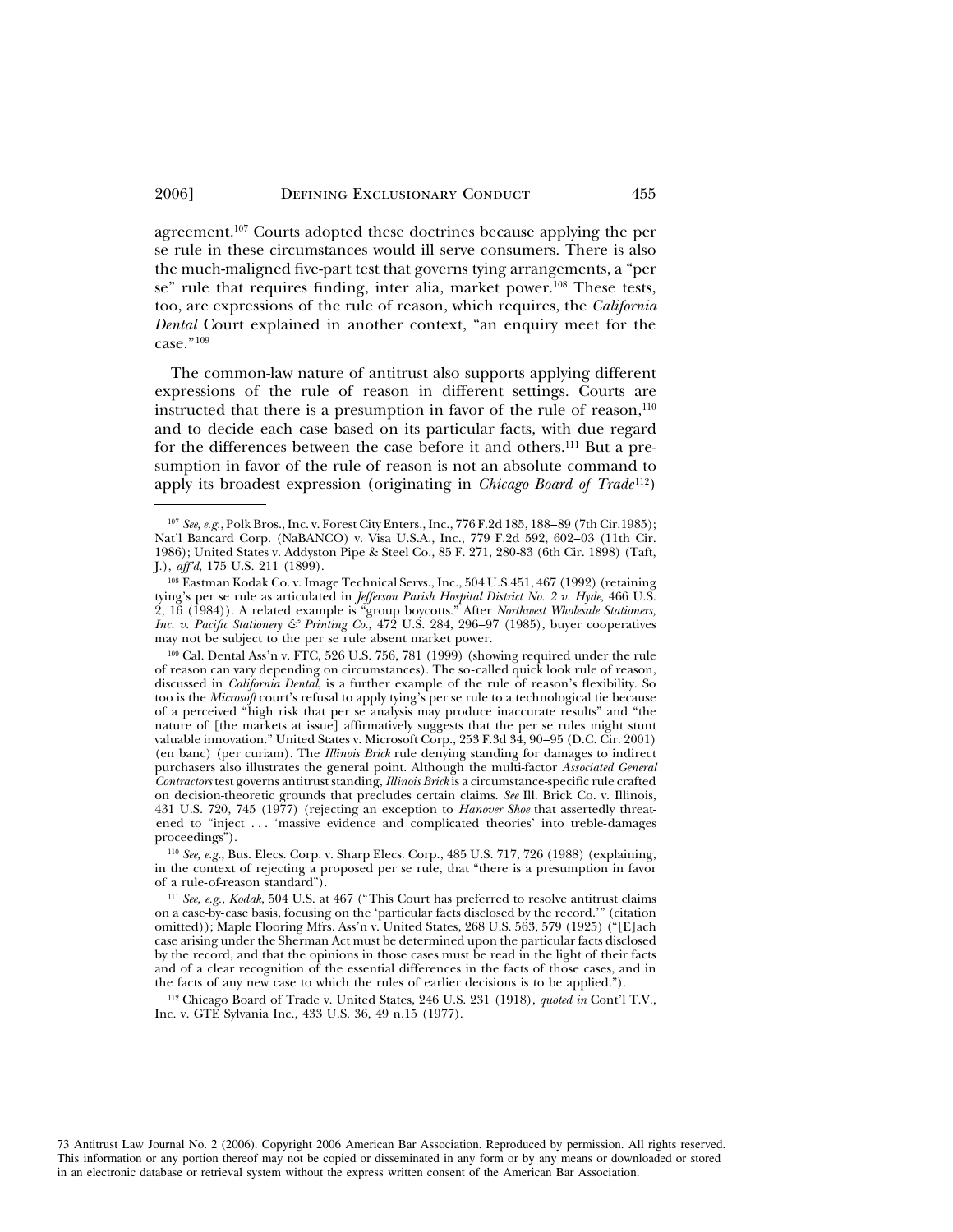in every case; and, as explained, courts have not. The Sherman Act "invokes the common law itself, and not merely the static content" at any particular point in time.<sup>113</sup> The "dynamic potential" of the Sherman Act authorizes courts to reevaluate whether specific expressions of the rule of reason well serve consumers as economic learning and other conditions evolve.114

Thus, when *Microsoft* invokes *Standard Oil* for the proposition that the meaning of Section 2 is guided by the rule of reason, the court is not invoking necessarily a *particular* legal test, but rather an underlying *principle*: select the legal test that maximizes long-run consumer welfare. As explained, how *Microsoft* in practice applied the rule of reason is entirely consistent with this framework. The court engaged in actual "balancing" only in limited circumstances and protected certain conduct as "superior skill, foresight, and industry."115 *Microsoft* does not require assessing net competitive effects when that test is inappropriate. Proving this point, when confronted with a refusal-to-deal and related claims, the D.C. Circuit in the subsequent *Covad* case held that a profit sacrifice is a necessary element of a refusal-to-deal allegation.<sup>116</sup>

Of course, one could equally call Section 2's rule of reason as described above a "meta" rule of reason, to distinguish it from the rule of reason as a specific legal test applied to a particular case.<sup>117</sup> The precise label does not matter. What does matter is that courts recognize both expressly in their reasoning and implicitly in their outcomes that (1) the appropriate test for "reasonableness" under Section 1 or Section 2 can vary depending on the circumstances; and (2) that test is the one that makes consumers in the long run best off or, put equivalently, minimizes error and legal process costs.118

<sup>113</sup> *Sharp*, 485 U.S. at 732.

<sup>114</sup> *Id.* at 732–-33. The overturning of outmoded per se rules is illustrative. *See, e.g.*, State Oil Co. v. Khan, 522 U.S. 3 (1997) (*overruling* Albrecht v. Herald Co., 390 U.S. 145 (1968)); *Sylvania*, 433 U.S. at 36 (*overruling* United States v. Arnold, Schwinn & Co., 388 U.S. 365 (1967)).

<sup>115</sup> *See supra* text accompanying notes 61–63.

<sup>116</sup> *See, e.g.*, Covad Communications Co. v. Bell Atl. Corp., 398 F.3d 666, 675–76 (D.C. Cir. 2005).

<sup>117</sup> In an earlier article, I suggested the term "systemic" rule of reason. *See* Popofsky, *supra* note 30, at 576–80. One might also reconcile *Microsoft*'s invocation of the rule of reason with more discrete Section 2 doctrines by defining conduct that is lawful (such as above-cost pricing) as producing no "anticompetitive" effect in step 1 of the *Microsoft* court's analysis. *Cf.* Gavil,*supra* note 1, at 75–78 (similar). However, defining away particular effects as not "anticompetitive" does not explain how Section 2 courts have employed entirely different frameworks after considering the *likelihood* of anticompetitive effects and comparing that likelihood against other factors. *See supra* Part II.C.1; *see also infra* Part III.D.

<sup>118</sup> *See, e.g.*, Barry Wright Corp. v. ITT Grinnell Corp., 724 F.2d 227, 233–36, 239 (1st Cir. 1983) (explaining that "[a] monopolist's conduct that from a competitive point of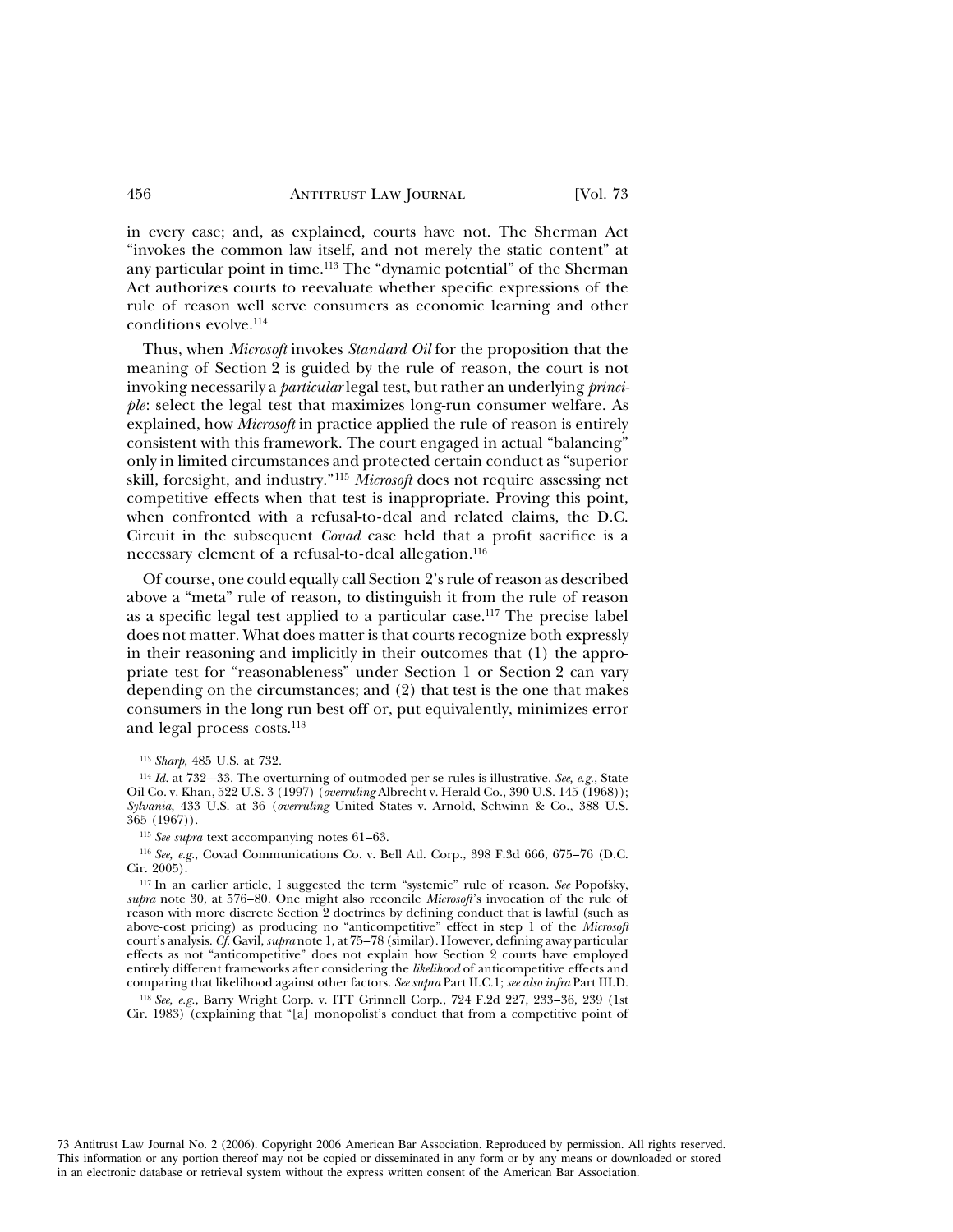# III. THE RULE OF REASON AS A NORMATIVE FRAMEWORK FOR CRAFTING APPROPRIATE SECTION 2 LEGAL TESTS

Section 2's rule of reason, then, requires selecting the legal test that minimizes error and legal process costs or, equivalently, maximizes longrun consumer welfare. The practical challenge courts confront is to translate this principle into operational tests in the "real world," where conduct does not necessarily fit neat categories. This challenge is made more difficult and more important by the relative paucity of Section 2 "guidepost" decisions. Except for a few discrete (but, as explained, revealing) areas, the appropriate Section 2 legal test is largely unsettled.

Another aspect of decision theory—one that specifies the optimal form of a legal command—offers a practical framework for elaborating Section 2's rule of reason. I earlier established that different error and legal process costs explain why Section 2 courts often apply distinct legal tests to different conduct. I now turn to the attributes of a legal test whether the test takes the form of a rule or standard and the test's degree of complexity—that in significant part *explain* why various legal tests imply different expected costs. By applying this aspect of decision theory, courts can develop workable criteria for crafting appropriate Section 2 legal tests.

# A. Choosing Between Rules, Standards, and Degrees of Complexity

There are many ways to express the "Rules/Standards" dichotomy.119 A useful definition is that "[a] standard indicates the kinds of circumstances that are relevant to a decision" and "is thus open-ended."120 By contrast, "[a] rule withdraws from the decision maker's consideration one or more of the circumstances that would be relevant to decision according to a standard."121 A distinct attribute is a legal test's degree of complexity. There are simple and complex rules; and there are simple and complex standards.122 Whether assessed in terms of the "rules versus standards" or "simple versus complex" dichotomies, the difference between legal tests "is a matter of degree." <sup>123</sup>

view is unreasonable, is 'exclusionary'" but not applying a reasonableness test to assess an above-cost price cut (citation omitted)).

<sup>119</sup> *See generally* Ehrlich & Posner, *supra* note 78, at 258; Louis Kaplow, *Rules Versus Standards: An Economic Analysis*, 42 Duke L.J. 557, 559–62 (1992).

<sup>120</sup> Ehrlich & Posner, *supra* note 78, at 258.

<sup>121</sup> *Id.*

<sup>122</sup> Kaplow, *supra* note 119, at 589–90.

<sup>123</sup> Ehrlich & Posner, *supra* note 78, at 258.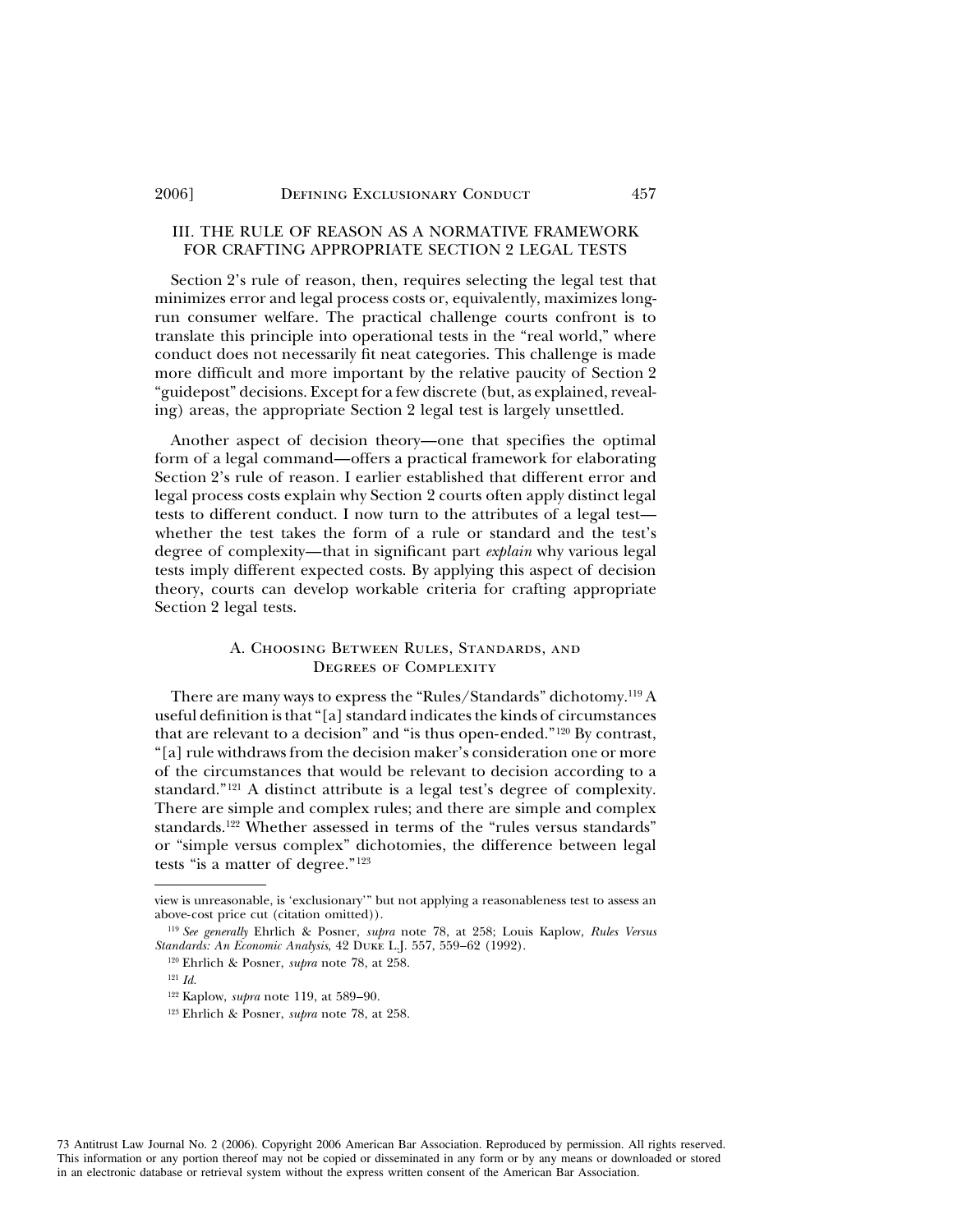Section 2 courts, as explained, endeavor to select the legal test that minimizes error and legal process costs relative to applying other legal tests. These costs critically depend on whether a legal test takes the form of a rule or a standard and the test's degree of complexity. In general, rules are less costly to enforce than standards.<sup>124</sup> Firms are more likely to conform their conduct to a rule because the costs of predicting the results under a standard are higher than under a rule.<sup>125</sup> Moreover, applying a rule is usually less costly than applying an equivalently complex standard.126

On the other hand, if "standards cost more to enforce," then "[r]ules cost more to promulgate."<sup>127</sup> This is because producing precedents "is a costly activity."128 To create rules, courts must "[o]btain[] and correctly evaluat[e] information concerning the various combinations of events or circumstances under which the general standard that the set of rules is designed to implement should be activated."129 At some point, the costs of creating a more refined rule (including litigation costs in a common-law system) become prohibitively high. Thus, "reduction of a standard to a set of rules must in practice create both overinclusion and underinclusion."130

A legal command's complexity introduces yet a different set of potential error and legal process costs.<sup>131</sup> The simpler the legal test (whether a rule or a standard), the greater the risk of over- or under-inclusion (that is, the greater the risk of false positives and false negatives because of a legal test's *content*).132 Complexity also affects the magnitude of promulgation and enforcement costs. Developing complex rules requires more information than delineating simple rules. Similarly, it is more difficult to predict the results under complex standard than a simple standard.

In other words, there is no perfect liability test: a legal test's form involves tradeoffs. A simple legal rule may reduce one set of error and legal process costs (by providing notice and reducing the risk of errone-

<sup>124</sup> Kaplow, *supra* note 119, at 577.

<sup>125</sup> *Id.* at 571–77.

<sup>126</sup> *See id.* at 570.

<sup>127</sup> *Id.* at 577.

<sup>128</sup> Ehrlich & Posner, *supra* note 78, at 265.

<sup>129</sup> *Id.* at 267.

<sup>130</sup> *Id.* at 268.

<sup>131</sup> Kaplow, *supra* note 119, at 586–93.

<sup>132</sup> Ehrlich & Posner, *supra* note 78, at 262.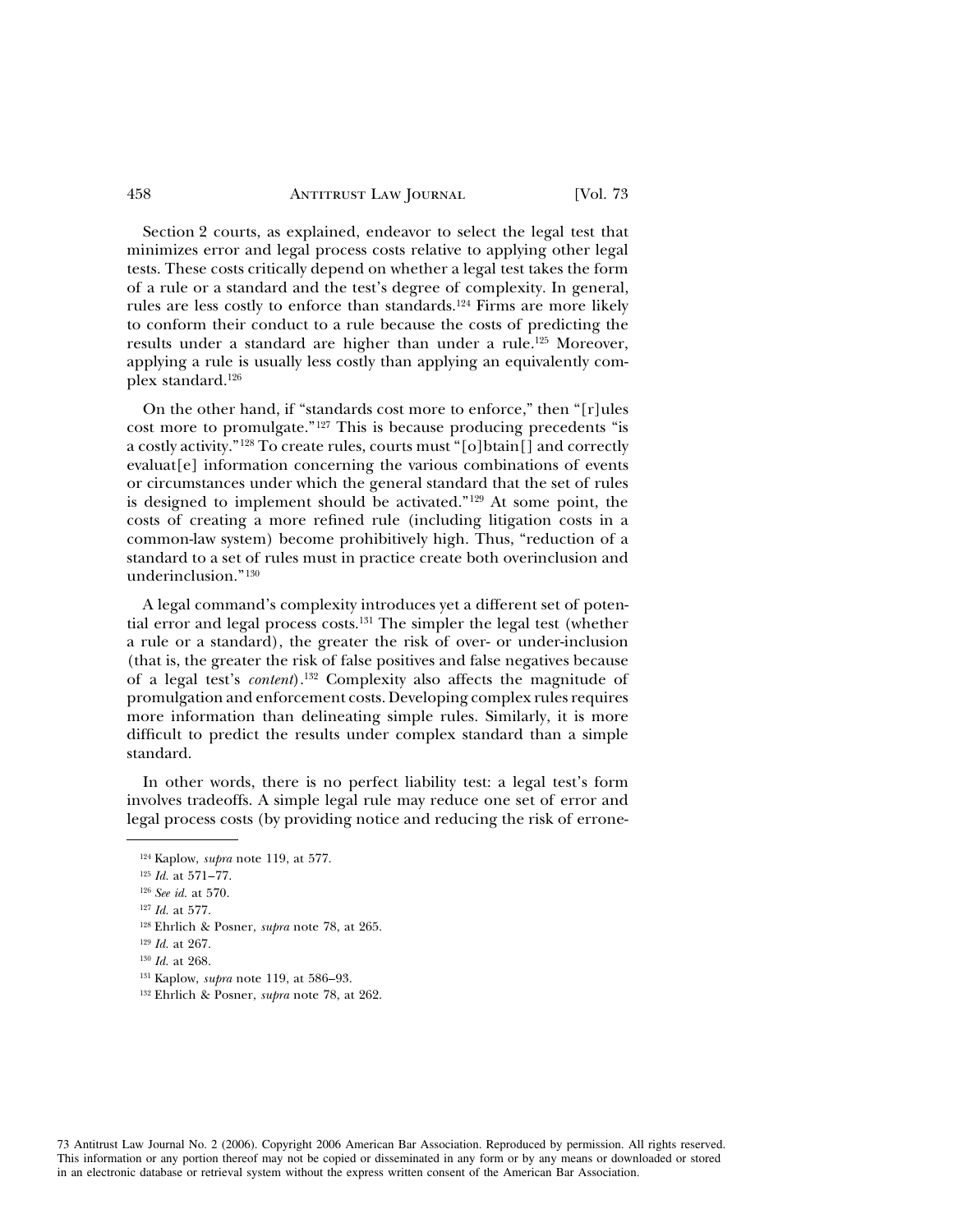ous adjudication), but introduce another (over- and under-inclusion). A complex standard may reduce problems of over- and under-inclusion, but risks substantial error and enforcement costs. By contrast, a complex rule may in principle reduce both problems of over- and under-inclusion and enforcement costs, but at the price of very high promulgation costs.133

The optimal tradeoff between the error and legal process costs associated with different types of legal tests—the optimal form of a legal test depends critically on two factors: (1) whether courts can accurately, effectively, and functionally distinguish one class of conduct from another; and (2) the frequency with which the conduct in question is encountered. The more homogeneous the conduct and the more frequently it is encountered, the more likely that the legal test should take the form of a rule, even if some complexity (and, thus, the incursion of additional promulgation costs) is required to reduce problems of over- and under-inclusion. This is because "promulgation costs are borne only once."134 "When one makes a single pronouncement that will govern many . . . cases, it is worthwhile to undertake greater investigation into the relevance of additional factors and to expend more effort fine-tuning the weight accorded to each."<sup>135</sup>

On the other hand, if conduct is infrequently encountered and relatively heterogeneous, a standard may be superior to a rule. The more diverse the conduct to which a legal command applies, and the greater the costs required to reduce errors by making a rule more precise, the less likely that incurring such promulgation costs outweighs the expected error and enforcement costs of instead employing a standard.136

The above analysis of the different error and legal process costs associated with different types of legal tests has two key normative implications for courts' formulation of appropriate Section 2 liability tests. First, a single Section 2 legal test is not appropriate. Second, courts should not create different legal tests for every arguably different class of conduct. Rather than incur prohibitive legal process costs in a quest for the optimal test that governs every case, Section 2 courts should adopt a discrete set of "baseline" legal tests and depart from those tests only when the gains from an alternative legal test are shown worth the costs.

73 Antitrust Law Journal No. 2 (2006). Copyright 2006 American Bar Association. Reproduced by permission. All rights reserved. This information or any portion thereof may not be copied or disseminated in any form or by any means or downloaded or stored in an electronic database or retrieval system without the express written consent of the American Bar Association.

<sup>&</sup>lt;sup>133</sup> Kaplow, *supra* note 119, at 593. If a court cannot or does not expend these promulgation costs, a complex rule loses its advantages relative to a standard.

<sup>134</sup> *Id.* at 577.

<sup>135</sup> *Id.* at 595.

<sup>&</sup>lt;sup>136</sup> *Id.* at 572, 579 ("If acts subject to the law are unlikely to arise" then "the possibility of saving the costs of giving content to the law tends to favor standards.").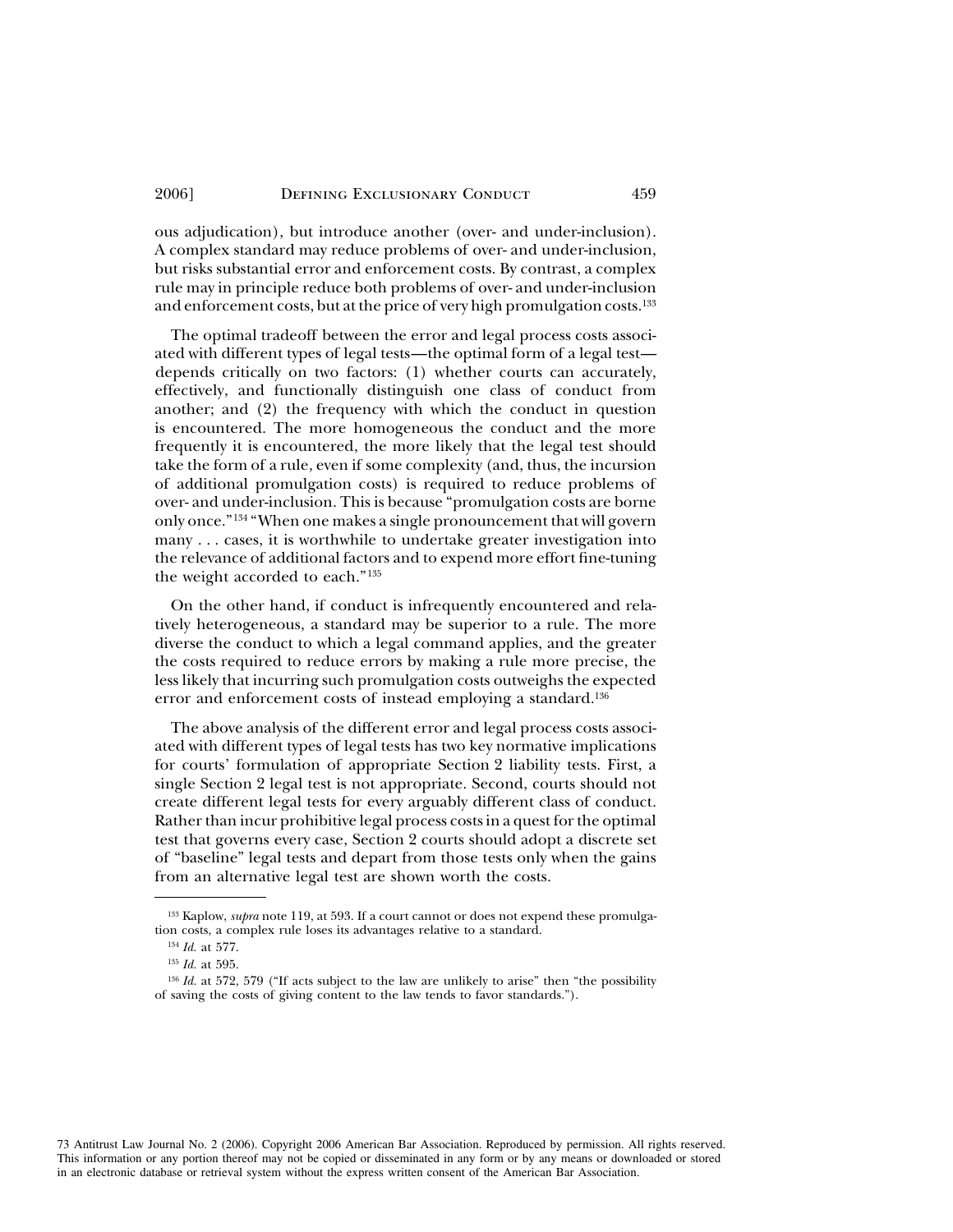# B. A Single Legal Test Cannot Reasonably Prescribe All Exclusionary Conduct

#### 1. *The Spectrum of Section 2 Legal Tests Revisited*

An important implication of the above analysis is that legal tests are likely to impose different error and enforcement costs *depending* on the conduct to which those tests are applied. If conduct is relatively homogeneous, the pertinent factors relevant to the substantive analysis easily identified, and the conduct frequently encountered, the optimal legal test is more likely to be a rule. By contrast, if the conduct at issue is diverse and hard to characterize, tends to be infrequently encountered, and requires consideration of a myriad of factors to reduce the risks of over- and under-inclusion, consumers may be better off if courts employ a standard.

The conduct subject to Section 2, of course, runs the gamut between these two extremes. There is, accordingly, no a priori reason to suppose that a single liability test will make consumers in the long run better off relative to implementing Section 2's rule of reason through multiple liability tests. This is strongly supported by the spectrum of Section 2 legal tests depicted above. The costs associated with applying rules and standards to varying conduct explain in large measure the often different legal tests created by the courts. To take three examples from the spectrum:

- Charging a monopoly price is per se legal. This simple rule makes sense in decision-theoretic terms. The conduct is easy to describe and charging what the market will bear is ubiquitous. Thus, the benefits of promulgating a particularized rule are likely substantial. Moreover, applying a standard rather than a rule is likely both to increase enforcement costs and create error costs by deterring firms from engaging in behavior that benefits consumers.<sup>137</sup>
- Predatory pricing, by contrast, is assessed under a legal test that exhibits aspects of both a rule and a standard. The price must be below a measure of cost (a moderately complex rule) and there must be a reasonable prospect of recoupment (a moderately complex standard). This test reflects tradeoffs between the costs associated with rules, standards, and degrees of complexity. Undercutting a rival's price is frequently encountered conduct that, at its core, is functionally distinguishable from other conduct. Moreover, courts reason, an admittedly underinclusive cost-based rule is superior to

<sup>137</sup> *See supra* text accompanying notes 81–85.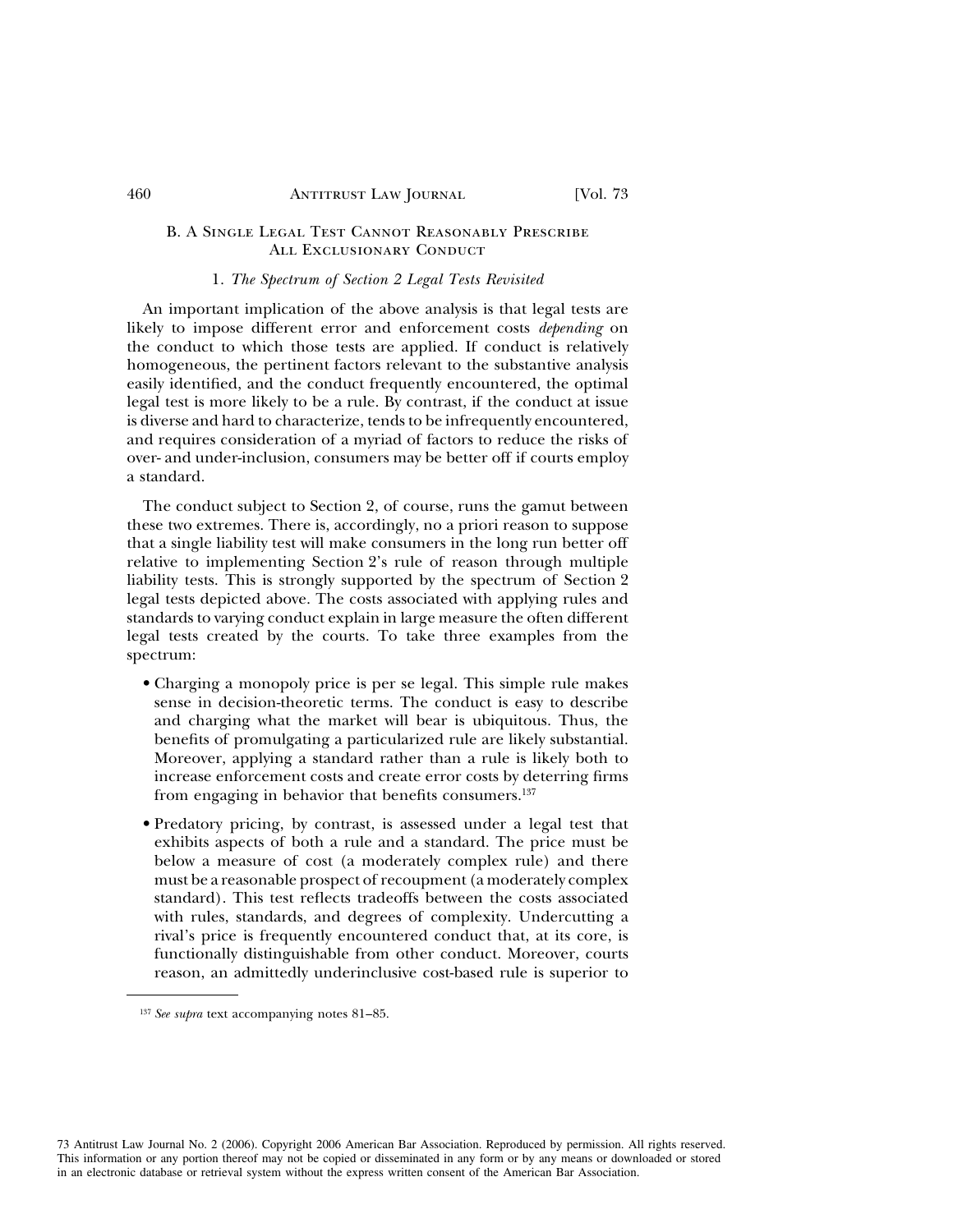a more complicated rule or a standard. As *Barry Wright* explains, the risk of chilling price cuts that benefit consumers simply is not worth the gain from trying to capture "every economic complexity."138 By contrast, courts have not found a rule appropriate for the predatory pricing test's recoupment prong. The circumstances that bear on recoupment are usually fact-specific, which suggests that a standard is superior to a rule. A rule specifying a market-share threshold below which recoupment is deemed improbable might be significantly under-inclusive. Moreover, it would be prohibitively costly to specify ex ante all the circumstances in which recoupment might or might not be probable.

• The sham litigation doctrine also implements a hybrid rule/standard legal test, although a simpler one. Litigation that is objectively baseless and subjectively intended to harm rivals through the litigation process rather than its outcome is unlawful if it could contribute to maintaining monopoly power.139 The predicate legal rule (the objectively baseless prong) is expressly designed to be underinclusive. Conduct specifically intended to harm rivals does not transgress Section 2 if it is not objectively baseless. The rule is underinclusive by design. The subjective part of the test—is the reason for bringing the suit to harm rivals through the suit's process rather than its outcome? $140$ —can be viewed as a proxy for conduct that serves no purpose except reducing consumer welfare. But the test exonerates some conduct that might harm consumers in order to prevent errors that might chill firms from exercising the right to petition.

The spectrum is descriptive, not normative. It reflects the law as it "is" rather than the best set of Section 2 legal tests as measured by some external metric. Still, the spectrum is instructive; for it reflects the judgment of numerous adjudicators that different classes of conduct warrant employing different liability tests. Nonetheless, some advocates of both the profit sacrifice and consumer welfare tests, the two leading contenders in the "exclusionary conduct 'definition' war,"141 suggest that their favored test supplies essentially a "one size fits all" solution that rightly governs all, or at least most, exclusionary conduct.142 Putting aside that

<sup>138</sup> Barry Wright Corp. v. ITT Grinnell Corp., 724 F.2d 227, 234 (1st Cir. 1983).

<sup>139</sup> Prof'l Real Estate Investors Inc. v. Columbia Pictures Indus., Inc., 508 U.S. 49, 60– 61 (1993).

<sup>140</sup> *Id.* at 60–61.

<sup>141</sup> Gavil, *supra* note 1, at 5.

<sup>142</sup> *See supra* note 11.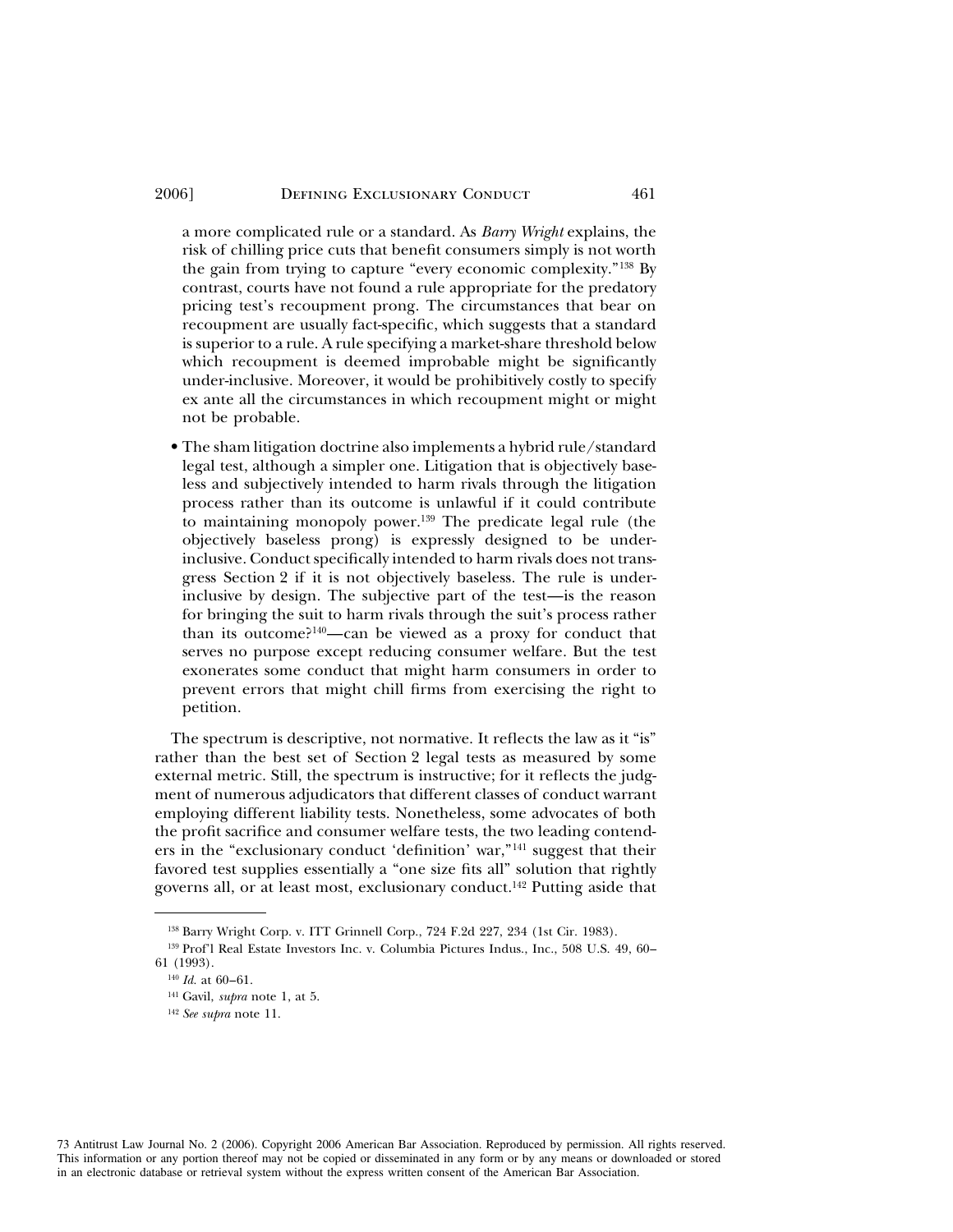neither view can be squared with the contrary judgment reflected in the spectrum, the undesirable implications of applying either the profit sacrifice or consumer welfare tests across the board confirm that a single liability test is inappropriate. As summed up by one scholar: "The quest for a unitary test for defining all exclusionary conduct should be abandoned" because "the teaching of economic and legal process theory suggest that a unitary and inflexible standard will necessary under- or over-deter." <sup>143</sup>

#### 2. *The Profit-Sacrifice Test*

The profit-sacrifice or no economic sense test fails as a universal Section 2 test because, as applied to certain conduct, it is likely not the legal test that best serves consumers. To take a few examples:

*Predatory Pricing*. Advocates of the profit-sacrifice test cannot square that test with the predatory pricing rule.<sup>144</sup> As explained, the profitsacrifice test requires comparing the profitability of conduct relative to a non-exclusionary option. By contrast, predatory pricing doctrine asks whether the defendant's price is above some measure of costs. The former may take into account opportunity costs; the latter does not. Put otherwise, an above-cost price decrease may well involve a profit sacrifice but is perfectly lawful. Tellingly, advocates of the profit-sacrifice test support applying the predatory pricing test and not the profit-sacrifice test to pricing claims.145

"*Predatory Innovation*." The profit-sacrifice test could condemn innovations that merely improve product quality; that is, the test could deem unlawful conduct that impedes rivals only because it improves the attractiveness of the defendant's product and has no other exclusionary property (for example, does not raise rivals' costs or impede compatibility).<sup>146</sup>

<sup>143</sup> Gavil, *supra* note 1, at 74.

<sup>144</sup> *See also* Elhauge, *supra* note 10, at 272–73; Salop, *supra* note 6, at 326–27.

<sup>145</sup> *See* Melamed, *supra* note 24, at 396–97. Melamed seeks to reconcile predatory pricing doctrine with the profit-sacrifice test by arguing that profits sacrificed at above-cost prices ought not "count" as a cost because they reflect mere wealth transfers from inframarginal sales and, thus, do not affect total welfare. *See* Melamed, *supra* note 8, at 1259. This argument cannot square predatory pricing doctrine and the profit-sacrifice test. The latter by its own terms does not *directly* examine welfare effects, but instead employs a surrogate. *See* Melamed, *supra* note 24, at 395–96. The operation of that surrogate does not depend on whether the costs incurred by the monopolist relate to welfare reductions. *Id.* at 394.

<sup>146</sup> *See also* Elhauge, *supra* note 10, at 274–79. Werden asserts that "[o]rdinary investments in opportunities for future profit normally are not deemed exclusionary conduct under the [no economic sense] test both because they make economic sense apart from any tendency to eliminate competition and because they have no such tendency." Werden, *Identifying Exclusionary Conduct*, *supra* note 8, at 424.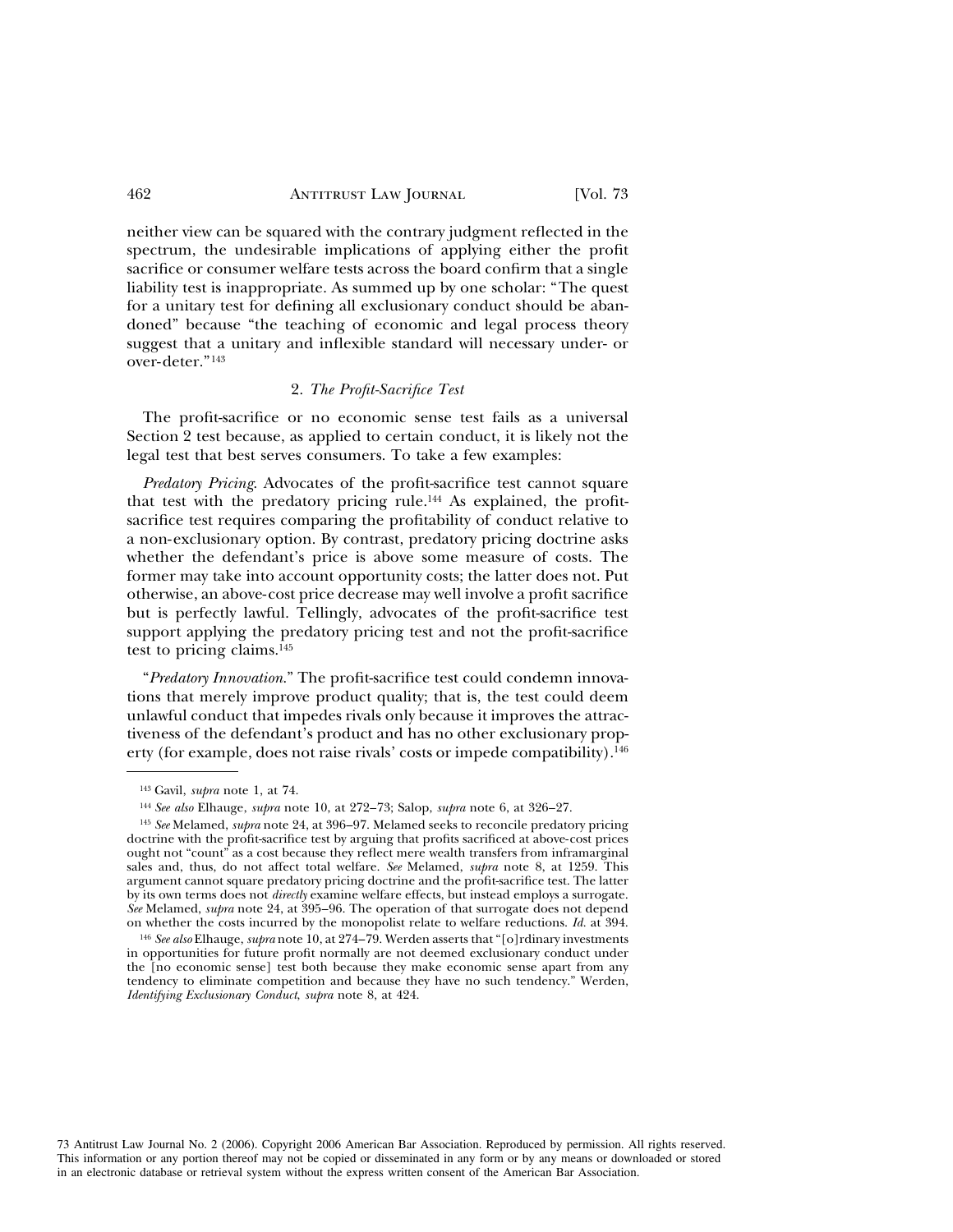Indeed, the profit-sacrifice test might condemn as predatory merely *investing* in research that generates better products.<sup>147</sup> But these innovative activities describe precisely the "superior skill, foresight, and industry" that courts privilege as a matter of law.148 The profit-sacrifice test, by ignoring this safe harbor for conduct that only increases quality, risks costly false positives.

*Sham Litigation*. Litigation is a costly activity. Thus, the profit-sacrifice test could condemn litigation that makes no sense absent weakening rivals through the litigation process (that is, the costs of bringing suit cannot be justified by the litigation's expected outcome). But conduct that fails this application of the profit-sacrifice test nonetheless might pass the sham litigation test's requirements of intent to harm rivals through the litigation process and an objectively baseless suit. An objectively baseless suit is not one that fails the cost/benefit analysis the profitsacrifice test contemplates, but rather is one that cannot support "a reasonable belief *that there is a chance* that a claim may be held valid upon adjudication." <sup>149</sup> And litigation "unmotivated by anticompetitive intent" passes muster under Section 2 "whether it is reasonably based or not."150 These requirements reflect the very high value placed on one particular consequence of false positives: chilling the right to petition, a right often essential to the competitive process, such as when enforcing intellectual property rights. The profit-sacrifice test, if applied universally, would dismantle the protective sham litigation doctrine to the possible detriment of consumers.

*Naked Exclusion.* Some advocates of the profit-sacrifice test insist that naked exclusion (for example, ripping down a competitor's racks as

<sup>147</sup> *See* Melamed, *supra* note 24, at 395–96. Developing new products could be condemned as a profit sacrifice, Melamed asserts, if the investment reasonably would have been made only on the expectation of pricing the subsequently commercialized product first low to drive out rivals, and then higher post exclusion to recoup the investment. *See id.* It is, however, possible to protect the investment decision through a safe harbor (or treat it under a very lenient legal test) while subjecting the subsequent pricing conduct to ordinary predatory-pricing principles. *See, e.g.*, Berkey Photo, Inc. v. Eastman Kodak Co., 603 F.2d 263, 286 n.30 (2d Cir. 1979).

<sup>148</sup> *See supra* notes 33–35 and accompanying text (discussing cases). Some advocates of the profit-sacrifice test would privilege new product introductions in certain circumstances; for instance, when a related product is not simultaneously withdrawn. *See* Werden, *Identifying Exclusionary Conduct, supra* note 8, at 419 & n.24. *Cf. Berkey*, 603 F.2d at 287 n.39 (holding lawful a new product introduction but explaining that "the situation might be completely different if, upon the introduction of the 110 system, Kodak had ceased producing film in the 126 size").

<sup>149</sup> Prof'l Real Estate Investors, Inc. v. Columbia Pictures Indus., Inc., 508 U.S. 49, 62–63 (1993) (emphasis added) (internal quotations and alterations omitted).

<sup>150</sup> BE & K Constr. Co. v. NLRB, 536 U.S. 516, 528 (2002).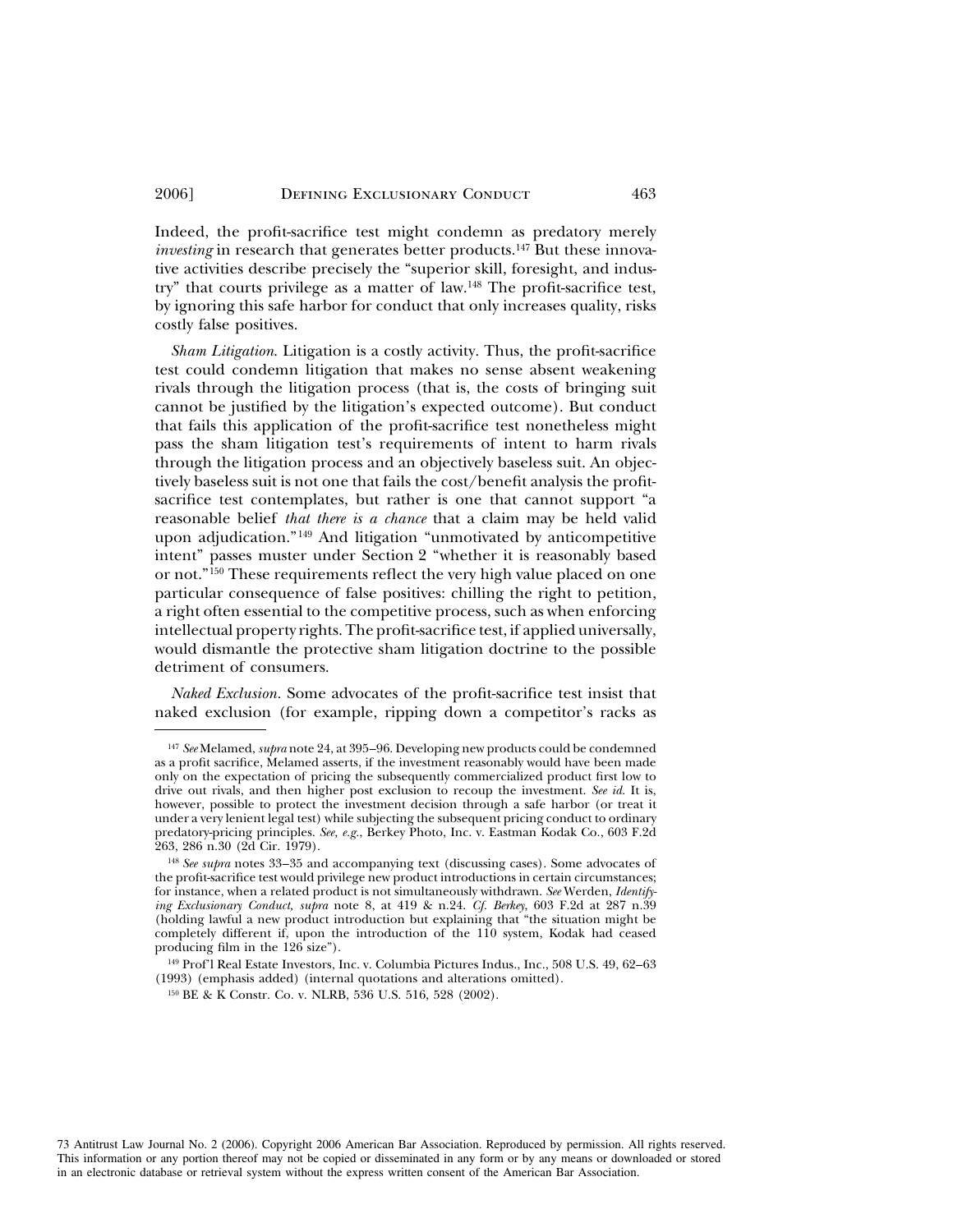# 464 Antitrust Law Journal [Vol. 73

occurred in *Conwood*) *always* involves some profit sacrifice.151 But there may be costless exclusion; costless that is, *relative* to alternative courses of conduct. It may, for example, require more effort to persuade a standard-setting body to adopt one's standard on the merits than to "stack the deck" by rigging the vote.152 Moreover, incurring incremental costs to impede rivals is not always a telltale sign of a profit sacrifice.153 More fundamentally, there is no sound reason of antitrust policy to require proof of a profit-sacrifice when a plaintiff demonstrates naked exclusion that likely reinforces monopoly power. When adjudicators find conduct that lacks any efficiency justification and likely contributes to monopoly power, why impose additional costs on the legal system of applying a more complex rule that requiress the plaintiff to demonstrate costs exceeding benefits that did not depend on power?

Indeed, some defenders of the profit-sacrifice test ultimately concede that it may not properly apply in many cases. These include, among others, when there is no clear "but for" world against which to measure the profitability of the defendant's conduct, and when it is difficult to separate the profits from exclusion from legitimate competitive profits.<sup>154</sup> Recognition by the profit-sacrifice test's advocates that it may not fit all circumstances reinforces the central point made here: Section 2 liability tests must be justified relative to alternatives for the circumstances at hand.

# 3. *Case-Specific Consumer Welfare Effects Tests*

A test that balances or compares net effects on consumer welfare similarly does not provide an acceptable universal Section 2 test. It too cannot be reconciled with certain settled Section 2 rules and, more importantly, the concerns with administrability and the costs of false positives and false negatives that underlie those rules.

<sup>151</sup> *See* Melamed, *supra* note 24, at 392 n.48. This may be one circumstance in which the no economic sense and profit-sacrifice tests differ. Werden asserts, for example, that if conduct "offers no prospect of a positive payoff apart from the tendency of the conduct to eliminate competition" then it can fail the no economic sense test regardless of whether the conduct required incurring incremental costs. Werden, *Identifying Exclusionary Conduct*, *supra* note 8, at 425.

<sup>&</sup>lt;sup>152</sup> *Cf.* Indian Head, Inc. v. Allied Tube & Conduit Corp., 817 F.2d 938, 946-47 (2d Cir. 1987) (subversion of standard-setting process by packing voting meetings violated Section 1), *aff'd*, 486 U.S. 492 (1988).

<sup>&</sup>lt;sup>153</sup> If a firm without the prospect of market power excludes a rival through an intentional tort, by definition the incremental costs of the conduct could *not* have been expended based on the prospect of anticompetitive recoupment, a requirement of the profit-sacrifice test. The offender's objective must have been different (for example, theft). *See* Susan A. Creighton et al., *Cheap Exclusion*, 72 Antitrust L.J. 975, 985 n.39 (2005); *see also* Melamed, *supra* note 8, at 1261 n.30 (acknowledging that theft may not involve a profit sacrifice).

<sup>154</sup> *See* Werden, *Identifying Exclusionary Conduct*, *supra* note 8, at 420–21.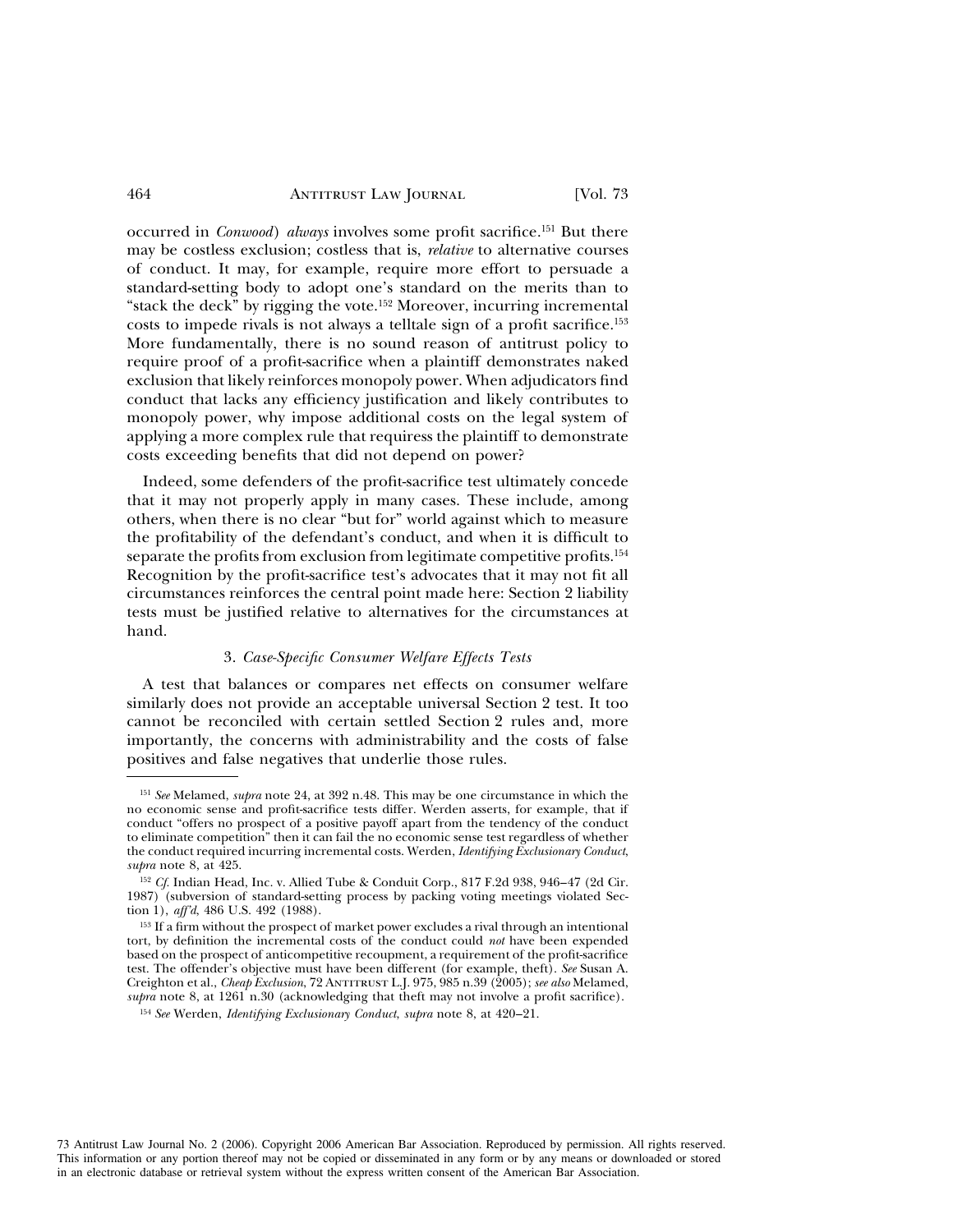For example, to apply a balancing test universally would, in principle, permit antitrust courts to condemn: (1) above-cost pricing (on the ground that the price cut will drive out rivals, enabling the monopolist to recoup through raising price); (2) developing a superior product that drives out rivals merely because of superior quality (on the ground that consumers gain less from the quality improvement than they lose from loss of future sources of rivalry); and (3) an unadorned failure to predisclose anticipated product release (on the ground that consumers would benefit from more from rivals having a leg-up from the predisclosure than might be lost from dampening incentives to innovate).155

But for each of these activities, courts have created safe harbors that do *not* condemn them under a net effects or comparable test.156 Courts have reasoned that engaging in a case-specific assessment of net effects on consumers in these circumstances is fraught with difficulty, will undermine ex ante incentives to compete, and thus is not in consumers' best interests.157 As courts have recognized, the inquiry adjudicators need to make is too difficult, the risk of false positives is too great, the potential costs of false negatives too low, and notice to potential defendants too elusive, to subject firms engaging in such conduct to liability under a case-specific net effects test.158

This is not to assert that a structured inquiry into net effects on consumer welfare is *never* appropriate under Section 2. Rather, the key point is that a case-specific search for net economic effects is not appropriate in many Section 2 cases. As the Court explained in *Trinko*: Section 2 "does not give judges *carte blanche* to insist that a monopolist alter its way of doing business whenever some other approach might yield greater competition." <sup>159</sup>

<sup>155</sup> *See, e.g.*, Salop, *supra* note 6, at 339–41 (discussing cost-reducing investment example). <sup>156</sup> *See* cases cited *supra* notes 31–38 and accompanying text; *Berkey*, 603 F.2d at 283 (predisclosure).

<sup>157</sup> *See e.g.*, *supra* text accompanying notes 84–87. Professor Areeda described this overdeterrence concern as a "macro" justification. *See* Phillip Areeda, *Essential Facilities: An Epithet in Need of Limiting Principles*, 58 ANTITRUST L.J. 841, 851 (1989).

<sup>158</sup> *See* Barry Wright Corp. v. ITT Grinnell Corp., 724 F.2d 227, 234 (1st Cir. 1983); *Berkey*, 603 F.2d at 281, 283. Conducting the analysis ex ante based on reasonably available information does not eliminate these potential error and enforcement costs. *See infra* note 215.

<sup>159</sup> Verizon Communications Inc. v. Law Offices of Curtis V. Trinko, LLP, 540 U.S. 398, 416 (2004). Tellingly, Professor Salop, the consumer welfare effects test's chief proponent, would not engage in a plenary evaluation of net welfare effects in the case of a refusal to deal. Subject to limited exceptions, Professor Salop would not invalidate a refusal to deal at a price above a benchmark that protects some preexisting monopoly profits (those enjoyed in the input market). *See Hearings Before the Antitrust Modernization Commission* (2005) (Proposed Rule of Prof. Steven C. Salop), *available at* http://www.amc.gov/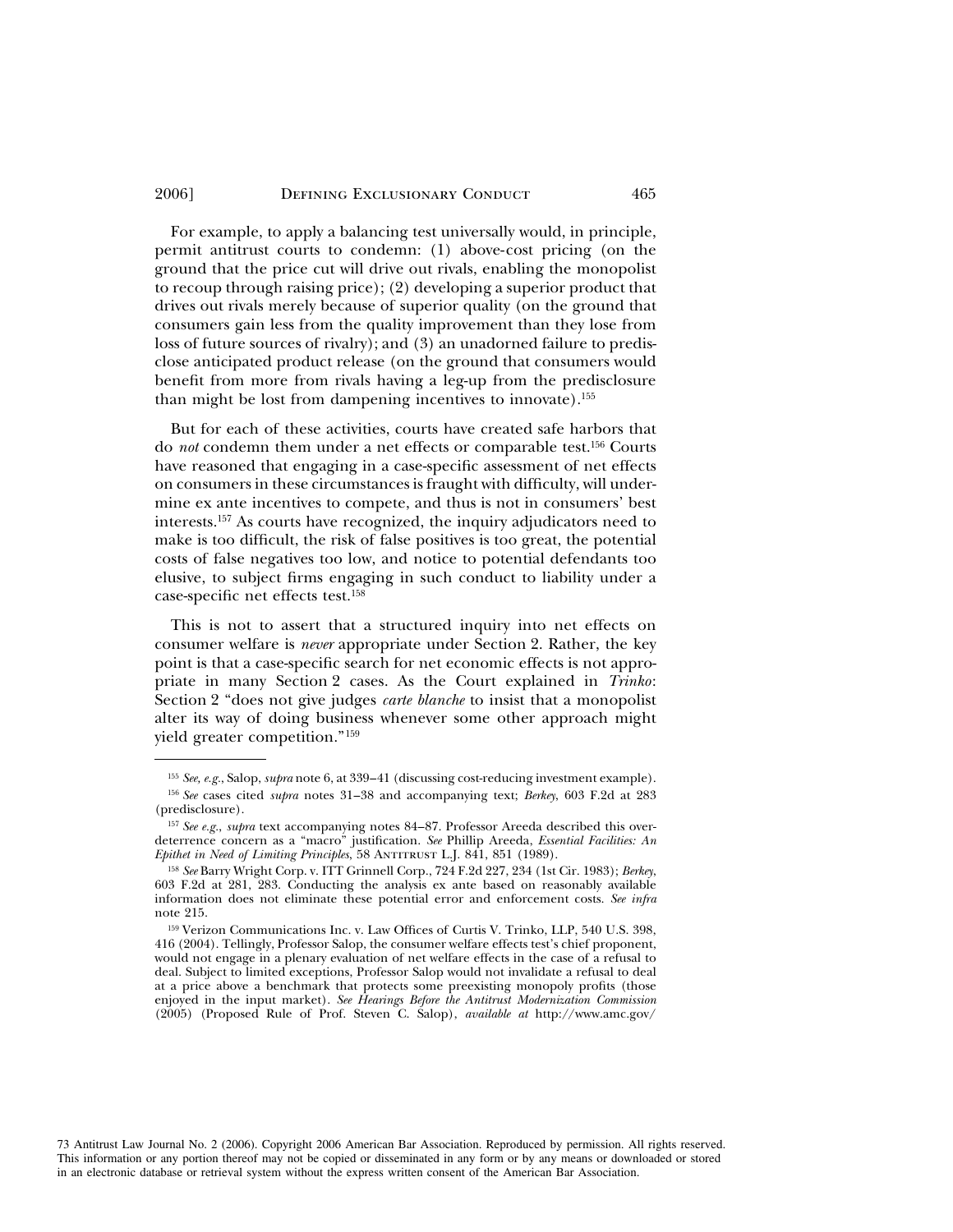# C. A Practical Approach to Developing Appropriate **SECTION 2 TESTS**

If a single legal test is inappropriate, it is equally unworkable for courts to multiply monopolization tests endlessly. Instead, Section 2 courts should adopt a manageable set of baseline legal tests that presumptively apply and permit departures from those baselines only upon a showing that the benefits of applying a different liability test exceed the costs.

# 1. *Courts Should Select Baseline Legal Tests and Depart from Them Only When a Modification's Benefits Are Worth the Costs*

A single legal test is not appropriate under Section 2 because applying any one legal test to different types of conduct is likely to produce different sets of expected error and legal process costs. But that very same factor, the endless variety of conduct subject to Section 2, also implies that seeking to identify the optimal expression of Section 2's rule of reason for every possible class of conduct would be at best impractical and at worst counterproductive.

Put in terms of rules and standards, the ultimate principle underlying Section 2's rule of reason—to maximize long-term consumer welfare can be expressed most broadly as a complex standard that directs courts to consider all the factors that bear on that inquiry. For some conduct, as explained, applying a test that attempts a case-specific reckoning of competitive benefits and harm may (and in some cases surely will) produce results that *do not* in fact achieve that goal relative to alternative legal tests. When such circumstances can be identified reliably, decision theory directs, and the common-law nature of Section 2's rule of reason permits, courts to adopt a more particularized expression of the rule of reason. The appropriate liability test, which may take the form of a rule, a standard, or a combination, in principle is the legal test that minimizes error and enforcement costs from applying that legal test as opposed to some other test.

The problem with applying this approach afresh to every new fact pattern is that "'[a]nticompetitive conduct' can come in too many different forms, and is too dependent upon context, for any court or commen-

commission\_hearings/pdf/Salop\_Legal\_Rule.pdf. Professor Salop adopts this benchmark in place of a case-specific comparison of the long-term detrimental impact on incentives from compelling dealing against the short-term benefits to consumers of enhancing downstream competition. *See id.* (B.2); Salop, *supra* note 6, at 369–72. Developing conductspecific rules that, when warranted, substitute for of case-specific inquiries into net welfare effects is precisely the course suggested here.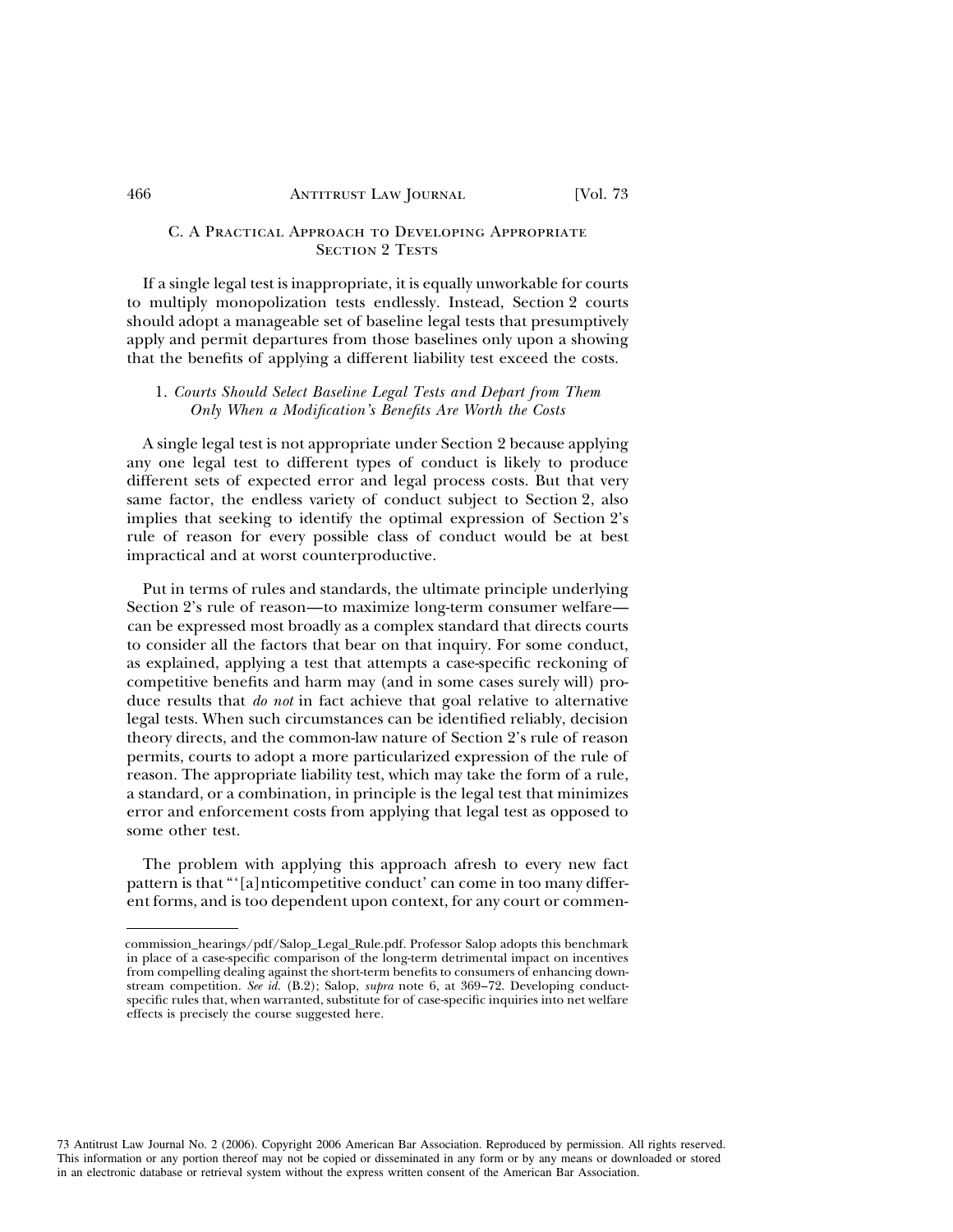tator ever to have enumerated all the varieties."160 The costs (especially litigation) involved in seeking to determine the optimal legal test that applies to every conceivable category of conduct subject to Section 2 are immense; and at some point the incremental benefits from reducing the costs of error are outweighed by the incremental costs of devising the appropriate test. There are "practical" limits to a rulemaker's ability "to catalogue accurately and exhaustively all the circumstances that activate a general standard." <sup>161</sup>

The undesirability of developing a different Section 2 liability test for every arguably separate class of conduct is supported by the commonlaw nature of antitrust. Courts develop Section 2 legal tests only when presented with concrete disputes. In choosing among competing tests, courts cannot make a refined or scientific estimate of the likely error costs from of applying them. Rather, courts must rely on the showings made by the parties, their accumulated experience with the application of competing tests, and their expertise in devising and applying legal tests.162 Moreover, courts develop antitrust legal tests against the background of precedent, which may or may not be binding. Indeed, courts may face a problem of the "second best": because Section 2 tests dictated by precedent govern certain conduct, it may ill serve consumers to apply what in principle is likely the best test to closely related conduct.

These limitations (or put in terms of decision theory, costs) inherent in the common-law process of developing Section 2 tests imply that courts need to be cautious in multiplying them. The common-law method of creating legal tests has substantial costs, is conducted in the presence of imperfect information, and operates within significant institutional constraints. Courts can only imperfectly trade off the incremental benefits and costs associated with modifying the otherwise applicable liability test.

These practical limitations imply that courts should develop appropriate default or "baseline" Section 2 legal tests (the "otherwise applicable legal test") and depart from them when an appropriate showing is made that consumers are demonstrably better off under a different legal test because error and legal process costs are lower. After all, there is a preference for the rule of reason (in the sense of a case-specific analysis of anticipated effects) under Section 1, and per se rules are adopted

<sup>160</sup> Caribbean Broadcasting Sys. Ltd. v. Cable & Wireless PLC, 148 F.3d 1080, 1087 (D.C. Cir. 1998).

<sup>161</sup> Ehrlich & Posner, *supra* note 78, at 268; *see also id.* at 265.

<sup>162</sup> *See* Kaplow, *supra* note 119, at 609 ("Courts, for better or for worse, tend to rely on adversary proceedings in reaching conclusions.").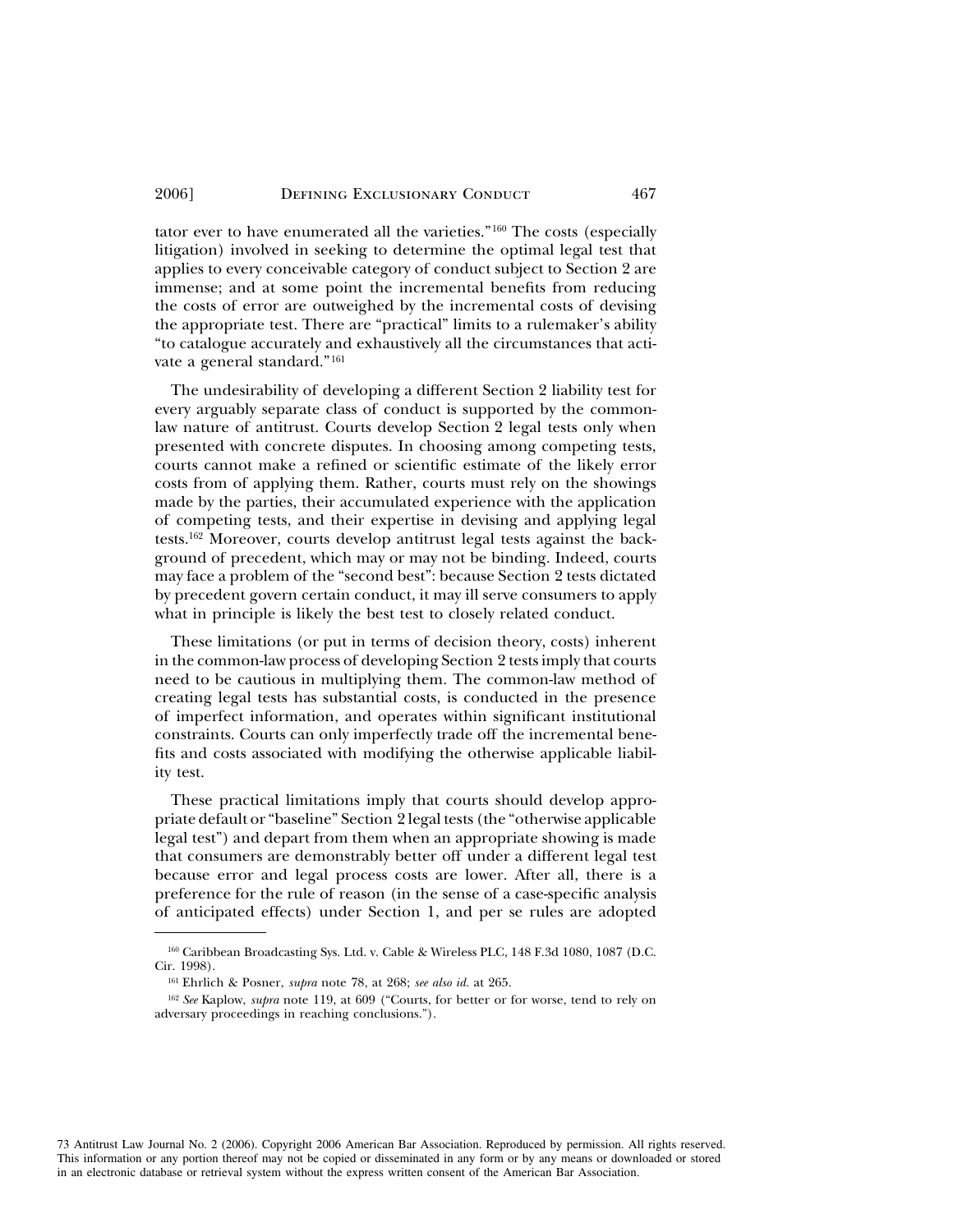only after considerable experience with the type of restraint at issue.<sup>163</sup> Put in the framework of decision theory, under Section 1 there is a preference for employing a broad standard as the baseline. The adoption of more particularized (and, in the case of the per se rule, simple) rules can be justified because the class of conduct is frequently enough encountered, the type of conduct is discrete enough, and the likely error costs from applying a different legal test are clear enough, that the benefits of promulgating a relatively simple rule instead of applying the baseline standard exceed the costs.164

Similarly, Section 2 courts should start with a baseline legal test (or tests) and depart from it (or them) only upon an appropriate showing that the circumstances warrant applying a different legal test. This is simply to apply the lessons of *Barry Wright*, *Town of Concord*, and *Trinko* to other arrangements. Each starts with a baseline liability test, asks whether costs of error and enforcement warrant departing from that test, and wrestles with the implications of deviating from the baseline. In *Barry Wright*, the court started with a cost-based predatory pricing standard and found good reason to adhere to it.165 In *Town of Concord*, the court started with Judge Hand's test for a price squeeze from *Alcoa* and found it wanting.166 And in *Trinko*, the Court started with the *Colgate* doctrine and found no reason to engraft onto it a new exception.<sup>167</sup>

It is through this process—identifying the baseline legal test and determining whether a basis exists for employing a different legal test—that the federal courts ought to fill in the "gaps" in the spectrum of Section 2 legal tests and when appropriate revisit otherwise applicable liability tests.

#### 2. *Selecting and Departing from the Appropriate Baseline Legal Test*

The baseline Section 2 legal test, then, is important. It provides the starting point for selecting the appropriate expression of the rule of reason. To justify an alternative legal test, its proponent must demonstrate that the expected error and enforcement costs are clearly worth the benefits. The question, then, is the potential sources of, and how to select among, potential Section 2 baseline liability tests.

<sup>&</sup>lt;sup>163</sup> See, e.g., Broadcast Music, Inc. v. CBS, Inc., 441 U.S. 1, 9 (1979) ("[I]t is only after considerable experience with certain business relationships that courts classify them as per se violations.'" (citation omitted)).

<sup>164</sup> *See* Ehrlich & Posner, *supra* note 78, at 266 (explaining that the process of supplanting a more general standard with rules "has long been at work in the antitrust area, for example, where over the years more and more practices have been ruled illegal per se after a period in which they were judged under a reasonableness standard").

<sup>165</sup> *See supra* text accompanying note 87.

<sup>166</sup> *See supra* text accompanying notes 95–98.

<sup>167</sup> *See supra* text accompanying notes 89–94.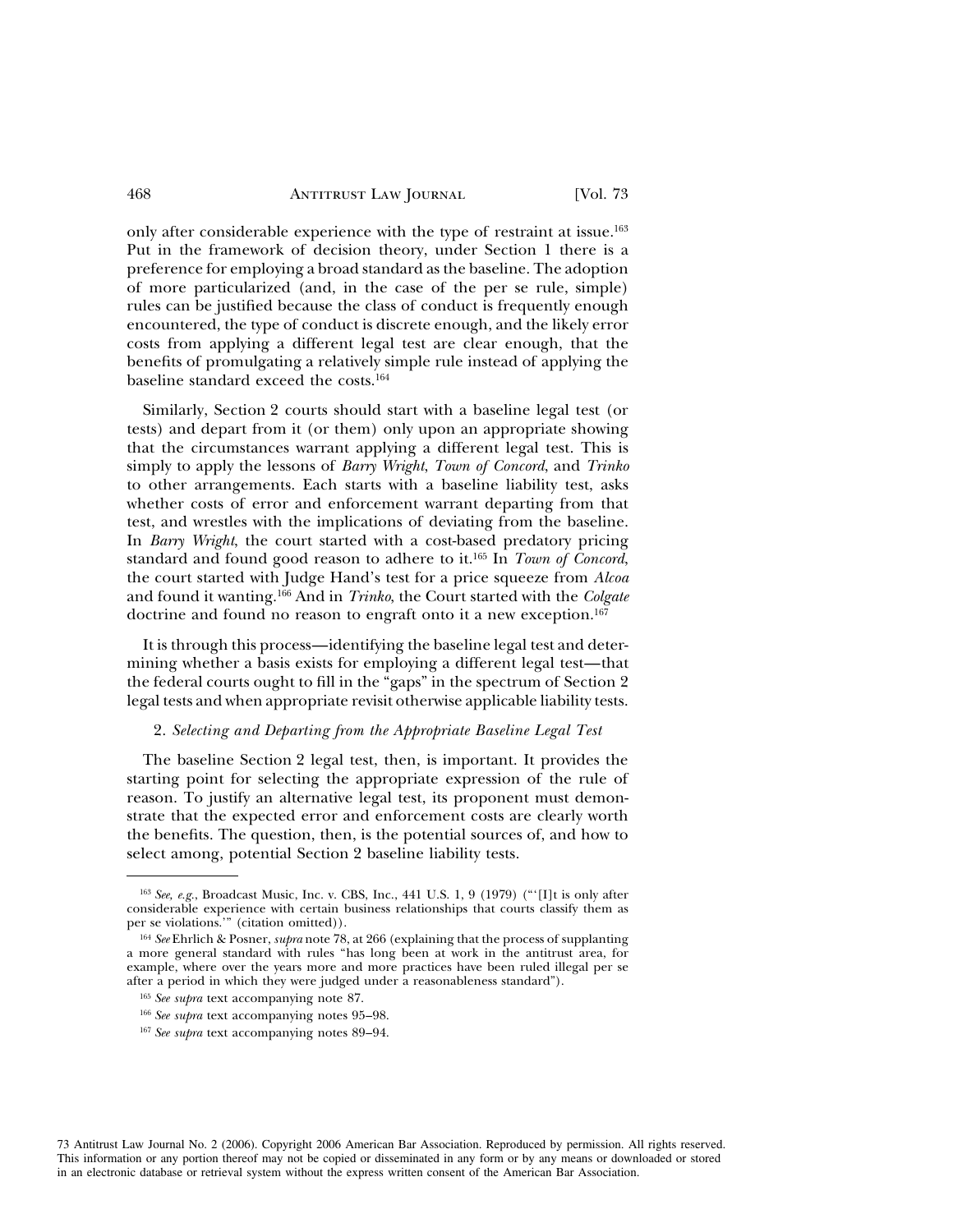The first place a court must look for the appropriate baseline test is precedent. For certain conduct subject to Section 2 liability rules are settled. For example, *Brooke Group*'s cost-based test governs a Section 2 claim alleging unlawfully low pricing. Even where precedent is not binding, it can supply the presumptively appropriate baseline. Precedents often reflect the efforts by courts to determine the most appropriate expression of the rule of reason. Precedent, however, cannot alone specify appropriate baseline Section 2 legal tests. For one thing, precedent decides only certain Section 2 cases. For another, precedent can always be revisited by some court. Accordingly, one cannot retreat completely to precedent.

The most obvious other source of baseline liability tests are the leading standards advanced as appropriate general tests for exclusionary conduct. Indeed, viewed from this vantage point, the debate between the profitsacrifice and consumer welfare tests is over which supplies the appropriate baseline when the applicable liability test is unsettled. Should courts take as the default Section 2 legal test the profit-sacrifice test, and employ another test only when justified, or start (as under Section 1) with a test more akin to a structured rule of reason inquiry?

In principle, the appropriate baseline is the single legal test that, if it *were* the hypothetically universally applied Section 2 standard, minimizes error and legal process costs in the aggregate. But if the battleground is *all* conduct subject to Section 2, there is no clear victor. Supporters of the no economic sense test defend it, in part, on the ground that it eliminates costly false positives threatened by "balancing" tests.168 Detractors of the profit-sacrifice test, by contrast, contend that it risks costly false negatives, assert that the costs of wrongly entrenching monopoly power are just as, if not more, pernicious than the costs of deterring procompetitive conduct, and maintain that the profit-sacrifice test is in practice difficult to apply and subjective.169 As an empirical matter, it is not clear which critique is more potent.170 The answer depends on the *value* assigned to likely false positives and false negatives, as well as their predicted frequency.

<sup>168</sup> *See, e.g.*, Melamed, *supra* note 8, at 1258 ("[The sacrifice] test rests on the judgment that marketwide balancing tests, which in theory could condemn all welfare reducing conduct, will in practice prove to be an inferior legal standard because of their greater difficulty in administration and their perverse incentives effects.").

<sup>169</sup> *See, e.g.*, Salop, *supra* note 6, at 345–46, 357–63; *cf.* Gavil, *supra* note 1, at 57, 71 ("As an economic matter, 'sacrifice' is not relevant either to the defendant's market power or the fact that its conduct resulted in actual exclusion or consumer harm."). Some commentators also suggest that the profit-sacrifice test can produce false positives. *See* Salop, *supra* note 6, at 346.

<sup>170</sup> *See* Salop, *supra* note 6, at 352 & n.159.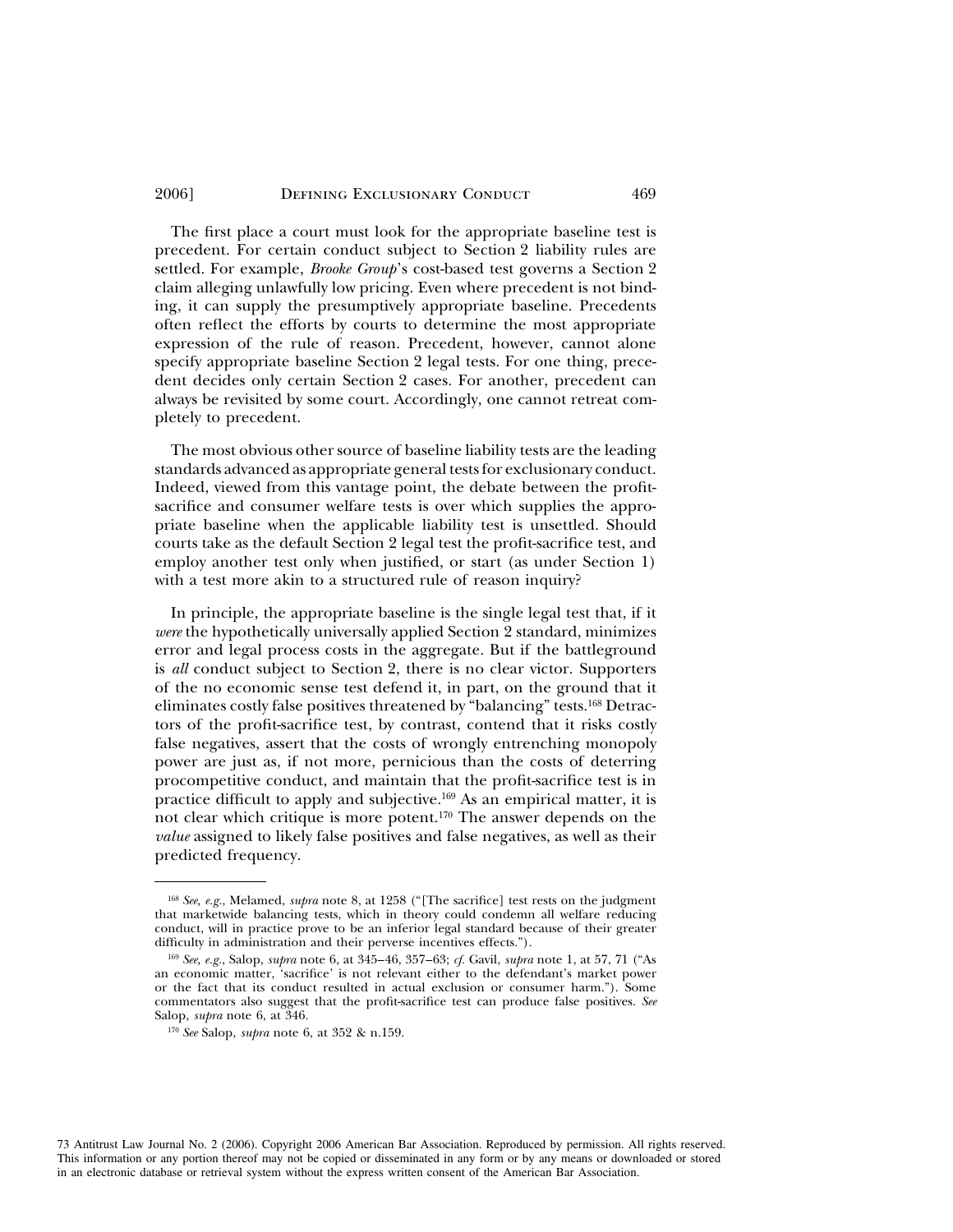# 470 **ANTITRUST LAW JOURNAL** [Vol. 73

Rather than applying a single baseline, a possibly superior approach is to apply different baseline tests to different conduct. This, after all, is a lesson of the spectrum of Section 2 legal tests: different liability tests may properly govern different conduct. To determine the appropriate baseline test (for example, comparing net effects, the profit-sacrifice test, a cost-based test, a per se or near per se rule), courts must rely on the showing of the parties, courts' experience with the conduct at issue, and practical administrative considerations.

Specifying the most desirable array of Section 2 baseline tests is beyond the scope of this article. Nonetheless, because baseline liability tests govern unless a reason to depart from them is demonstrated, baseline tests should be (1) functional (that is, the categories of conduct should be based on characteristics that appropriately distinguish anticipated economic consequences and error costs), (2) administrable, and (3) relatively few. The point of baseline tests is to avoid the unacceptably high error and legal process costs of endlessly multiplying Section 2 legal tests. A different baseline test for every arguable class of conduct would defeat that objective. Moreover, as the spectrum illustrates, for some classes of conduct the baseline liability test is settled and lower courts are bound to apply it (such as the *Brooke Group* test for below-cost pricing).171

Selecting the baseline is the first step in applying Section 2's rule of reason. The second step is to apply decision theory to determine whether an alternative legal test is likely to minimize error and legal process costs relative to the baseline test.<sup>172</sup> Courts in this steps must consider whether the conduct in question is likely to be countered frequently enough, the

 $171$  Thus, although the baseline test is usually not determinative, it is important. Moreover, the conduct a baseline test governs should be based on *functional* and not *formal* considerations. For instance, whether *Brooke Group*'s test for predatory pricing presumptively applies to bundled discounts ought to depend on whether such practices threaten harms similar to, and offer benefits comparable to, those from straight per-unit discounting as an economic matter, as well as whether the pronounced concerns with false positives that inform the *Brooke Group* rule apply to bundled discounts. *Cf.* LePage's Inc. v. 3M Corp., 324 F.3d 141, 151–52 (3d Cir. 2003) (en banc) (refusing to apply *Brooke Group* to bundled discounts), *cert. denied*, 124 S. Ct. 2932 (2004). If a court held that *Brooke Group* presumptively governs bundled discounts, it might nonetheless modify the predatory pricing rule to reflect that bundled discounts might cause different effects than per unit price cuts. *See, e.g.*, Ortho Diagnostic Sys., Inc. v. Abbott Labs., Inc., 920 F. Supp. 455, 469 (S.D.N.Y. 1996) (effectively applying a modified form of *Brooke Group* to bundled discounts). *See generally* Barry Nalebuff, *Exclusionary Bundling*, 50 ANTITRUST BULL. 321, 322-43 (2005) (explicating economic differences between bundled discounts and per-unit discounts and advocating a legal test for bundled discounts that assertedly takes those difference into account).

<sup>&</sup>lt;sup>172</sup> They are also some of the questions a court must ask in overturning Section 2 tests on the ground that the assumptions justifying the test no longer hold. *Cf.* Williamson, *supra* note 82, at 280 ("The rules in force at each point in time would thus be required to pass an administrability test, but provision would be made to successively improve the rules upon refining the relevant theory and our understanding of complex phenomena.").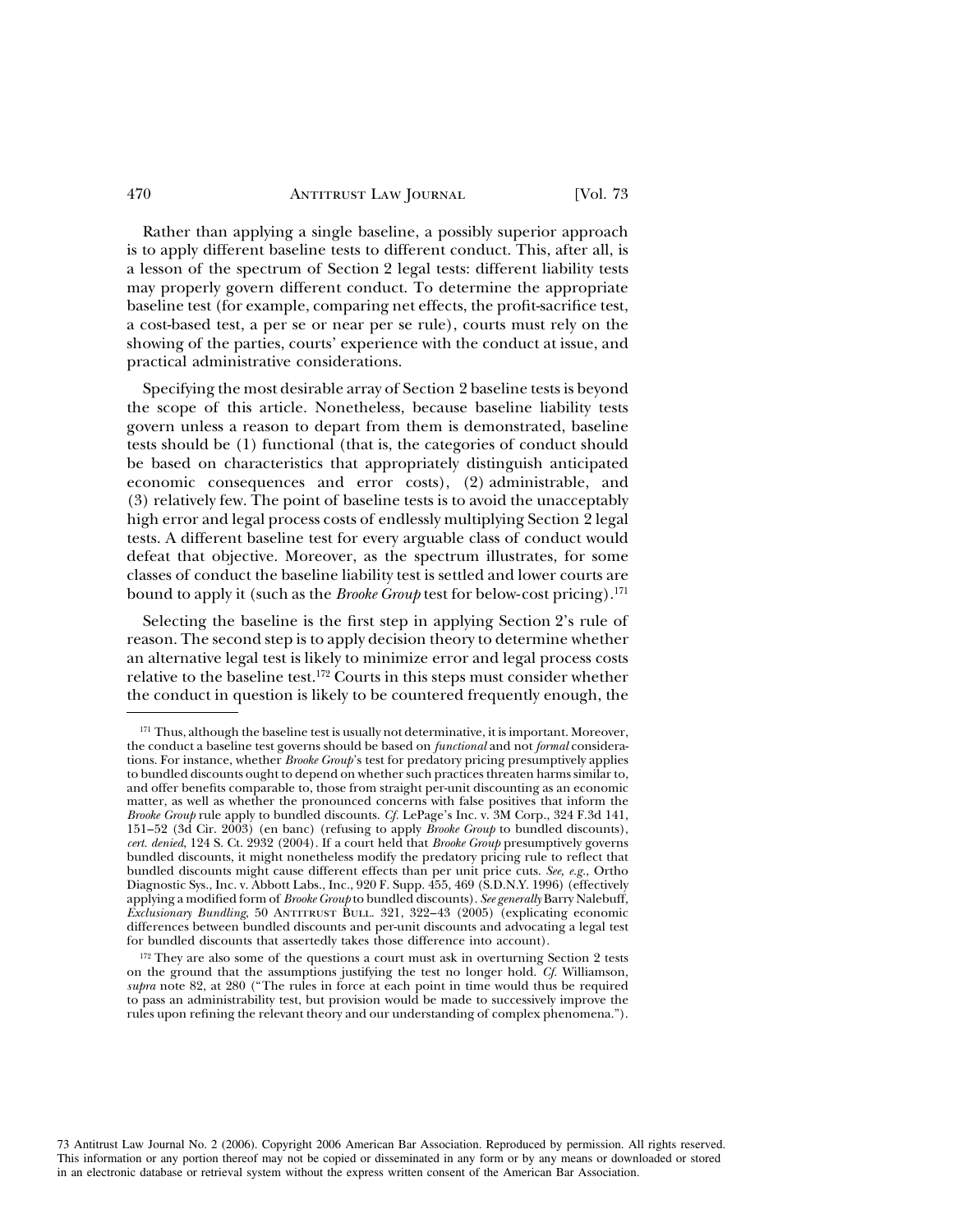asserted class of conduct is coherent enough (most importantly, whether functional characteristics readily distinguish the conduct in question from other conduct covered by the baseline legal test), and the competitive effects of the class of conduct predictable enough, that the benefits of applying a different legal test to that class of conduct exceed the costs of departing from the baseline.

### 3. *Section 2's Rule of Reason at Work: An Illustration*

The following is a practical illustration of how Section 2's rule of reason works in practice (*Trinko*, too, is an example).173 Suppose a major technology firm is both a monopolist and, through a hardware interface, gatekeeper to competition in a complementary market. Rivals competing in the complementary market, if they thrive, one day might threaten the upstream monopoly either directly or by partnering with new upstream entrants.

The monopolist elects to change its interface. The change improves the performance of its products in the complementary market modestly but dramatically impairs those of its rivals. Further suppose there is no suggestion that an alternative modification could equivalently increase the performance of the monopolist's products. One rival in the complementary market, impeded by the interface change, brings a Section 2 suit alleging monopolization on the ground that the interface modification raises entry barriers in the adjacent market in which the defendant enjoys monopoly power. Indeed, the rival contends, the benefit to the monopolist of the improvement was slight but the potential harm to consumers from eliminating upstream entry possibilities are vast.

Employing the methodology set forth above, a district court confronted with this antitrust claim would first need to identify the baseline liability test. Candidates include, among others, deeming the conduct "superior skill, foresight, and acumen," the profit-sacrifice test, and balancing or net consumer welfare tests. If the court were writing on a clean slate, it would need to assess the likely costs of error and enforcement associated with applying candidate baseline tests based on the experience of

A further implication is that the legal test a court applies on a motion to dismiss, when the facts alleged must be taken as true, may be different from that applied at summary judgment or at trial, after fuller factual development. *Cf.* Gavil, *supra* note 1, at 45 (criticizing the *Trinko* court for essentially engaging in judicial fact finding in ruling on a motion to dismiss). Moreover, the more particularized the Section 2 legal test, the more frequently the liability test likely will need to be revisited, a cost the courts also must consider. *See* Ehrlich & Posner, *supra* note 78, at 278.

<sup>173</sup> This hypothetical is similar to one discussed in Salop, *supra* note 6, at 323–25.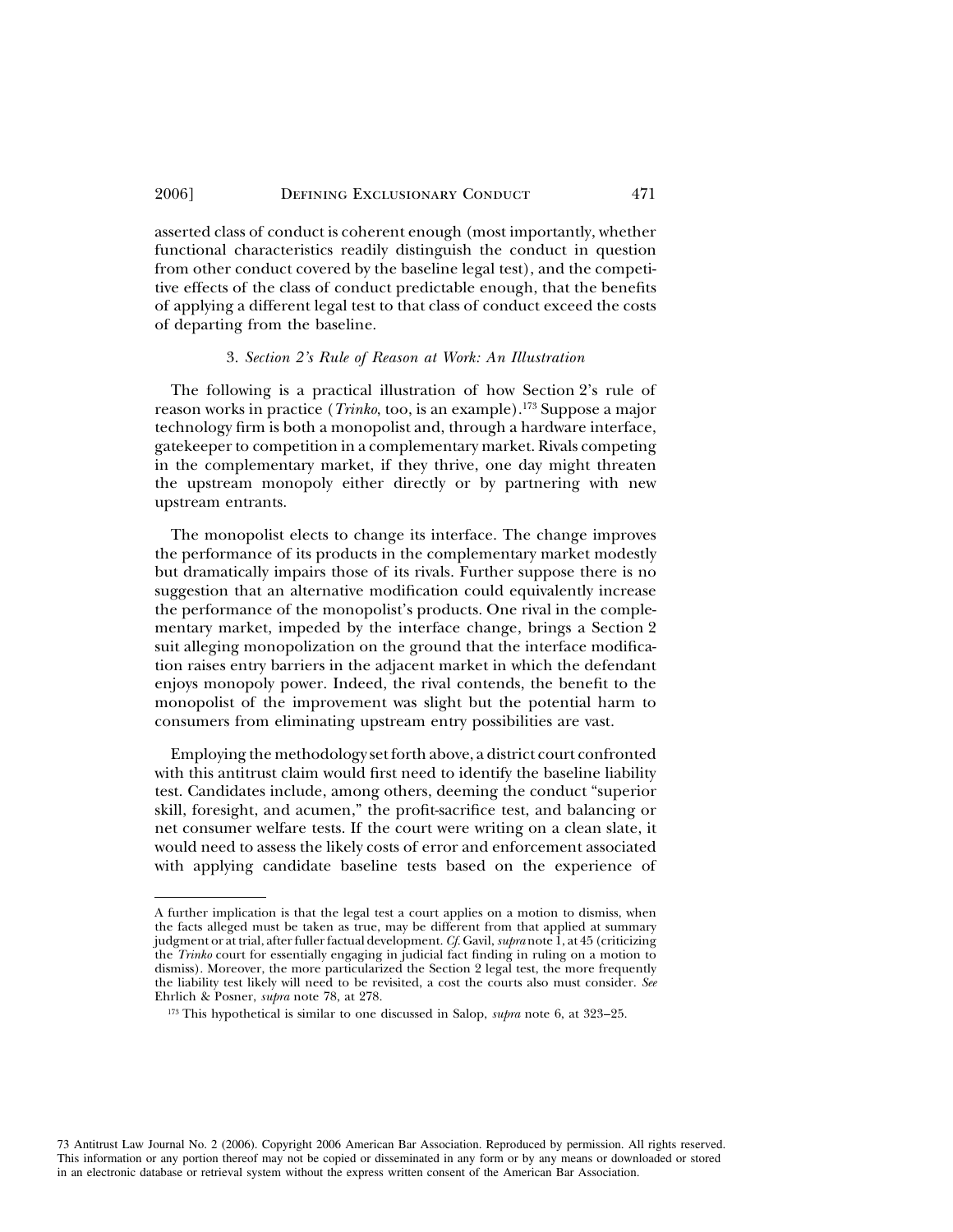antitrust courts and the showings made by the parties. Alternatively, the court might determine that precedent supplies the appropriate baseline test.

Suppose that, in the federal circuit in which this district court sits, the law presumptively judges product design decisions under a profitsacrifice test. The plaintiff might judge that it can equally prevail under either a profit-sacrifice test or a consumer welfare effects test, but asks the court to instruct the jury on the broadest possible test (*viz.*, consumer welfare). The court, accordingly, would need to assess whether the circumstances justify departing from the baseline profit-sacrifice test. Here, the court would assess not only the expected error and enforcement costs of alternative legal rules for the conduct in question, but also whether the benefits of creating an exception for the type of circumstances it confronts exceed the costs.

In this example, the case for departing from the profit-sacrifice baseline is at first blush appealing. If the plaintiff's evidence is believed by the adjudicator, the profit-sacrifice test (if the defendant passes it) might produce a significant false negative; the expected welfare loss from the interface change is large. By contrast, the efficiency gain is trivial. It may even be relatively easy to prove both that the conduct's expected benefit is small and is dwarfed by the potential consumer benefits of enhanced upstream competition, even if there is only a small probability of consumers obtaining those benefits absent the conduct. Thus, the plaintiff might argue, the facts present a compelling case for departing from the profitsacrifice test and applying a balancing test.

But the court would also need to consider the effects on incentives from creating exceptions to the otherwise governing legal test to eliminate this false negative. If the court creates an exception here (for example, a circumstance in which the plaintiff has clear proof of anticipated harms grossly disproportionate to anticipated benefits), would that legal rule nonetheless over-deter and impede incentives to innovate because of concerns that fact-finders would apply it improperly in other settings? Is this circumstance likely be encountered frequently or rarely such that these error costs are likely to be large and/or the benefits of a special rule substantial? Would the likely loss from over-deterrence over the longrun outweigh the gains from the exception? Is applying the suggested test likely to be administrable in slightly different circumstances to which it might arguably also apply? Is there a better way to characterize the nature of the exception that minimizes over-deterrence concerns? Does the court have information available to justify these departures from the baseline legal test? Do antitrust liability tests mandated by the court of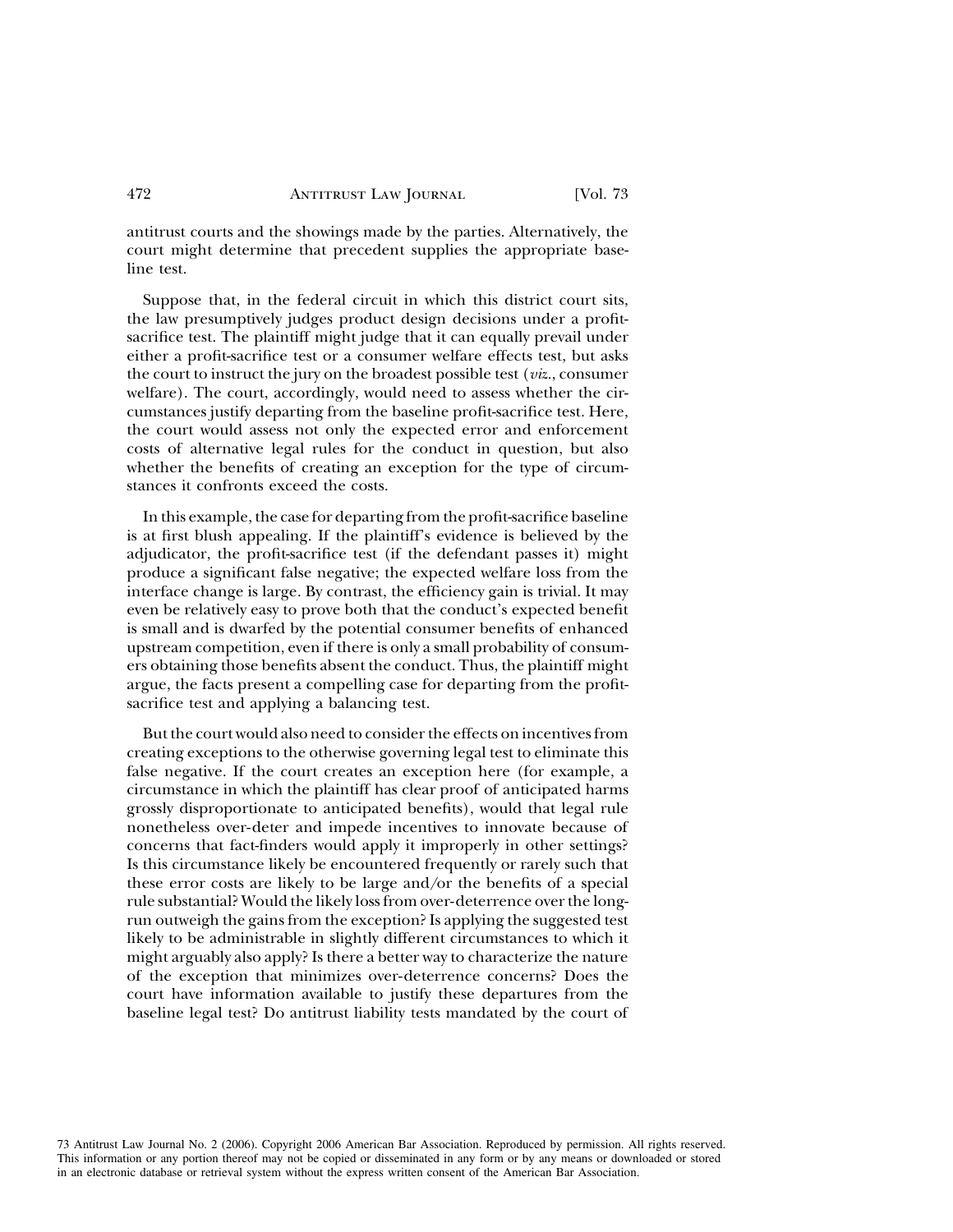appeals for closely related conduct (that is, related precedent) reduce the anticipated benefits, or perhaps increase the costs, of adopting or failing to adopt the proposed alternative test?

In other words, as Justice Breyer has explained, in selecting the appropriate legal test, the court must determine whether "the anticompetitive risks associated with [the conduct] outweigh the possible benefits and the adverse administrative considerations."174

### D. Challenges in Identifying Appropriate Section 2 Legal Tests Do Not Justify Abandoning Section 2's Rule of Reason

Some object to crafting different Section 2 tests to cover different conduct. These objections, although demonstrating that identifying the appropriate Section 2 legal test is not always easy, do not invalidate the approach—one that, as suggested, is mandated by a proper understanding of Section 2's rule of reason.

(1) *Category Evasion*. Some contend that employing different Section 2 legal tests will ill serve consumers because would-be defendants will evade the applicable legal test by altering their conduct.175 For example, as *Lorain Journal*<sup>176</sup> and *Dentsply*<sup>177</sup> demonstrate, a monopolist can employ unilateral refusals to deal with customers to achieve the same results as coerced exclusive dealing. Liability tests that sharply distinguish between the treatment of coerced contractual restrictions and conditional refusals to deal that achieve the same ends, it is feared, might induce firms to convert their conduct to the form that carries the least legal risk, even if that form is less efficient than the forgone alternative.178 Similar concerns are raised with treating bundled discounts, such as those at issue in *LePage's*, <sup>179</sup> as "pricing" conduct. Bundled discounts, unlike straight per unit price decreases, can exclude equally efficient rivals.180 And if

<sup>174</sup> Town of Concord v. Boston Edison Co., 915 F.2d 17, 25 (1st Cir. 1990).

<sup>175</sup> *See* Melamed, *supra* note 24, at 385.

<sup>176</sup> Lorain Journal Co. v. United States, 342 U.S. 143 (1951).

<sup>177</sup> United States v. Dentsply Int'l, Inc., 399 F.3d 181 (3d Cir. 2005).

<sup>178</sup> *See* Melamed, *supra* note 24, at 386. This criticism is often leveled at courts' application of different liability tests to various means of achieving vertical integration, such as through internal expansion coupled with a refusal to deal (analyzed only under Section 2); merger (analyzed under Section 7, Section 1, and in principle Section 2) and contract (analyzed under Sections 1 and 2). The first, it is argued, is subject to the most lenient legal treatment, which discourages efficient vertical collaborations.

<sup>179</sup> LePage's Inc v. 3M Corp., 324 F.3d 141 (3d Cir. 2003) (en banc), *cert. denied*, 124 S. Ct. 2932 (2004). *See* Melamed, *supra* note 24, at 384–85.

<sup>180</sup> *See* Brief for the United States as Amicus Curiae at 12–13, 3M Corp. v. LePage's Inc., 124 S. Ct. 2932 (2004) (No. 02-1865), *available at* http://www.usdoj.gov/atr/cases/f203900/ 203900.pdf [hereinafter United States Amicus Curiae Brief].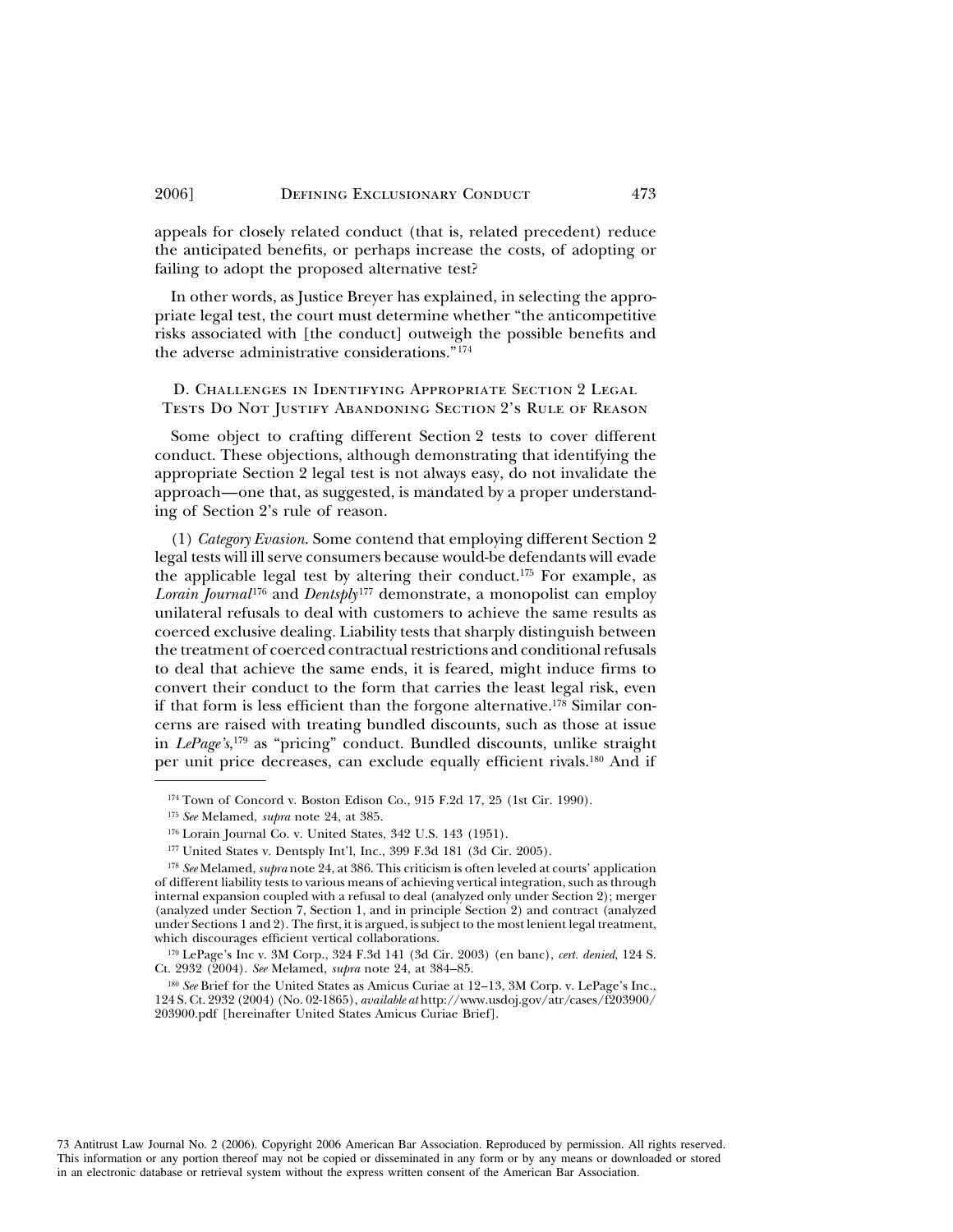bundled discounts are not evaluated under some version of *Brooke Group*, the argument runs, firms will simply shift their bundling practice to the form that garners the least probability of an adverse antitrust judgment, even if the conduct poses an equivalent threat to, but might produce fewer benefits for, consumers.

This objection wrongly presupposes that Section 2 courts will develop "abstractly defined categories" through "formalistic inquiries." <sup>181</sup> The approach suggested here, by contrast, contemplates courts developing *functional* categories based on economic analysis of the conduct at issue and decision theory.182 If courts do their job correctly, Section 2 legal tests will not penalize firms for taking the more efficient path to a particular objective. It is the business of common-law courts, including antitrust courts, to develop workable, functional legal tests appropriate for the messy real world that do not create perverse incentives.183

Moreover, the risk that courts improperly will treat similar conduct differently is just one side of the over/underinclusion coin. The other includes the costs of employing a single liability test. Tellingly, applying different Section 2 tests for different conduct is not some theoretical, alternative universal with ruinous transaction costs. Rather, as the spectrum of Section 2 legal test demonstrates, it is the Section 2 landscape we have inherited. Although the tests that govern many forms of conduct (particularly bundled pricing strategies) have yet to be worked out, and although many tests may be ripe for revisiting, that courts have developed different tests for different circumstances strongly suggests that the costs of a single test are prohibitively high. This is confirmed by the critiques offered by leading proponents of rival universal standards. As advocates of the profit-sacrifice test point out, a plenary inquiry into the consumer welfare effects of all conduct under Section 2 will deter welfareenhancing conduct. But similarly, proponents of the consumer welfare standard stress, the profit-sacrifice test can generate false negatives and, under some conditions, even false positives.184

(2) *Coherence/Notice/Transaction Costs*. A separate objection to multiple Section 2 legal tests is that different conduct can be characterized different ways, which threatens to render legal tests incoherent, increase litigation costs, and undermine the value of notice to firms that antitrust

<sup>181</sup> *See* Melamed, *supra* note 24, at 384–86.

<sup>182</sup> *See supra* Part III.C.

<sup>183</sup> Melamed, *supra* note 24, at 384–85. *Cf.* Eastman Kodak Co. v. Image Technical Servs., Inc. 504 U.S. 451, 466–67 (1992) ("Legal presumptions that rest on formalistic distinctions, rather than actual market realities, are generally disfavored in antitrust law.").

<sup>184</sup> *See supra* note 169.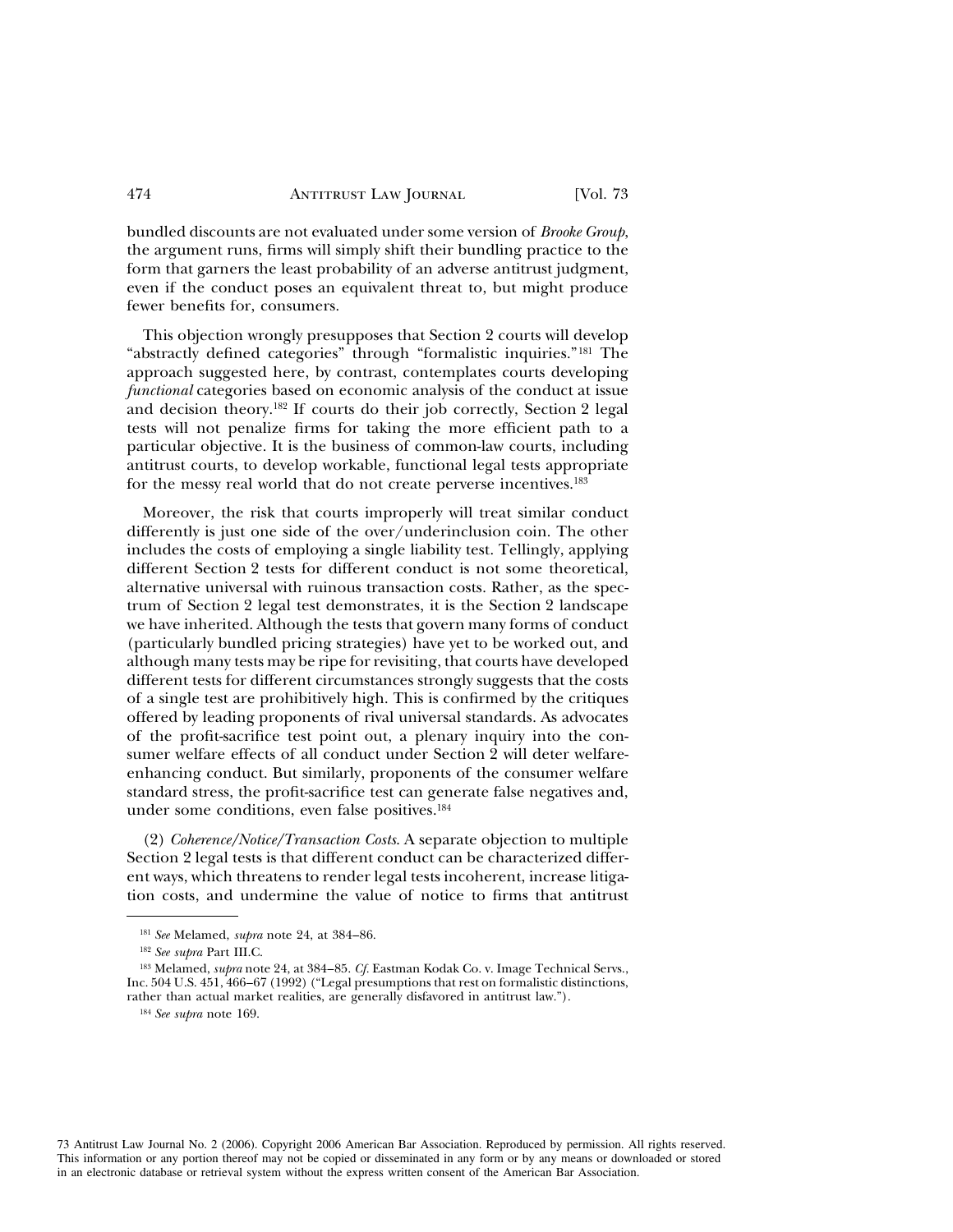liability tests ought to supply.185 For example, a bundled discount could be characterized as pricing conduct, tying, or de facto exclusive dealing. Wasteful litigation over characterization and the appropriate legal test for overlapping categories of conduct, it is argued, disserves antitrust.<sup>186</sup> But this objection provides no sound reason for giving up on identifying appropriate Section 2 tests.

There is always the possibility that conduct can be characterized in multiple ways. Yet legal tests requiring characterization have served the Sherman Act well for a century. For example, determining whether pricesignaling amounts to an "agreement" subject to Section 1, or instead is merely oligopolistic single-firm conduct not covered by that statute, can raise thorny characterization issues.187 So too can the question of whether a joint venture's conduct is the conduct of a single firm subject only to Section 2 or instead the result of an agreement also subject to Section 1.188 But no one suggests that either problem requires jettisoning the Sherman Act's fundamental distinction between unilateral and concerted action.

Adopting a single Section 2 legal test (or analytic framework), moreover, would not eliminate debates over, and error costs from, characterization. Rather, it simply would replace one set of characterization problems with another. Always applying a structured rule of reason analysis, the first step of which is finding an "anticompetitive effect," may foster formalistic debates over whether the conduct at issue should be *defined* as "competition on the merits." Even if a structured rule of reason test more directly predicts the net welfare effects of particular behavior, disputes over characterizing effects would abound. For example, some formulations of the consumer welfare effects test require anticipated benefits to be disproportionate to anticipated consumer harm.189 *When*, precisely, is one effect disproportionate to another? How are certain effects, such as lost innovation, to be characterized? Are

<sup>185</sup> *See* Melamed, *supra* note 24, at 384–86; Salop, *supra* note 6, at 354.

<sup>186</sup> *See* Melamed, *supra* note 24, at 384–86.

<sup>&</sup>lt;sup>187</sup> *Compare In re* Coordinated Pretrial Proceedings in Petroleum Prods. Antitrust Litig., 906 F.2d 432 (9th Cir. 1990) (inferring agreement from price signaling activity), *with* Gregory J. Werden, *Economic Evidence on the Existence of Collusion: Reconciling Antitrust Law with Oligopoly Theory*, 71 ANTITRUST L.J. 719, 748 (2004) (criticizing *In re Petroleum Products* as inferring an agreement from evidence consistent with mere oligopoly).

<sup>&</sup>lt;sup>188</sup> *Compare* Chicago Prof'l Sports Ltd. P'ship v. Nat'l Basketball Ass'n, 95 F.3d 593, 599 (7th Cir. 1996) *with id.* at 601, 606 (Cudahy, J., concurring). *See also* Texaco Inc. v. Dagher, 126 S. Ct. 1276, 1279–80 (2006) (characterizing a legitimate joint venture's pricing of its own products as the conduct of "a single entity" when the joint venture's formation eliminated competition between those products).

<sup>189</sup> *See* Hovenkamp, *supra* note 7, at 148.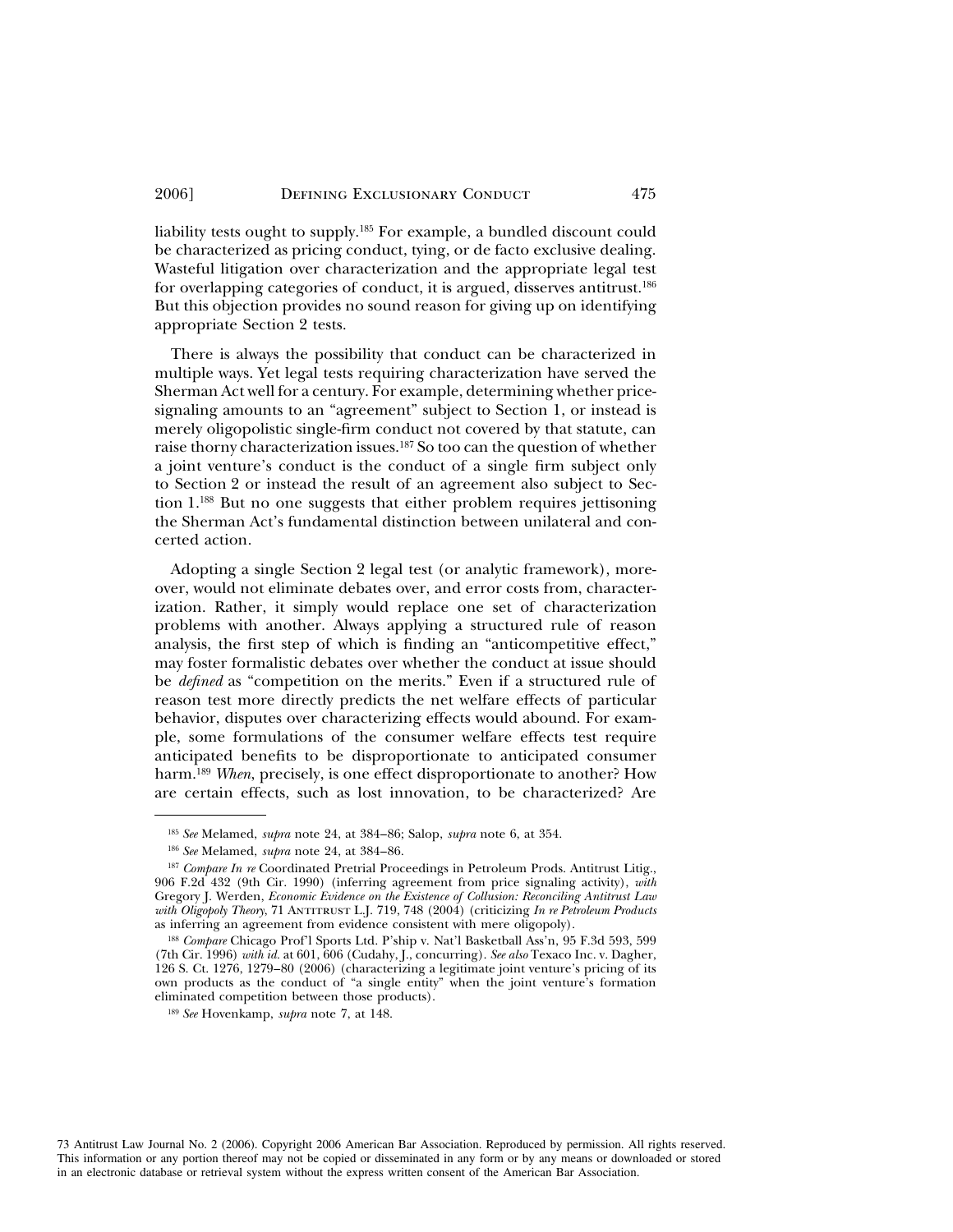those effects less important than losses to current welfare or potentially more important?

The profit-sacrifice test, too, introduces thorny questions of characterization and categorization. Which "costs" count against incremental revenues?190 How are profits preserved by the conduct properly treated—as legitimate incremental revenues or as ill-gotten gains?191 When is conduct collusion, and thus excluded from the profit-sacrifice test, or aimed at exclusion, and thus governed by it?192 When should the *Brooke Group* test apply rather than the (as demonstrated) more interventionist "makes no economic sense" or profit-sacrifice formulations? The profit-sacrifice test hardly provides ironclad notice to firms respecting the legal consequences of conduct.

More fundamentally, identifying appropriate Section 2 tests does not, as some suggest, invite courts to entertain debates over characterization that "increase legal process costs" to no useful end.193 Rather than "optimize<sup>[]"</sup> the legal test "for the particular type of conduct,"<sup>194</sup> courts should employ, as explained, a small number of baseline legal tests that apply *unless* a good reason to depart from those tests is demonstrated.195 The use of a small number of baseline legal tests will promote consistency and predictability while ensuring that courts can treat conduct differently when decision theoretic principles warrant. Whether a departure from

<sup>190</sup> For example, in the *American Airlines* case, the Department of Justice advanced four different cost-based tests. *See* United States v. AMR Corp., 335 F.3d 1109, 1117–19 (10th Cir. 2003).

<sup>191</sup> *See* Elhauge, *supra* note 10, at 272; Salop, *supra* note 6, at 360. To take one example, in a refusal to deal case, the profit-sacrifice test asks whether the defendant's refusal to deal is profitable absent exclusion. The defendant will fail the test, when a rival seeks to deal with it at above marginal cost, if the preexisting monopoly profits the defendant seeks to retain through the refusal were not counted as legitimate. To deal with this problem, advocates of the profit-sacrifice test deem preexisting profits legitimate. *See* Melamed, *supra* note 8, at 1264.

<sup>&</sup>lt;sup>192</sup> For example, a joint venture's enforcement of membership rules could be characterized (to take the definitions from Melamed, *supra* note 24, at 376–77) as either "reducing competition among firms that agree to participate in the collaboration" (collusion) or as "reducing the output . . . of rivals that do not agree to the arrangement" (exclusion). *See* United States v. Visa USA, Inc., 344 F.3d 229, 243–44 (2d Cir. 2003); *cf*. JTC Petroleum Co. v. Piasa Motor Fuels, Inc., 190 F.3d 775, 778 (7th Cir. 1999) (alleged scheme by competitors to enlist upstream input suppliers to punish maverick).

<sup>193</sup> Melamed, *supra* note 24, at 385.

<sup>194</sup> *Id.* at 384.

<sup>195</sup> *See supra* Part III.C.2. The development of legal tests that, through the doctrine of *stare decisis*, presumptively apply to common fact patterns obviates the concern that district courts (and courts of appeals) will need to determine the baseline legal test anew in every case.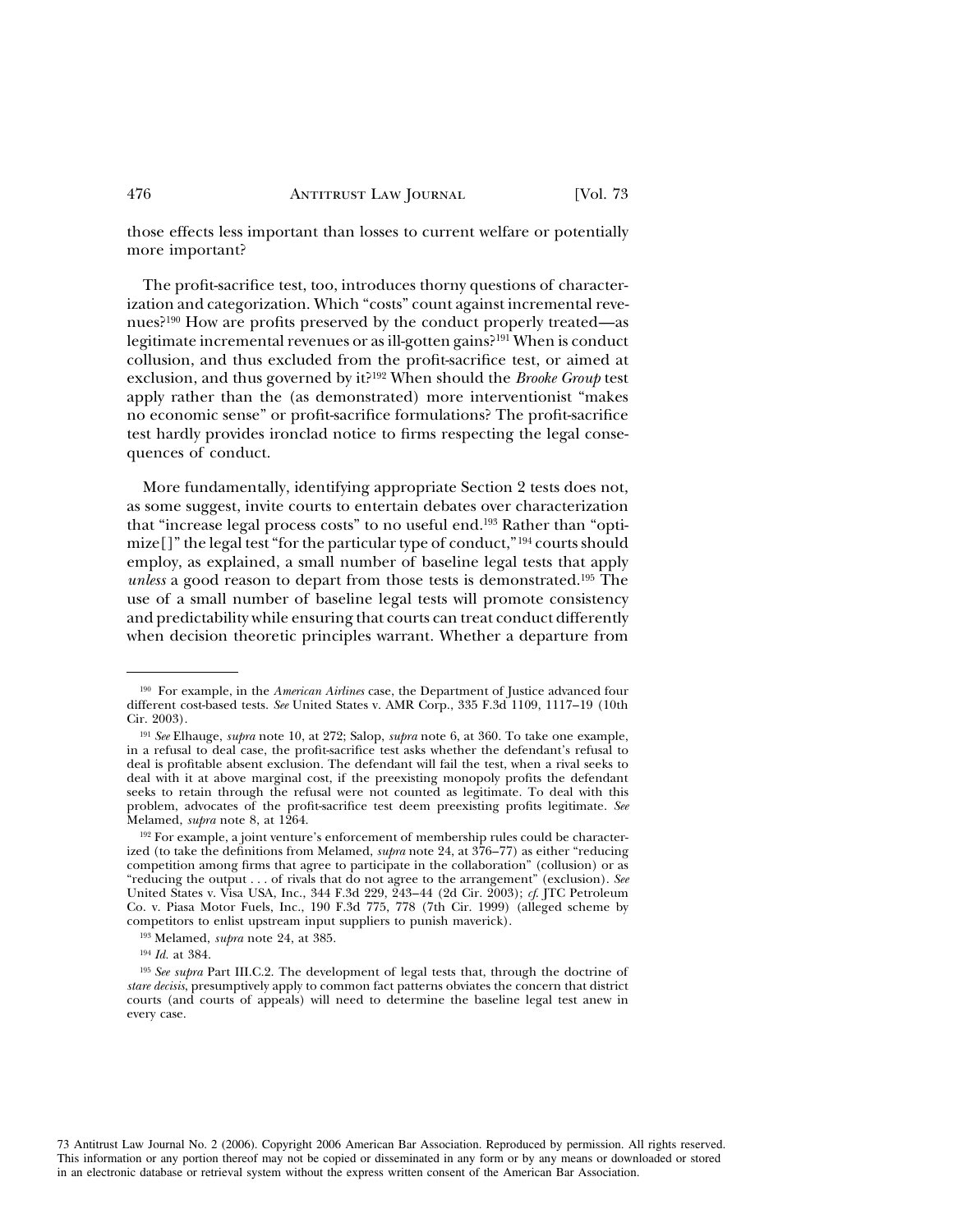the baseline is warranted includes, among other factors, the very question whether the benefits of a more particularized rule justify costs stemming from litigation over exceptions and whether functional, administrable tests for distinguishing conduct can be created.

In other words, that characterization may not always yield easy answers does not mean that seeking to identify the appropriate liability test for the circumstances is not useful. Employing different Section 2 legal tests need not "multiply legal proceedings and increase legal process costs" in search of "formal" distinctions that "disserve the substantive, economic objectives of antitrust law."196 As long as courts recognize that the legal tests must be both functional as well as administrable, problems inherent to characterizing conduct can be minimized.

(3) *Avoids Economic Substance*. Finally, critics of crafting discrete Section 2 legal tests contend that focusing adjudicators on selecting the proper liability test for the conduct at issue will divert the focus from the central antitrust issue of the economic consequences of that conduct.197 But this criticism, too, falls wide of the mark.

The approach articulated here employs decision theory to craft potentially different specific expressions of the rule of reason to govern different conduct. Those tests need not always require a case-specific comparison of anticipated competitive effects. Instead, the tests can include rules of per se legality or illegality, the profit-sacrifice test, or tests that directly compare effects, depending on which rule minimizes the expected costs of error and legal process costs in the circumstances.

By contrast, some advocates of the consumer welfare standard assert that the potential for different error costs from applying that test to different conduct are more properly taken into account by adjusting the plaintiff's or defendant's burden of proof.198 One such adjustment, supported by many commentators, is to require that anticipated consumer harms be disproportionate to anticipated benefits before holding the defendant liable under Section 2.199 Other adjustments include heightening the evidentiary showing required on either anticompetitive effects or efficiencies, depending on the conduct.200 In short, these commentators suggest employing decision theory not to create different legal tests, but rather to fine-tune a single liability standard. Such "marginal

<sup>196</sup> Melamed, *supra* note 24, at 385.

<sup>197</sup> *See* Salop, *supra* note 6, at 326, 352–54.

<sup>198</sup> *See id.* at 353–54.

<sup>199</sup> *See supra* note 7.

<sup>200</sup> *See* Salop, *supra* note 6, at 353–54.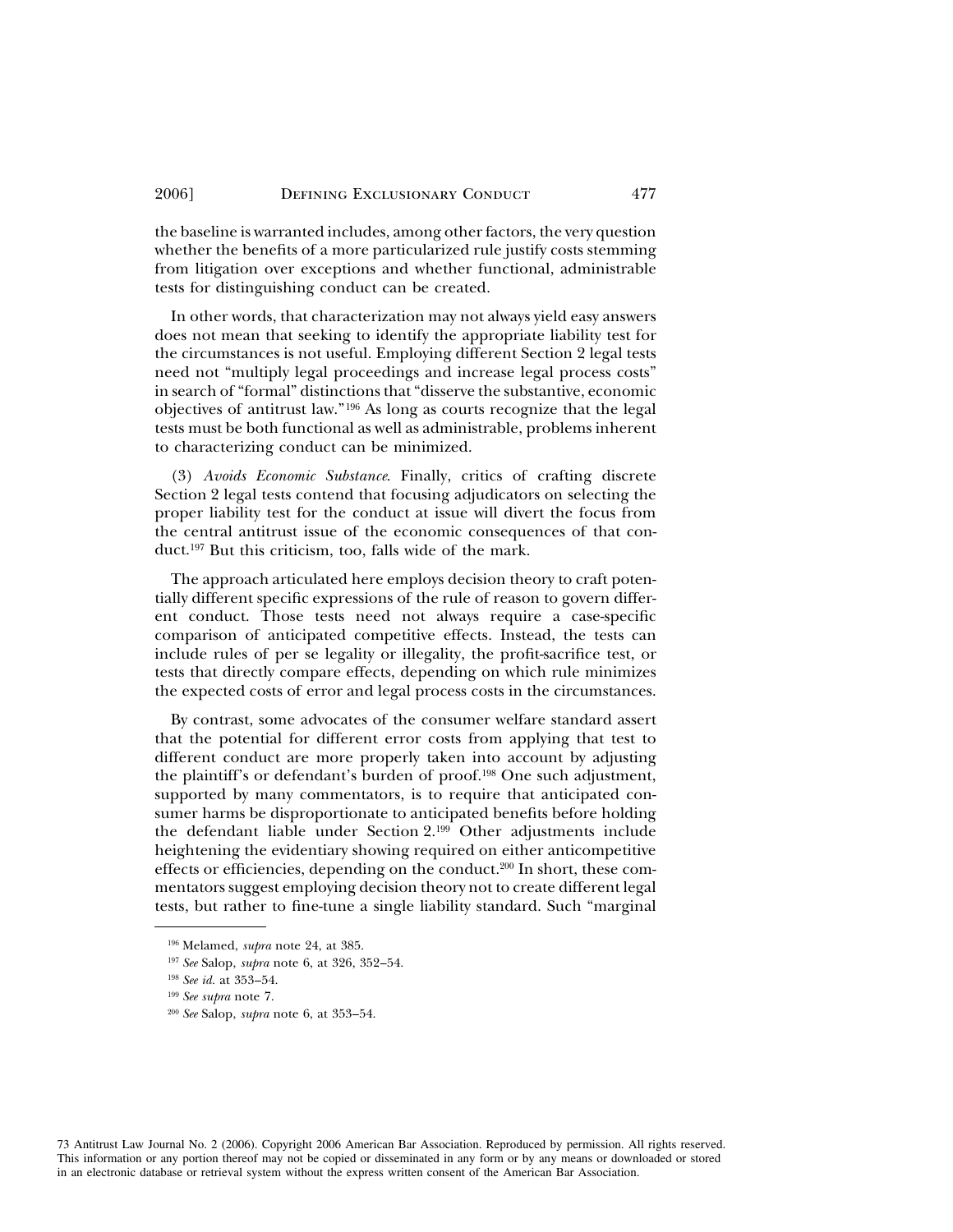quantitative adjustments" to the consumer welfare effects standard, it is argued, "make more economic sense than changing the liability standard in a qualitative way."201

The problem with this argument is that fine-tuning an open-ended standard may make more *economic* sense but not more *legal* sense. The consumer welfare effects test is a complex standard, a legal test that, in many circumstances, can be difficult to apply, costly to enforce, and difficult to predict.<sup>202</sup> The most appropriate Section 2 test for some conduct may take the form of a consumer welfare effects test. But that hardly demonstrates that, in *other* circumstances (indeed, perhaps most other circumstances), an entirely different test may make consumers better off.203 To invoke Justice Breyer again: "[U]nlike economics, law is an administrative system the effects of which depend upon the content of rules and precedents only as they are applied by judges and juries in courts and by lawyers advising their clients."204

Moreover, the contention that applying different legal tests to different conduct threatens to miss economic substance has it precisely backwards. Requiring courts to determine the most appropriate expression of the rule of reason will focus the inquiry sharply on error and legal process costs. The applicable Section 2 legal test presents an issue of law and is reviewed de novo on appeal.205 Generalist judges, who preside over a range of cases and are expert in the law, must expressly grapple with whether holding the defendant liable in a particular case under one particular test is likely to lead to over- or under-deterrence relative to applying other legal tests. For courts to determine the most appropriate liability test is to *address* economic substance, not ignore it.206

<sup>204</sup> Barry Wright Corp. v. ITT Grinnell Corp., 724 F.2d 227, 234 (1st Cir. 1983).

<sup>205</sup> *See, e.g.*, United States v. Microsoft Corp., 253 F.3d 34, 50 (D.C. Cir. 2001) (en banc) (per curiam).

<sup>206</sup> For this reason, Professor Salop is wrong that creating safe harbors and other conductspecific Section 2 rules "make[s] the analysis circular and the standard an empty shell." Salop, *supra* note 6, at 326. Conduct-specific rules, as explained, must be justified based on a rigorous application of decision-theoretic antitrust analysis; not by some "subjective reflection of [a] court's general ideology." *Id.*

<sup>201</sup> *Id.* at 354.

<sup>202</sup> *See supra* text accompanying notes 124–26.

<sup>203</sup> The Solicitor General recognized this in *Trinko*. The government argued that exclusionary conduct produces "harm to competition . . . disproportionate to consumer benefits . . . and to the economic benefits to the defendant (aside from benefits that accrue from diminished competition)." Brief for the United States as Amicus Curiae at 14, Verizon Communications Inc. v. Law Offices of Curtis V. Trinko, LLP (No. 02-682), *available at* http://www.usdoj.gov/atr/cases/f201000/201048.pdf. But, the government urged, when the claim involves an asserted duty to assist a rival, "conduct is not exclusionary or predatory" unless it violates a more particularized profit-sacrifice rule. *See id.* at 15.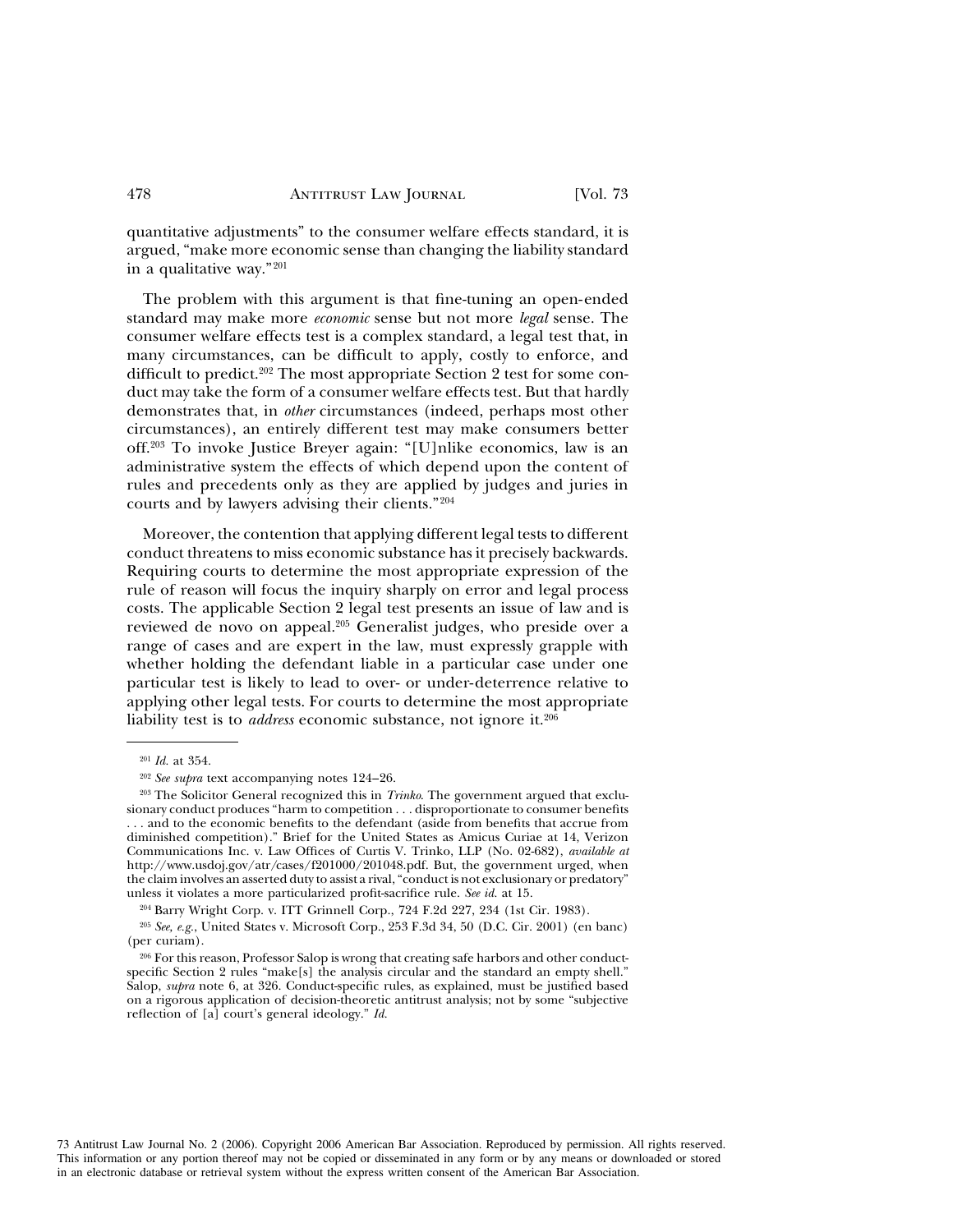Ironically, an approach that employs a step-wise net effects framework may mask this important economic inquiry rather than invite courts to address it directly. For example, Professor Gavil suggests a general framework for Section 2, inspired by *Microsoft*'s step-wise approach, based on burden shifting.207 The plaintiff must make a threshold showing of anticompetitive harm. If such a showing is made, the burden of production can shift to the defendant to demonstrate offsetting efficiencies. When the burden shifts, and when it can be shifted back to the plaintiff to demonstrate that anticipated anticompetitive effects are greater than likely efficiencies, depends on the type of conduct at issue.<sup>208</sup> Much like the approach suggested here, the precise showing the plaintiff must make, depends on "considering substantive economics, economic decision theory, and legal process," and can differ based on the conduct in question.209

The problem with this framework is that it focuses the decision maker on a *definitional* question—labeling the conduct "anticompetitive" in its first step—rather than on the underlying substantive question of which legal test will minimize the costs of false positives, false negatives, and the legal process.210 Defining "anticompetitive" as the outcome of some external analysis is bound to confuse more than illuminate, as "anticompetitive" can also mean a negative effect on consumer welfare or inefficiency. For example, the *Trinko* Court acknowledged that Verizon's failure to interconnect rivals as mandated by regulations could harm consumers. Yet the Court held that conduct lawful not because its consequences could not be deemed "anticompetitive" in some sense, but rather because antitrust enforcement was likely, in the long run, to impose more costs than benefits.<sup>211</sup>

A framework such as that suggested by Professor Gavil may be appropriate for some categories of conduct. Moreover, appropriate liability

<sup>207</sup> Gavil, *supra* note 1, at 74–78.

<sup>208</sup> *Id.* at 76–78.

<sup>209</sup> *Id.* at 75.

<sup>&</sup>lt;sup>210</sup> *Cf.* Hovenkamp, *supra* note 7, at 152-53 (similarly critiquing the *Microsoft* court's "elaborate" definition of exclusionary conduct as lacking a definition of competition on the merits).

<sup>211</sup> Verizon Communications Inc. v. Law Offices of Curtis V. Trinko, LLP, 540 U.S. 398, 411–16 (2004). The *LePage's* case illustrates this problem. The opinion asserts that the impact on 3M's rivals in transparent tape was an "anticompetitive" effect. LePage's Inc v. 3M Corp., 324 F.3d 141, 155 (3d Cir. 2003) (en banc), *cert. denied*, 124 S. Ct. 2932 (2004). But the court, as the Solicitor General notes, never explains precisely why the impact of the bundled discounts was anticompetitive. *See* United States Amicus Curiae Brief, *supra* note 180, at 16–17. As the Solicitor General recognizes, the right question is not whether the conduct causes some effect that can be labeled anticompetitive, but rather the contours of the legal test appropriate for that conduct. *See id.* at 18.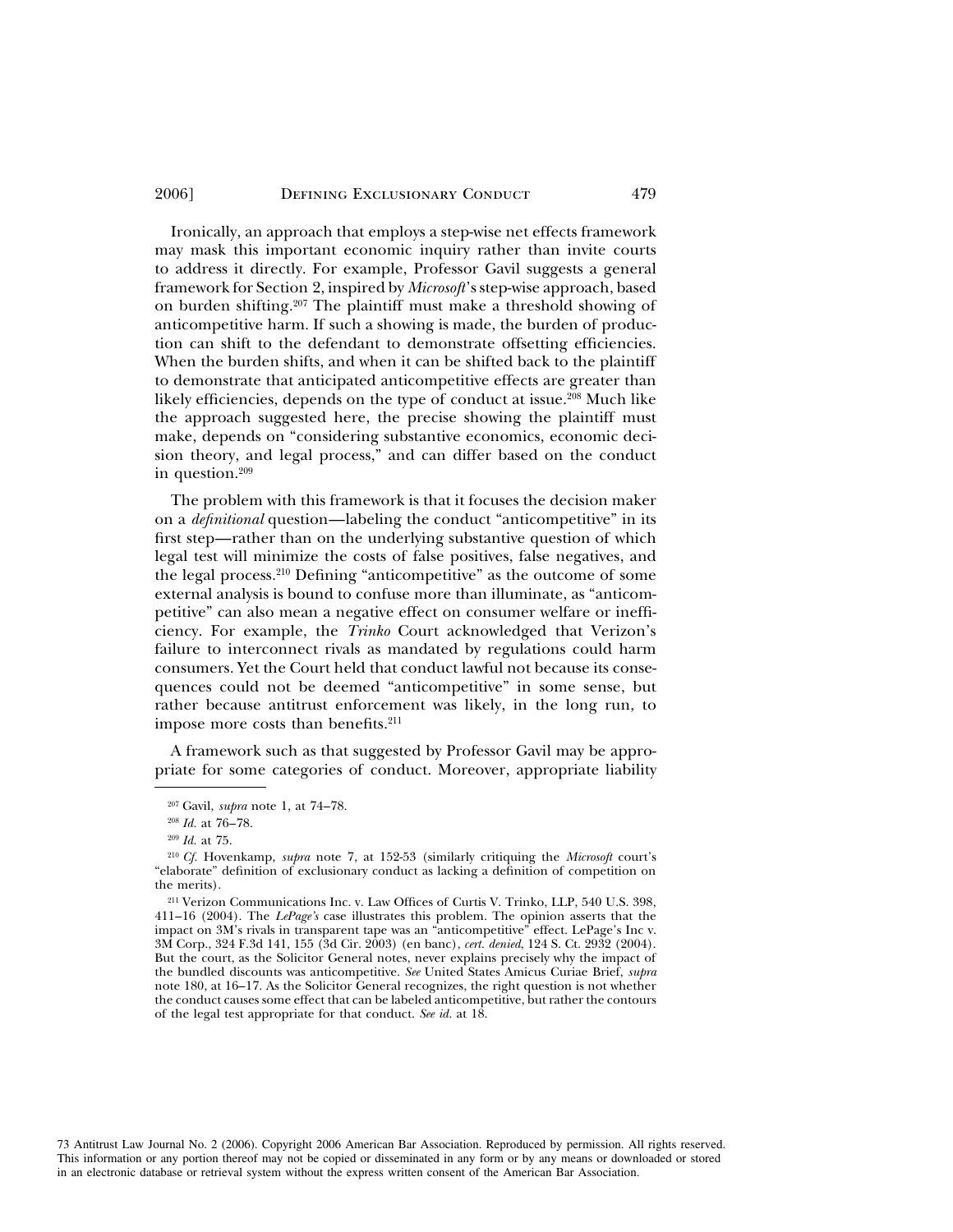tests must properly allocate the burden of production and persuasion.<sup>212</sup> However, Section 2 courts have the flexibility to depart from a step-wise rule of reason framework when an alternative legal framework best serves the long-run interests of consumers.

Moreover, making adjustments to pleading or evidentiary burdens (such as requiring "clear and convincing" evidence of particular effects rather than merely a "preponderance" of the evidence) may undesirably arm the fact finder with discretion that produces undesirable over- or under-deterrence. Although selecting the applicable legal test is a question of law, applying the law to the facts (a "mixed" question of law and fact) can present a question of fact on appeal.<sup>213</sup> When confronted with very sympathetic facts, adjudicators (whether judges or juries) may discount the formal evidentiary burden and side with the party with the equities. There is always a temptation to depart from a rule to seek apparent greater justice in an individual case even when adhering to the rule makes society in the long run better off as a whole.214 So too in antitrust, it is possible to neglect incentive effects when the legal test is framed as a more discretionary standard rather than as a particularized rule.215 If a particular liability test threatens high error costs, then courts at the very least ought to compare the potential costs and benefits of employing a different legal test.

<sup>212</sup> Appropriate Section 2 tests may also treat certain categories of claimed efficiencies as legitimate or illegitimate as a matter of law. *See, e.g.*, Eastman Kodak Co. v. Image Technical Servs., Inc., 504 U.S. 451, 484 (1992) (rejecting a free-riding defense that implied a firm that develops a market may exclude rivals from complementary markets).

<sup>213</sup> *See generally* United States v. McConney, 728 F.2d 1195, 1200–04 (9th Cir. 1984) (en banc); *cf.* United States v. Gaudin, 515 U.S. 506, 512–13 (1995) ( jury must decide mixed questions of law and fact in criminal case).

<sup>214</sup> *Cf.* Louis Kaplow & Steven Shavell, *Fairness Versus Welfare*, 114 Harv. L. Rev. 961, 1071 (2001) ("[H]owever many individuals might benefit from a fairer rule, and however great their benefit might be, the fact that social welfare is lower [by changing the rule] means that a judgment has been made that the losses borne by those who are worse off under the [alternative] rule are of greater social importance...."). Or as Justice Holmes put it in a famous antitrust case: "Great cases, like hard cases, make bad law. For great cases are called great, not by reason of their real importance in shaping the law of the future, but because of some accident of immediate overwhelming interest which appeals to the feelings and distorts the judgment." N. Sec. Co. v. United States, 193 U.S.  $197,400$ (1904) (Holmes. J., dissenting).

<sup>215</sup> Professor Salop's suggestion (*see* Salop, *supra* note 6, at 341–42, 352–54) that ex ante analysis ameliorates potential error and enforcement costs from applying a consumer welfare effects standard fails to take this problem into account. Moreover, the Supreme Court's recognition in *Trinko* that antitrust liability tests in general, and Section 2 liability tests in particular, properly take into account expected error and enforcement costs makes the examples Professor Salop cites (Salop, *supra* note 6, at 365–66) from merger law (where statutory language may compel a particular analysis), product liability law, and constitutional law, all of which require actors to predict the expected consequences of behavior under a general standard, beside the point.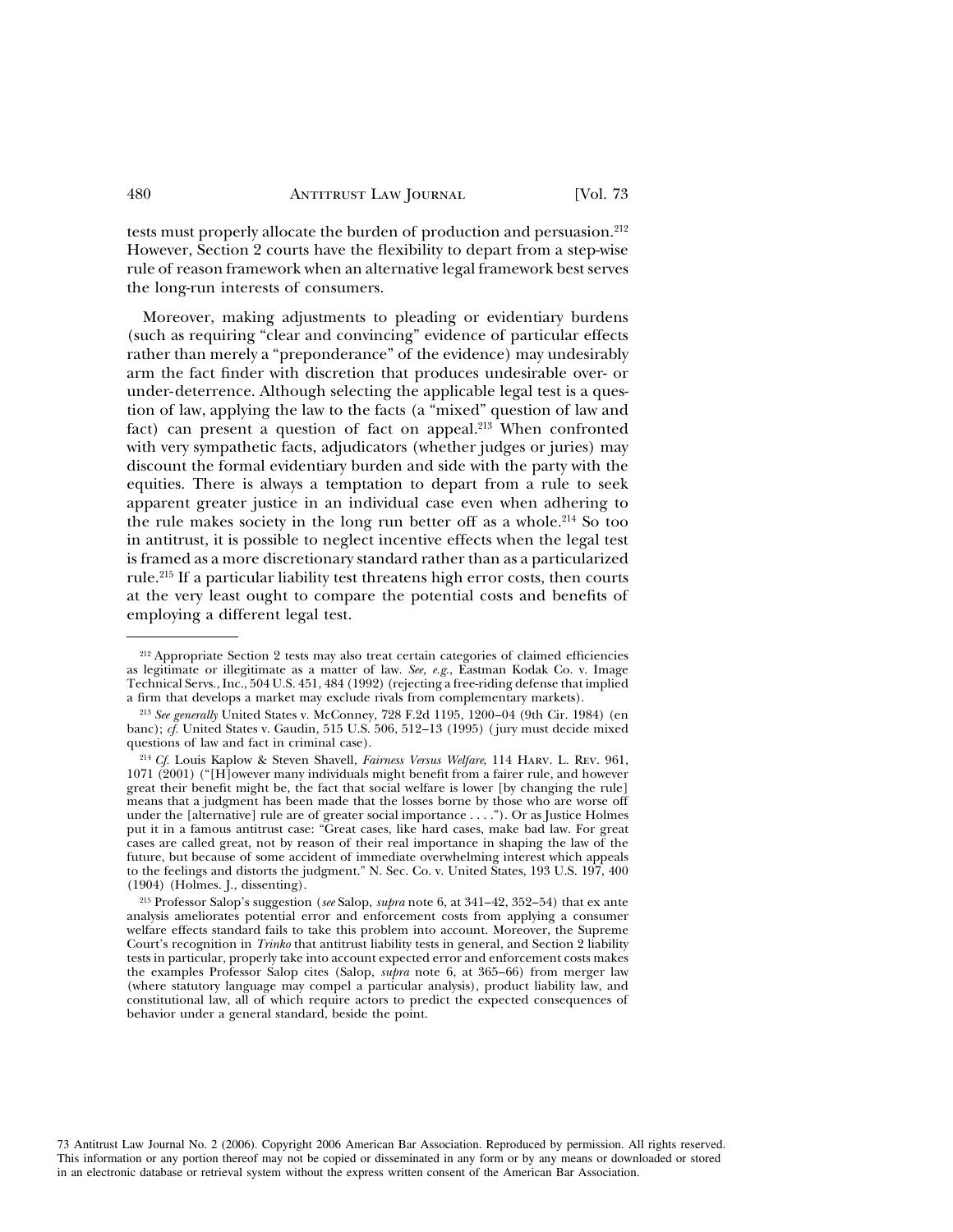Finally, certain liability tests are simply a poor fit in some circumstances. For example, some proponents of the no economic sense test concede that it "can be applied only when there is a single, well-defined 'but for' scenario" and when it is feasible to segregate anticipated profits from eliminating competition from profits from other sources.<sup>216</sup> It *engages* rather than avoids economic substance for judges to pause and ask if a particular liability test is suited to the matter at hand.

# IV. CONCLUSION

Section 2 is not "one size fits all." Recognizing that different circumstances can warrant dissimilar treatment, courts have crafted an array of legal tests to govern the diverse conduct covered by Section 2. Analyzing the spectrum of Section 2 legal tests illuminates the underlying principle employed to derive those tests: For the conduct at issues, courts attempt to select the liability test that minimizes error and legal process costs and thereby makes consumers in the long run better off relative to applying other legal tests to that conduct. All such legal tests are equally expressions of Section 2's rule of reason, which (like that of Section 1) requires "an enquiry meet for the case." <sup>217</sup>

Accordingly, "[t]he quest for a unitary test for defining all exclusionary conduct should be abandoned."218 Instead, Section 2 courts confront an important real-world challenge: to determine which Section 2 legal test as applied to the conduct at issue is likely to maximize long-term consumer welfare. In selecting among available Section 2 tests, courts must determine the appropriate baseline legal test (from precedent or first principles) and then whether to depart from it. Proceeding practically, courts must determine whether the class of conduct is coherent enough, whether the conduct is frequently encountered enough, and whether information on the anticipated consequences of applying a different legal test is reliable enough, to warrant departing from the baseline legal test. This is *Trinko*'s central teaching. And where the baseline legal test is not settled, courts must apply the same considerations in selecting between rules (with their potential benefits of minimizing enforcement costs, providing notice, and enabling courts to prefer one set of error costs over another) and standards (with their benefits of reducing overand under-inclusion, conserving promulgation costs, and preserving flexibility) in identifying the appropriate starting point for the analysis.

<sup>216</sup> Werden, *Identifying Exclusionary Conduct*, *supra* note 8, at 420.

<sup>217</sup> Cal. Dental Ass'n v. FTC, 526 U.S. 726, 781 (1999).

<sup>218</sup> Gavil, *supra* note 1, at 74.